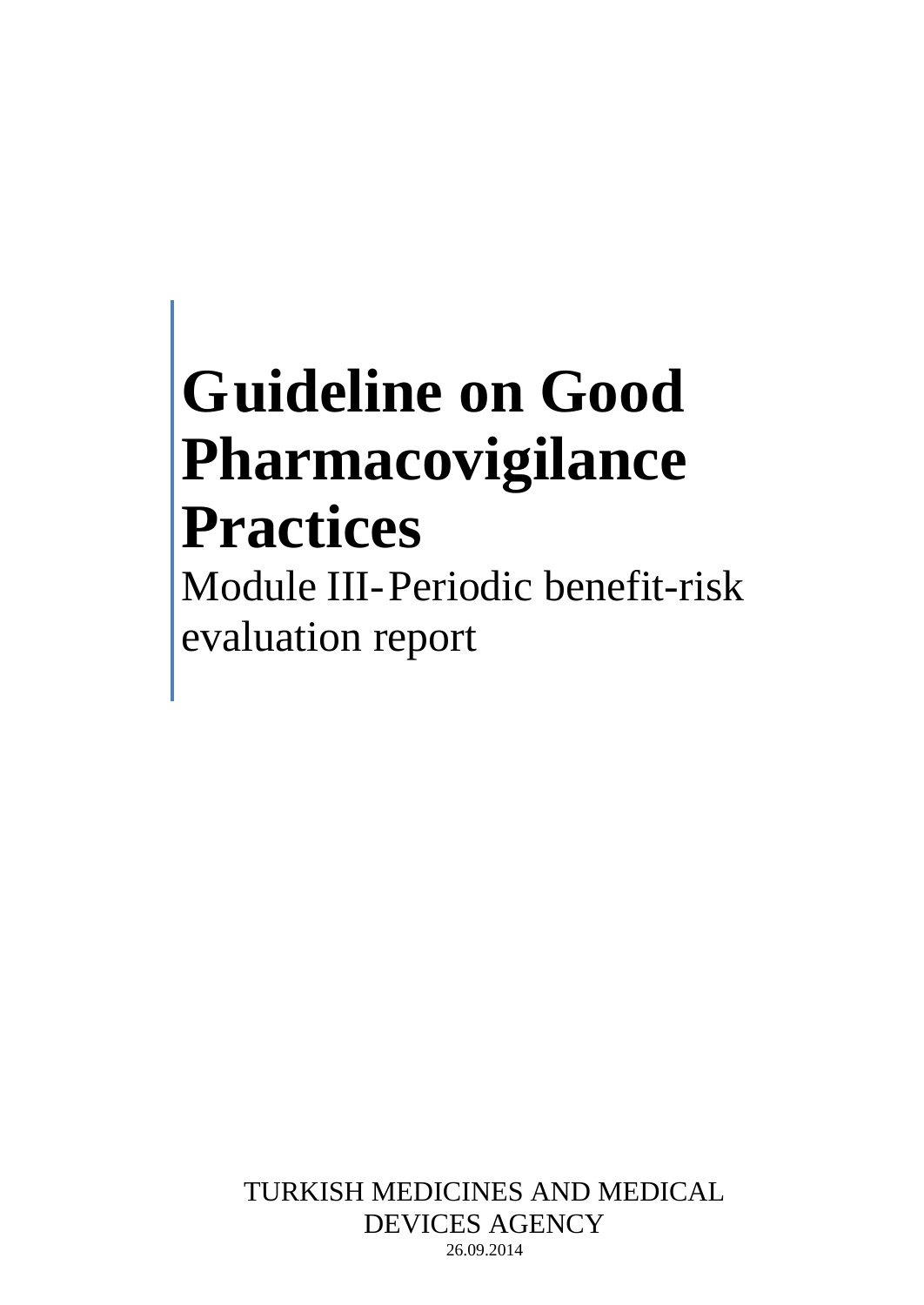**Table of contents SECTION I 1.1 Introduction SECTION II Structures and Processes 2.1. The Objective of PBRER 2.2. The Principles Related to the Evaluation of Benefit/Risk Balance and the Scope of Information of the Report 2.3. Principles of PBRER Preparation 2.4. Reference information**

**2.5. Format and Content of PBRER 2.5.1. PBRER's "Introduction" section**

**2.5.2. PBRER's " Worldwide marketing approval status" section**

 **2.5.3. PBRER's " Actions taken in the reporting interval for safety reasons "section 2.5.4. PBRER's " Changes to reference safety information " section 2.5.5. PBRER's " Estimated exposure and use patterns "section**

 **2.5.5.1. PBRER's " Cumulative subject exposure in clinical trials " sub section 2.5.5.2. PBRER's "Cumulative and interval patient exposure from marketing experience" sub section**

 **2.5.6. PBRER's " Data in summary tabulations" section**

**2.5.6.1. PBRER's"Reference information" sub section**

**2.5.6.2. PBRER's "Cumulative summary tabulations of serious adverse events from clinical trial" sub section**

**2.5.6.3. PBRER's "Cumulative and interval summary tabulations from post-marketing data sources" sub section**

 **2.5.7. PBRER's "Summaries of significant safety findings from clinical trials during the reporting interval" section**

**2.5.7.1. PBRER's "Completed clinical trials" sub section**

 **2.5.7.2. PBRER's "Ongoing clinical trials" sub section**

 **2.5.7.3. PBRER's "Long-term follow-up" sub section**

 **2.5.7.4. PBRER's "Other therapeutic use of medicinal product" sub section**

 **2.5.7.5. PBRER's "New safety data related to fixed combination terapies" sub section**

 **2.5.8. PBRER's "Findings from non-interventional studies" section 2.5.9. PBRER's "Information from other clinical trials and sources" section**

**2.5.9.1 PBRER's "Other clinical trials" sub section 2.5.9.2 PBRER's "Medication errors" sub section 2.5.10. PBRER's "Non-clinical data" section**

**2.5.11. PBRER's "Literature" section**

**2.5.12. PBRER's "Other periodic reports" section**

**2.5.13. PBRER's "Lack of efficacy conditions in controlled clinical trials" section**

**2.5.14. PBRER's "Late-breaking information" section**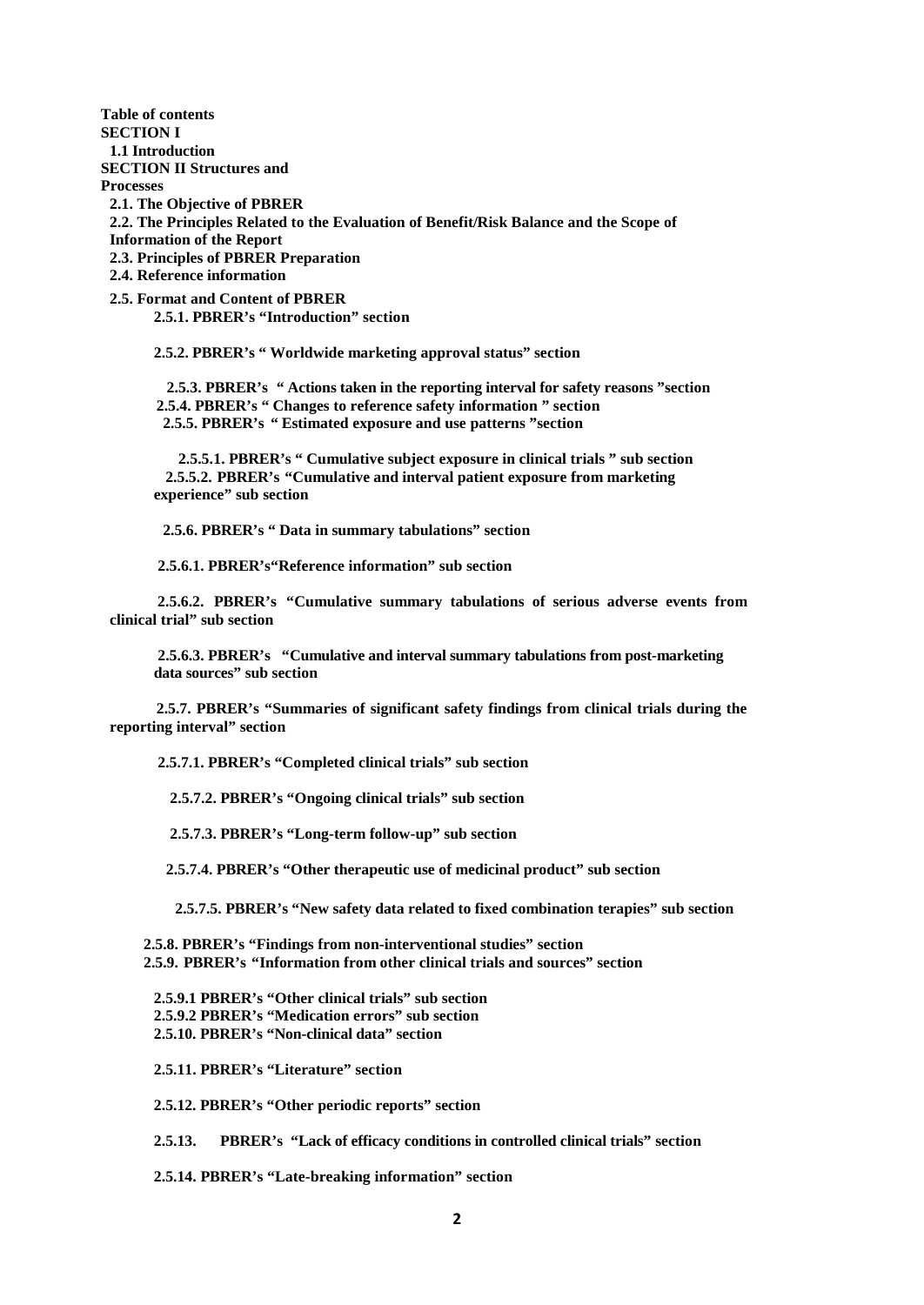**2.5.15. PBRER's "Overview of new, ongoing, or closed signals" section**

**2.5.16. PBRER's "Signal and risk evaluation" section** 

**2.5.16.1. PBRER's "Summary of safety concerns" sub section**

**2.5.16.2. PBRER's "Signal evaluation" sub section**

**2.5.16.3. PBRER's "Evaluation of risks and new information" sub section**

**2.5.16.4. PBRER's "Characterisation of risks" sub section**

**2.5.16.5. PBRER's "Effectiveness of risk minimisation (if applicable)" sub section**

*2.5.17. PBRER's "Benefit evaluation" section*

**2.5.17.1. PBRER's "Important baseline efficacy information identified during Clinical trials and post-marketing period" sub section**

**2.5.17.2. PBRER's "Important baseline efficacy information newly identified during Clinical trials and post-marketing period" sub section**

**2.5.17.3. PBRER's "Characterisation of benefits" sub section**

**2.5.18. PBRER's "Integrated benefit-risk analysis for approved indications" sections**

**2.5.18.1. PBRER'nin "Benefit-risk context (medical need and important alternatives)"sub section**

**2.5.18.2. PBRER's "Benefit-risk analysis evaluation" sub section**

*2.5.19. PBRER's "Conclusions and actions" section*

**2.5.20.** *Appendices to the PBRER*

**2.5.21. The place of signals and risks in the PBRER's sections/sub-sections**

**2.6. Marketing Authorization Holders' quality systems for the PBRERs**

**2.7. Training of the staff regarding the PBRER preparation process** 

**SECTION III Operation of benefit/risk evaluation process 3.1. General principles for preparation and submitting PBRER**

**3.2. Preparation and submission schedule of PBRERs**

**3.3. Relationship between PBRER and risk management plan**

**3.3.1. PBRER and RMP – common modules**

**3.4. Specific requirements of EU 3.4.1. PBRER EU regional appendices, "Proposed Product Information" subsection**

**3.4.2. PBRER EU regional appendices, "Proposed additional pharmacovigilance and risk minimization activities" subsection**

**3.4.3. PBRER EU regional appendices, "Summary of ongoing safety concern" subsection**

**3.4.4. PBRER EU regional appendices, "Reporting of findings obtained from postauthorisation safety studies" subsection**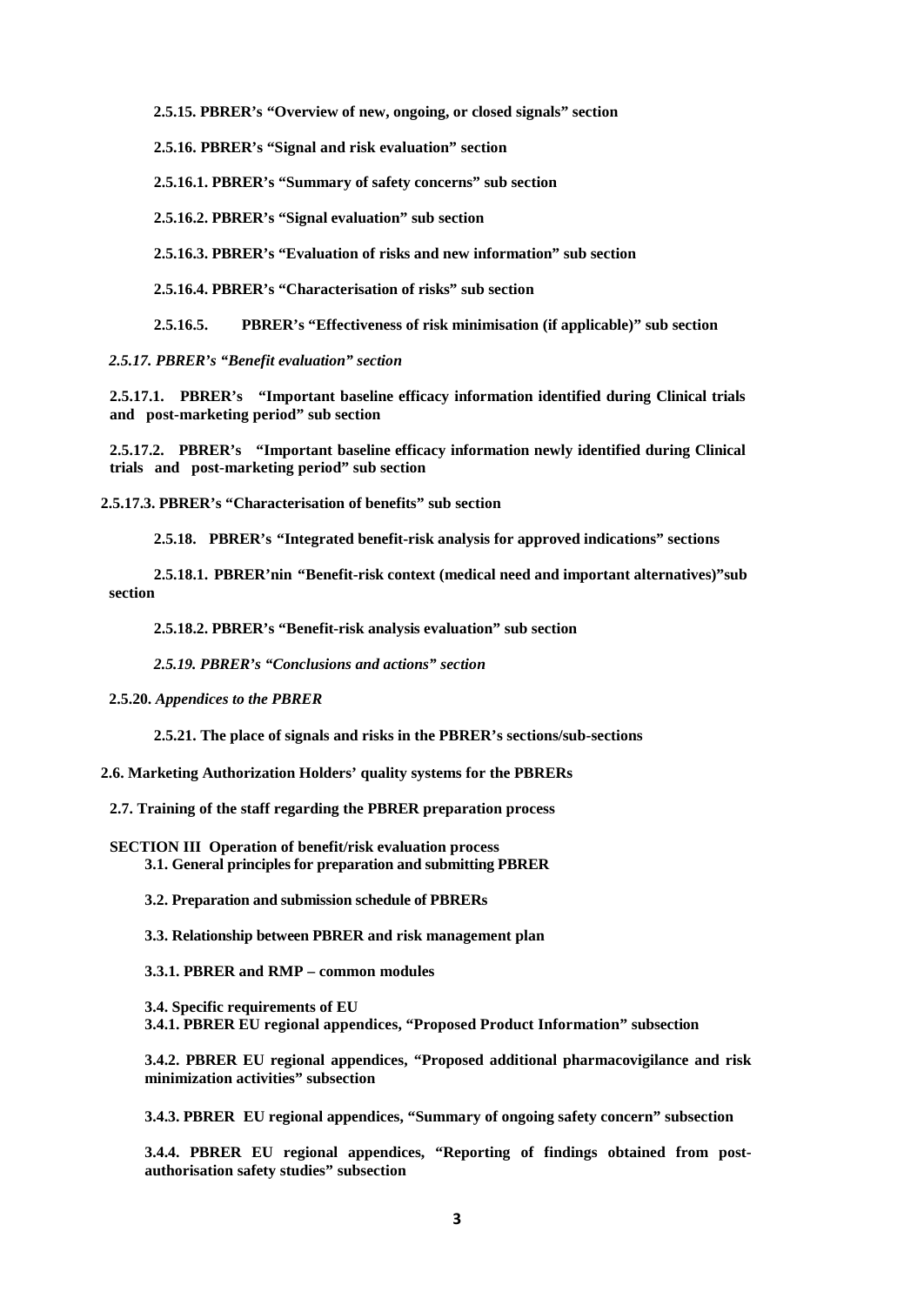**3.4.5. PBRER EU regional appendices, "Effectiveness of risk minimisation"subsection**

**3.5. Requirements according to our country**

#### **APPENDICES**

**Annex 1. Examples of summary tabulations for estimated exposure and adverse events/reactions**

**Annex 2: Example of a tabular summary of safety signals that were ongoing or closed during the reporting interval**

**Annex 3. Cover page on PBRER's submission**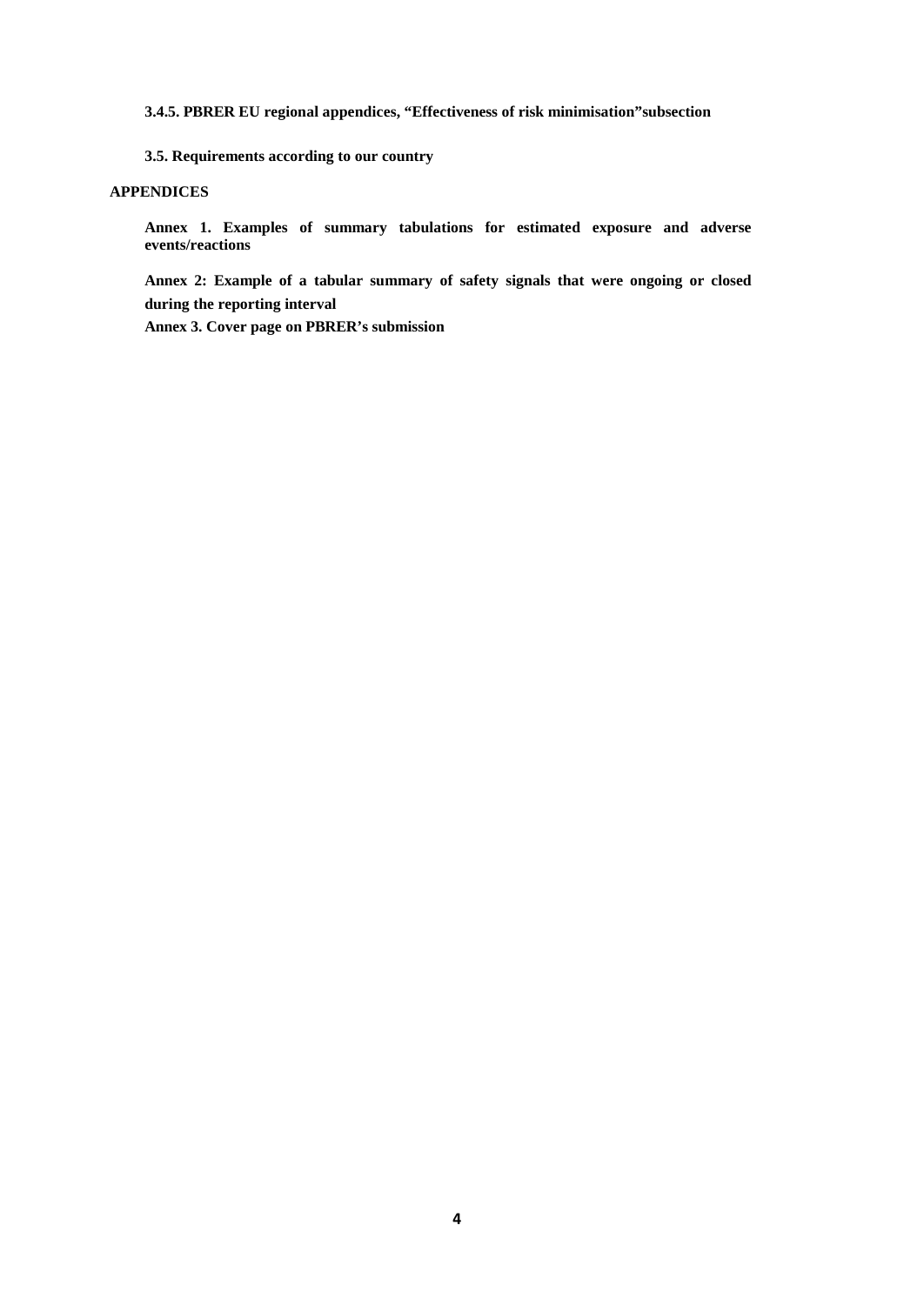## **PART I Introduction**

## **1.1.Introduction**

Periodic Benefit/Risk Evaluation Report (PBRER), denotes the report comprising the evaluation pertaining to the benefit/risk balance of the pharmaceutical that is prepared by the Marketing Authorisation Holder under a certain pre-established format laid out post-licensing.

Principal questions pertaining to presentation, content and the format of PBRER are presented in the Directives on Drug Safety. This module has been prepared in view of forming a guide towards the preparation, evaluation and reporting PBRER to the authority.

The report known as the Periodic Safety Update Report (PSURs) in the EU has been renamed as the PBRER in our country.

The objective, scope, format and content has been defined in the Structures and Processes section. Details pertaining to the running of the evaluation procedures of the benefits/risk can be found in section three.

Marketing Authorisation Holders are required to prepare their PBRER according to the time tables shown below.

- For PBRER covering the period for up to 12 months, within 70 calendar days (including the full 12-month intervals) from the data lock point
- For PBRER covering the period for over 12 months, within 90 calendar days from the data lock point

The key issues the PBRER is focused on are summary information, scientific safety evaluation and integrated benefit/risk evaluation, so there is no need to include systematically detailed lists of individual cases or case descriptions.

PBRERs are extremely important in terms of providing information on whether or not there are new risks, the risks have changed or there has occured a change in the drugs benefit/risk ratio, and are in this regard related to the risk management plan.

In order to assess the drug safety on a regular basis, marketing authorization holder prepares PBRERs every six months for first two years after MA (marketing authorization) approval in the Turkey, yearly for the subsequent two years then every three years following the MA renewal.

However, if the active ingredient of approved drug is in the current list that exists on the link "List of [EURDs a](http://www.ema.europa.eu/ema/pages/includes/document/open_document.jsp?webContentId=WC500133159)nd frequency of [submission](http://www.ema.europa.eu/ema/pages/includes/document/open_document.jsp?webContentId=WC500133159) of PSURs" in the EMA's official web site, it can be complied with that list. If some changes related to the safety are required in the summary of product characteristics (SmPC) and package insert (PI) need to be made as a result of prepared PBRERs, a variation application is submitted to the Competent Authority. Also, PBRERs are made available to be shown on inspections carried out by the Competent Authority and it is submitted immediately to Competent Authority upon request. The prepared PBRERs must be submitted to the Competent Authority in 18 months after the drug is released or when the number of patients taking the drug reaches 10,000.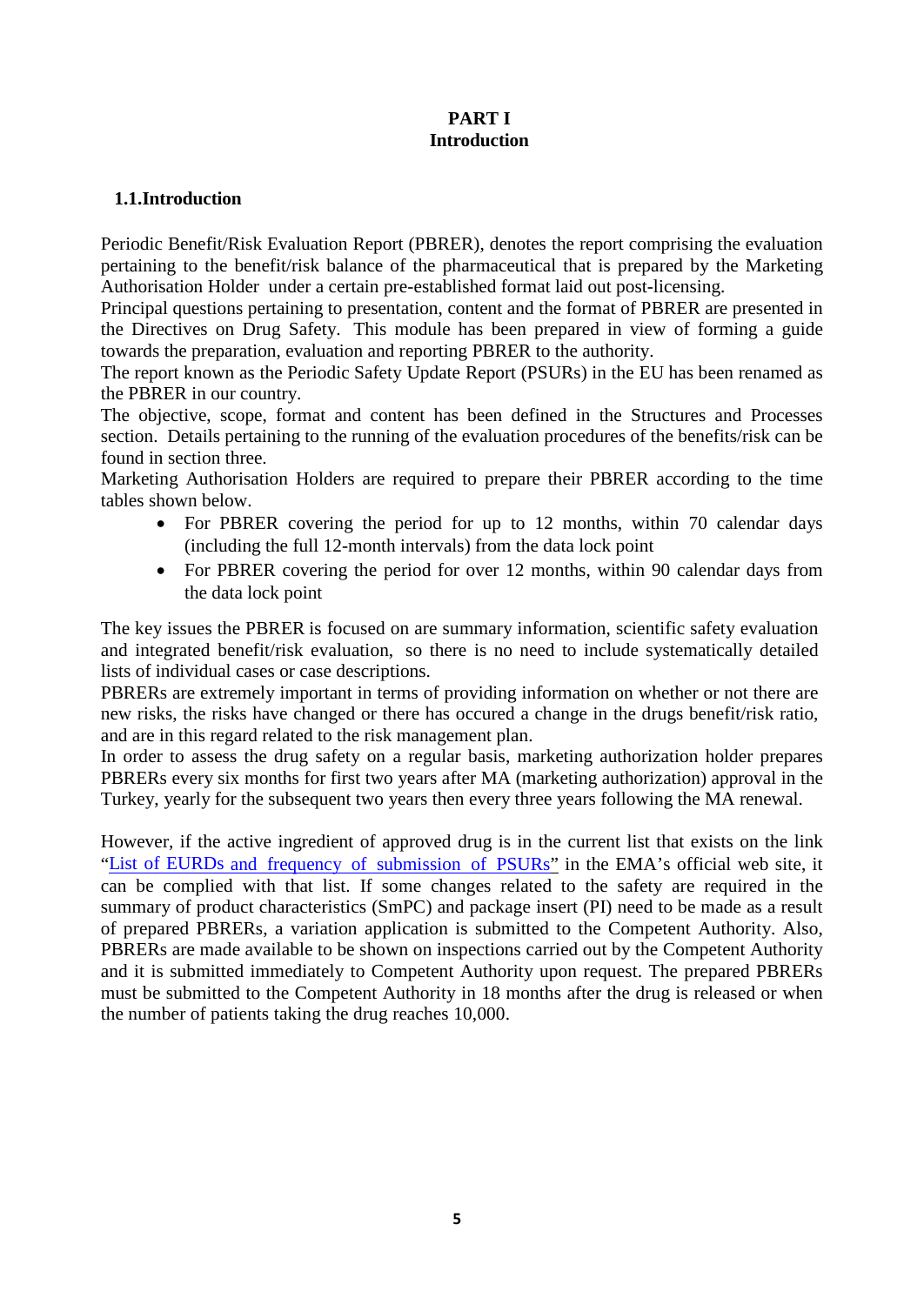## **SECTION II Structures and Processes**

## **2.1. The Objective of PBRER**

The main objective of PBRER is to evaluate the cumulative information about the risks and benefits, to analyze benefit/risk balance in a comprehensive, short and critical way by considering all of the information those became significant with the new information those emerged or obtained at the first time within this context. By this means, PBRER enables postregistration evaluation of a pharmaceutical at the certain points of its lifecycle.

Since benefit/risk management is a progress that should proceed all through the lifecycle of the pharmaceutical, the evaluation of the risks and benefits related with the daily life use and long term use at post registration stage should be continued.

 The populations those were not possible to be investigated during the pre- registration clinical studies and endpoints could be included in the scope of the evaluation. The emergence of more safety information by conducting pharmacovigilance activities could form a different benefit/risk balance. Therefore, MAH should review the benefit/risk balance of the populations those are using the pharmaceutical. This evaluation should be done in the framework of the "ongoing pharmacovigilance" and "risk management" modules intended to optimize the benefit/risk balance by means of effective minimization activities.

 PBRER should not be used for prior notification related with an important new safety information or to explain the ways about how to determine the new safety matters or how to announce the new efficacy data as a general rule.

## **2.2. The Principles Related to the Evaluation of Benefit/Risk Balance and the Scope of Information of the Report**

 The benefit/risk balance analysis performed during the reporting interval of the pharmaceutical should contain the evaluations related to the safety within the scope of the previous information, efficacy during the clinical studies and current efficacy information.

Risk evaluation should be based on all of the uses of the pharmaceutical. The evaluation should contain safety evaluation in the actual medical practice including the uses those are nonparallel to the unapproved indication and product information. If serious lack of information about the important safety matters relating drug use or populations are detected, this application should be reported in PBRER (e.g. use in pediatric population or during pregnancy). The sources of information for off-label uses could include drug use data, spontaneous reports and the information gathered from the publications in the literature.

The scope of the benefit information should consist of both clinical studies and actual global data related to the approved indications.

Integrated benefit/risk evaluation should be based on all of the approved indications and should comprise risk evaluations of all uses including unapproved indications of the pharmaceutical. This evaluation should comprise the following aspects:

- 1. A precise, serious and critical examination to determine whether the information obtained during the reporting interval introduce new signals, detect new or identified risks or makes a significant contribution to the information about previously identified risks.
- 2. A critical summary of the new information related to the safety, efficacy in the clinical studies or current efficacy those could affect the benefit/risk balance of the pharmaceutical.
- first date of approval obtained in any country in order to implement an initiative clinical 3. Integrated benefit/risk analysis for all approved uses based on the cumulative current information starting from the Development International Birth Date (DIBD) which is the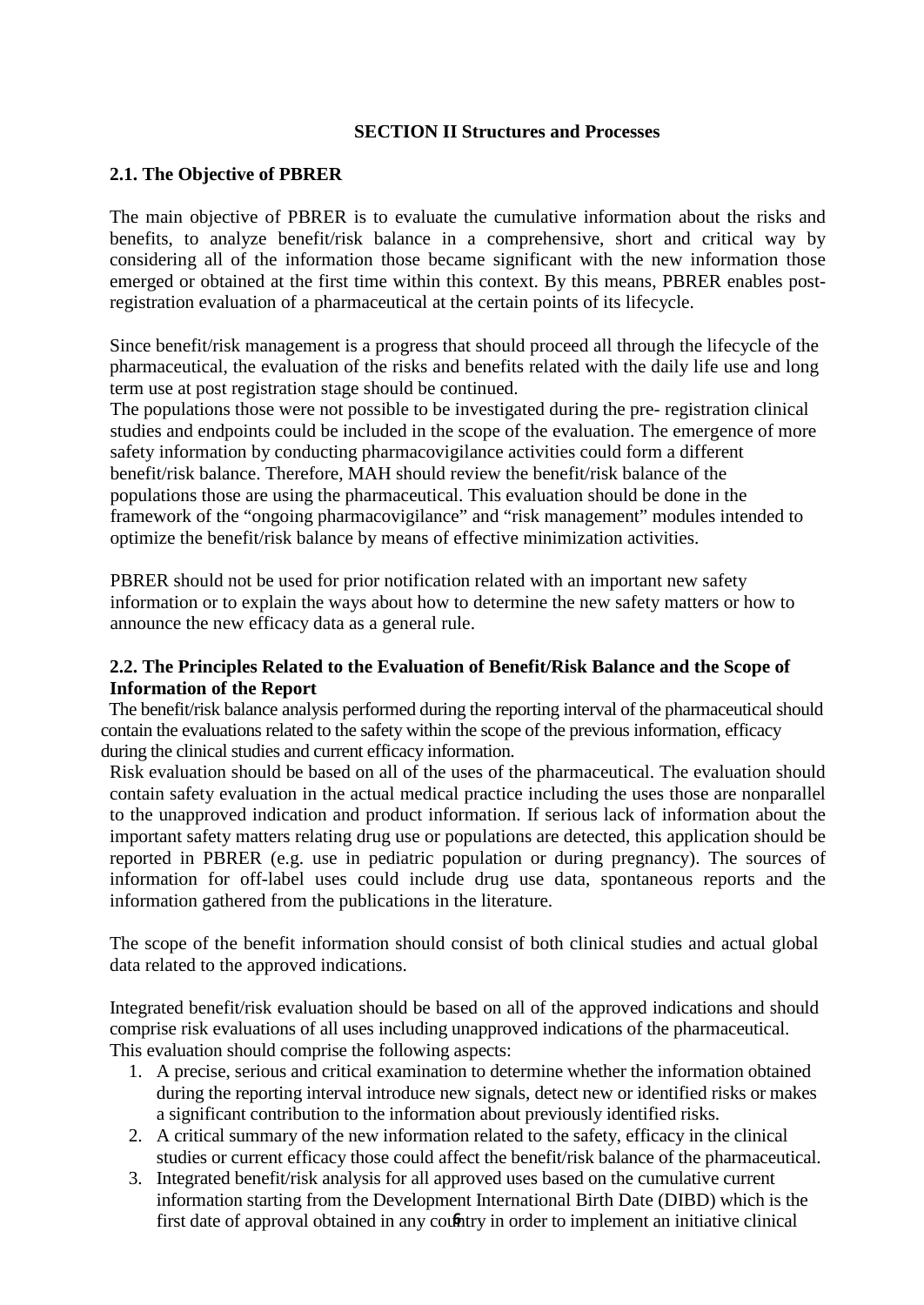study (If DIBD is unknown or MAH cannot access the clinical development data, the nearest available date should be considered as a starting point to include and evaluate the cumulative information).

- 4. The summary of the risk minimization activities planned to perform and risk minimization activities handled in reporting intervals.
- 5. A draft of signal and risk evaluation plans including timetables and/or suggestions for additional pharmacovigilance activities.

MAH should decide about the changes and/or actions needed including the consequences of the evaluation in PBRER on the Authority approved SmPC based on cumulative safety data and benefit/risk analysis.

## **2.3. Principles of PBRER Preparation**

Unless otherwise specified by the Authority, a single periodical benefit/risk evaluation report is prepared for all pharmaceuticals containing the same active substance and registered for one single MAH. Periodical benefit/risk evaluation report comprise all indications, uses of administration, dosage forms and dose regimes regardless of being registered under a different name and with separate processes. If relevant, data about a certain indication, dosage form, and use of administration or dose regime are submitted in a separate section of PBRER and all of the safety issues are addressed accordingly.

In the cases like having different formulations for totally different indications, the preparation of a separate PBRER may be in question. In this case Authority approval should be obtained preferably at the stage of registration.

It is not necessary for MAH's to include systematically detailed lists and case descriptions of the individual cases in PBRER. However, when it is needed for the scientific analysis that is performed in concern with a signal and security issue in the related risk evaluation section, case descriptions are included in the relevant risk evaluation sections.

Whenever the data related to those could have significant contribution to safety, benefit and/or benefit/risk analysis is reached to MAH from business associates, these data should be discussed and included in PBRER.

Since PBRER's are the only independent documents containing cumulative data in a certain time interval, bridge summary reports and additional reports will not be accepted.

#### **2.4. Reference information**

Risk minimization activities those are evaluated in PBRER include the updates in the product information also.

The reference product information for the PBRER would include "core safety" and "approved indications" components. In order to facilitate the assessment of benefit and benefit-risk by indication in the evaluation sections of the PBRER, the reference product information document should list all approved indications in The International Conference on Harmonization of Technical Requirements for Registration of Pharmaceuticals for Human Use (ICH) countries or regions [\(http://www.ich.org/\)](http://www.ich.org/). When PBRER is introduced to the countries those have locally added indications, those indications could be added to the reference product information while submitted as a local appendix as MAH deemed appropriate.

Efficacy/Effectiveness Information obtained 7during the clinical studies and post marketing Benefit evaluation should be based on the PBRER sub section 17.1 (Important Baseline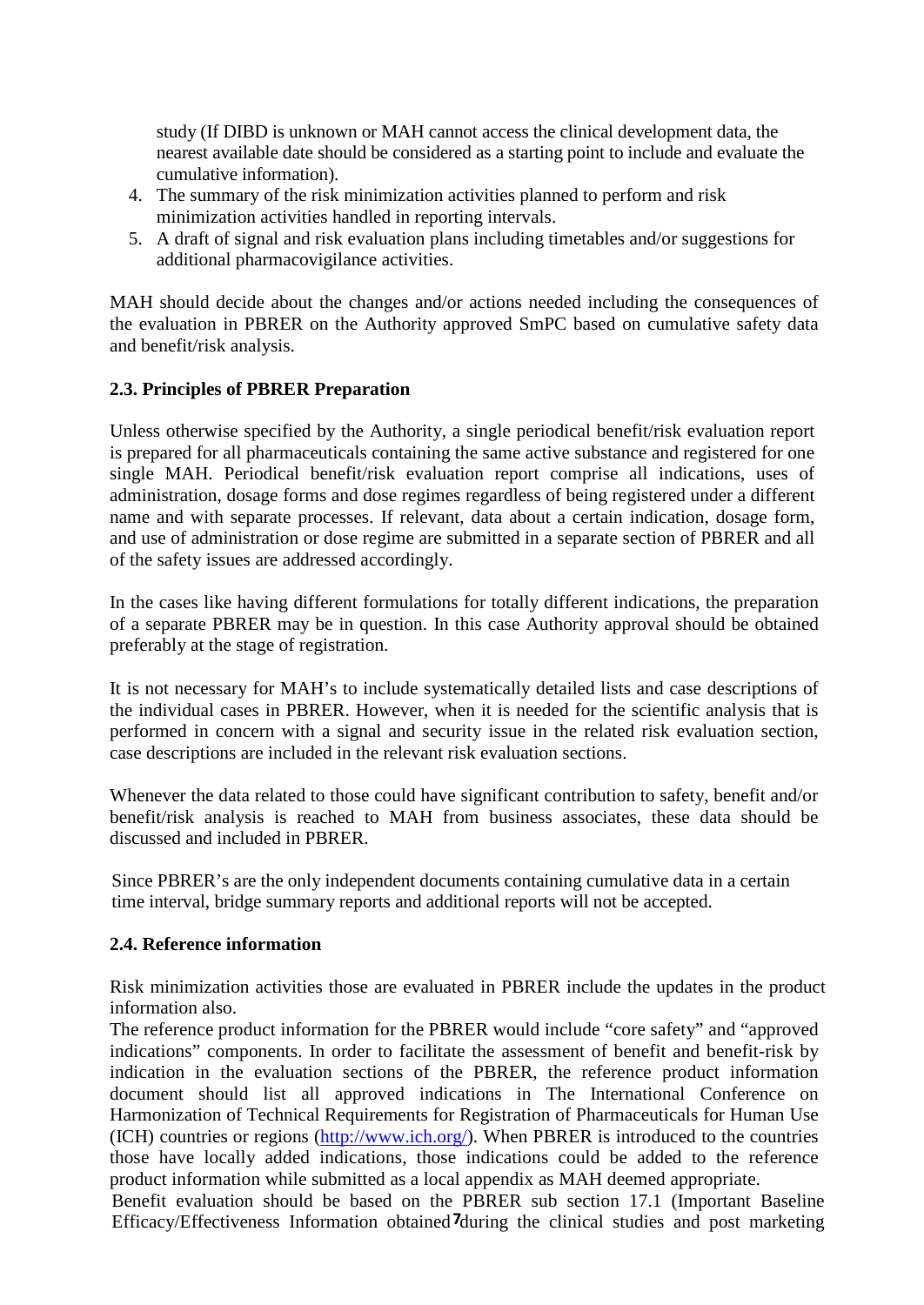period) where important efficacy information gathered during the clinical studies and post marketing period.

The information related to the specific indications, formulations or uses of administrations should be clearly identified in reference product information.

MAH's could consider the following possible options while choosing the best reference product information for PBRER:

- Company Core Data Sheet (CCDS)
	- o It is a common practice for MAHs to prepare their own CCDS, which includes sections relating to safety, indications, dosing, pharmacology, and other information concerning the medicinal product. The core safety information contained within the CCDS is referred to as the CCSI. A practical option is for MAHs to use the latest CCDS in effect at the end of the reporting interval as the reference product information for both the risk sections of the PBRER as well as the main approved indications for which benefit is evaluated.
	- o When the company core data sheet for a medicinal product does not contain approved indications, the marketing authorizastion holder should clearly specify which document is used as the reference information.
- Other options for the reference product information
	- o When there is no CCDS or CCSI for a product, e.g., where the product is approved in only one country or region or for established/generic products on the market for many years, the MAH should clearly specify the reference information being used.
	- o If reference information for the approved indication is a document which is separate from the reference safety information (core safety information in the reference product), it should be appendixed to the current version of PBRER at the end of the reporting interval (see 2.5.20).

MAH should continuously discuss about the necessity of any revision for the reference product information/reference safety information in the reporting interval and should ensure that all of the changes made after new information are obtained are included in the appropriate parts of  $4<sup>th</sup>$  (The Changes in the Reference Safety Information) and  $16<sup>th</sup>$  sections (Signal and Risk) Evaluation) of PBRER. These changes could include the following:

- changes to contraindications, warnings/precautions sections.
- addition of adverse reactions and interactions.
- addition of important new information on use in overdose.
- removal of an indication or other restrictions for safety or lack of efficacy reasons.

MAH should submit the clean copies of all versions of reference product information those are valid at the end of the reporting interval (e.g. different formulations included in the same PBRER) as appendixed to PBRER (see 2.5.20). Reference product information should be dated and versions should be checked.

If available, the parts where the new safety information (e.g. new adverse drug reaction, warning or contraindications) are included in the reference safety information (basic safety information is included in the reference information) should be included in the  $14<sup>th</sup>$  section ("Late Breaking Information") of PBRER.

 MAH could submit the product information which is approved in Turkey and suggested SmPC in the regional appendix.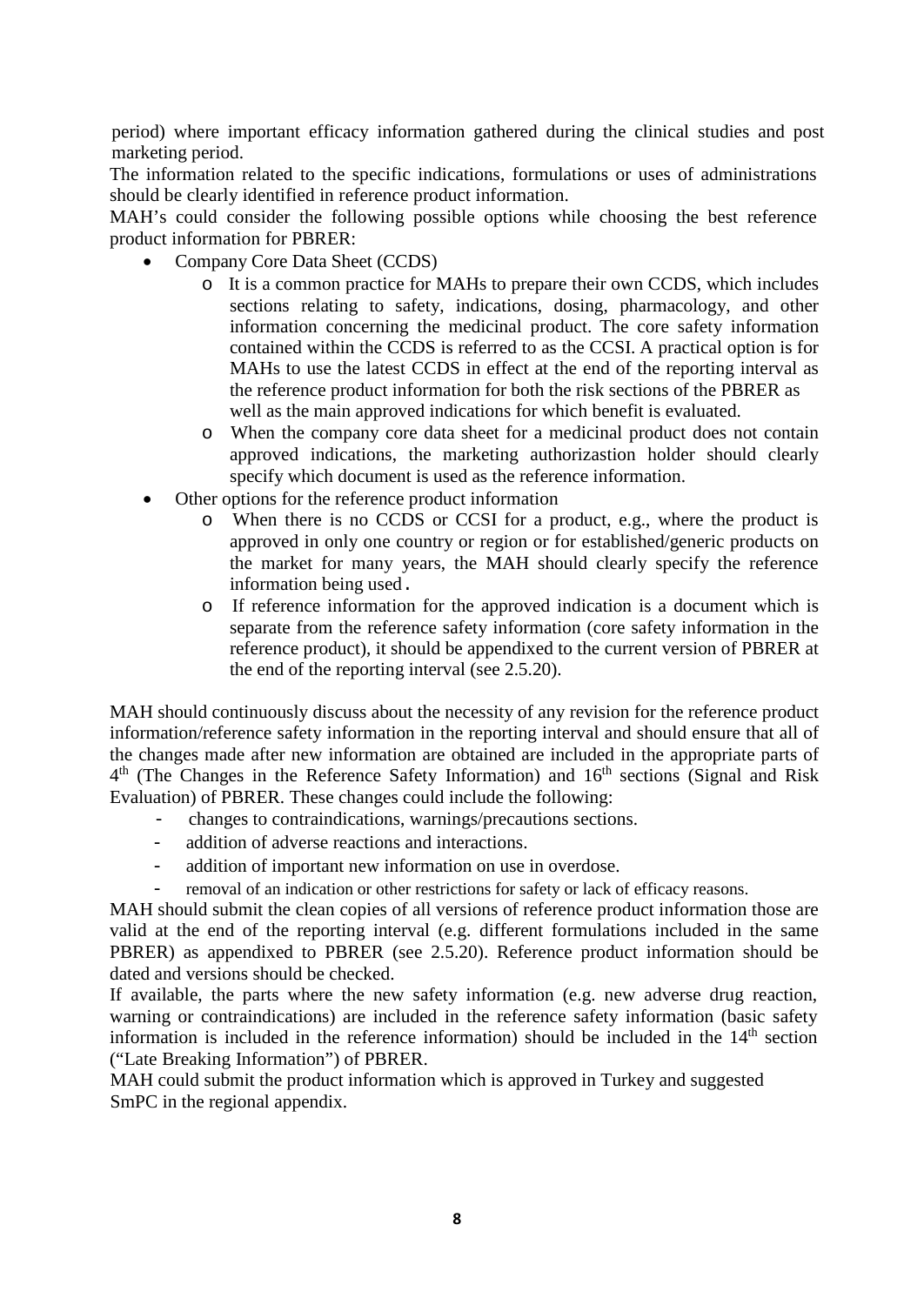## **2.5. Format and Content of PBRER**

PBRER is based on all of the available data related to the benefits and risks where data which is related to the out of indication use and data obtained from the clinical studies also included and comprise the cumulative scientific evaluation of the benefit/risk balance by focusing new information emerged from data lock point of the current PBRER.

Since the clinical development of a medicinal product generally continues after registration, the data obtained from post registration studies or clinical studies related to the unapproved indications or populations should be included in PBRER also. Similarly, since safety information of a medicinal product could be obtained by evaluating the other data related to the out of indication use, these kinds of information should be included in the risk evaluation where relevant and available.

Results of all of the studies and their possible effects on the registration should be evaluated and the summary of the data related to the benefits and risks of the medicinal product should include in PBRER.

The exemplar efficacy and safety sources of information those could be used in PBRER preparation are included:

- Non-clinical trials.
- Spontaneous reports (e.g. the reports present in the safety database of MAH).
- Active monitoring systems
- •.Pharmaceutical quality investigations.
- Drug use data.
- Clinical studies including the ones implemented for unapproved indications or populations.
- Empirical studies including registration studies.
- Patient support programs.
- Systematic examinations and meta-analysis.
- Websites supported by MAH.
- The reports from published scientific literature or abstracts including the information presented in scientific meetings.
- Unpublished article drafts.
- Academic institutions and research networks.
- Competent authorities (worldwide).

Above list does not include all of the sources. MAH could use additional data sources to demonstrate safety and efficacy in PBRER and to evaluate benefit/risk balance specific to the medicinal product. MAH could list the data sources used in the appendix of PBRER as he wishes.

The titles, sequences and contents of PBRER sections are as follows.

If no relevant information is available for any section, this should be denoted.

- Part I: Signed title page
- Part II: Executive Summary
- Part III: Table of Contents
- 1. Introduction
- 2. Worldwide Marketing Approval Status
- 3. Actions Taken in the Reporting Interval for Safety Reasons
- 4. Changes to Reference Safety Information
- 5. Estimated Exposure and Use Patterns
	- 5.1. Cumulative Subject Exposure in Clinical Trials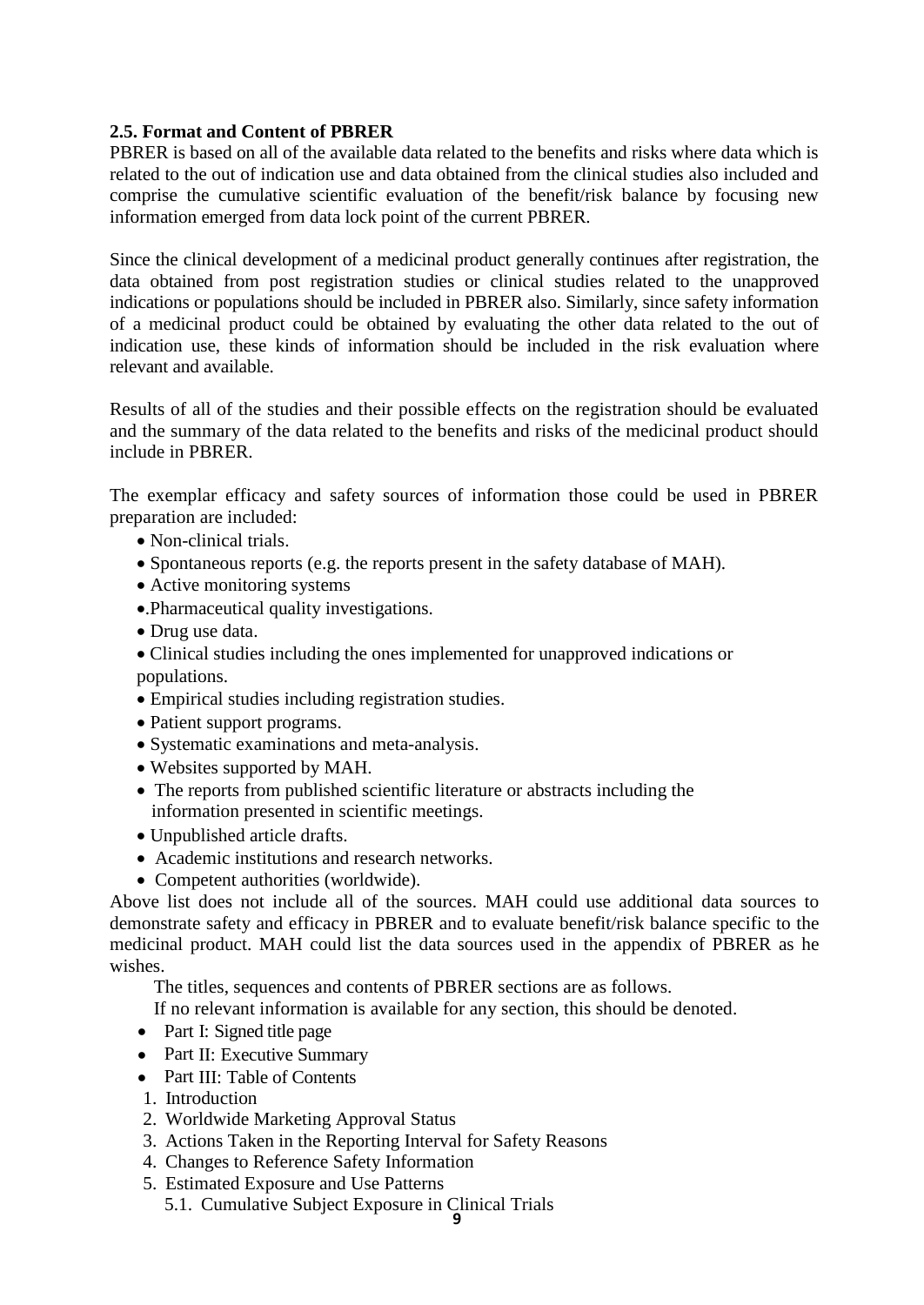- 5.2. Cumulative and Interval Patient Exposure from Marketing Experience
- 6. Data in Summary Tabulations
	- 6.1. Reference Information
	- 6.2. Cumulative Summary Tabulations of Serious Adverse Events from Clinical Trials
	- 6.3. Cumulative and Interval Summary Tabulations from Post-Marketing Data Sources
	- 7. Summaries of Significant Findings from Clinical Trials during the Reporting Period
	- 7.1. Completed Clinical Trials
	- 7.2. Ongoing Clinical Trials
	- 7.3. Long-Term Follow-up
	- 7.4. Other Therapeutic Use of Medicinal Product
	- 7.5. New Safety Data Related to Fixed Combination Therapies
	- 8. Findings from Non-Interventional Studies
- 9. Information from Other Clinical Trials and Sources
	- 9.1 Other Clinical Trials
	- 9.2 Medication Errors
- 10. Non-Clinical Data
- 11. Literature
- 12. Other Periodic Reports
- 13. Lack of Efficacy in Controlled Clinical Trials
- 14. Late-Breaking Information
- 15. Overview of New, Ongoing, or Closed Signals
- 16. Signal and Risk Evaluation
	- 16.1. Summary of Safety Concerns
	- 16.2. Signal Evaluation
	- 16.3. Evaluation of Risks and New Information
	- 16.4. Characterisation of Risks
	- 16.5. Effectiveness of Risk Minimisation (if applicable)
- 17. Benefit Evaluation
	- 17.1. Important baseline efficacy/effectiveness information identified during Clinical
	- Trials and post marketing period

17.2. Newly identified information on efficacy/effectiveness during Clinical Trials and post marketing period

- 17.3. Characterisation of Benefits
- 18. Integrated Benefit-Risk Analysis for Approved Indications
- 18.1. Benefit-Risk Context (Medical Need and Important Alternatives)
- 18.2. Benefit-Risk Analysis Evaluation
- 19. Conclusions and Actions
- 20. Appendices of Periodic benefit-risk evaluation report

#### **Signed title page of PBRER**

The title page should include name of medicinal product/products and drug substance , international birth date, reporting interval, reporting date, detailed information about Marketing Authorisation Holder and any statement on the confidentiality of the information included in the PBRER. Title page should include also signature.

#### **Executive summary**

Immediately after the title page, before the table of contents, an executive summary should be presented. The aim of executive summary is to present a concise summary of the content and the most important information contained in the PBRER.

The following information should be included

• Introduction and reporting interval.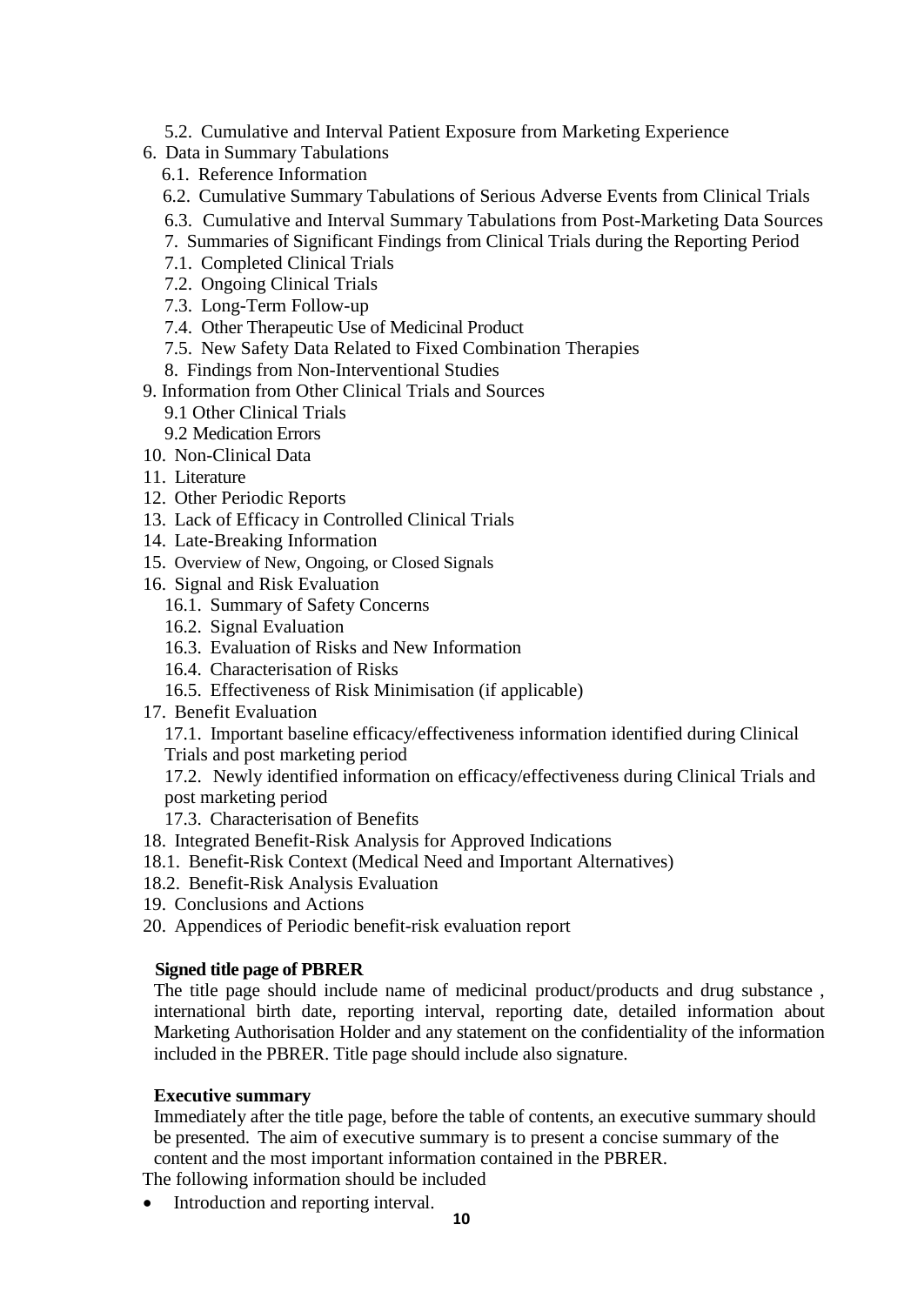- Medicinal product(s), therapeutic class(es), mode(s) of action, indication(s), pharmaceutical formulation(s), dose(s), route(s) of administration,
- Estimated cumulative exposure of clinical trial.
- Estimated interval and cumulative exposure obtained from marketing experience
- Number of countries in which the medicinal product is approved.
- Summary of overall benefit-risk evaluation (Based on subsection of 18.2 "Benefit/risk Analysis Evaluation" of the PBRER).
- Actions taken or proposed for safety reasons (e.g., significant changes to the reference product) information, other risk minimisation activities
	- Conclusions.

## **Table of Contents**

The executive summary should be followed by the table of contents.

## **2.5.1. PBRER's "Introduction" section**

 The marketing authorization holder should introduce briefly the drug/drugs, so that the PBRER is understandable "alone" and also provides perspective on previous PBRERs and conditions. The following information should be included in the Introduction:

- International birth date and reporting interval.
- Medicinal product(s), therapeutic class(es), mode(s) of action, indication(s), pharmaceutical formulation(s), dose(s), route(s) of administration,
- A short description of the population(s) being studied and being treated.

## **2.5.2. PBRER's " Worldwide marketing approval status" section**

In this section of the PBRER should provide a brief narrative overview including date of first approval, indication(s), approved dose(s), and where approved.

## **2.5.3. PBRER's " Actions taken in the reporting interval for safety reasons " section**

In this section of the PBRER should include a description of significant actions that are carried out across the world related to safety that have been taken during the reporting interval, related to either investigational uses or marketing experience by the MAH, sponsor of a clinical trial(s), data monitoring committees, ethics committees or regulatory authorities that had:

• A significant influence on the benefit-risk profile of the approved medicinal product; and/or

• An impact on the conduct of a specific clinical trial(s) or on the overall clinical development programme. The reason for each action should be provided, if known, and additional relevant information should be provided when appropriate. Relevant updates to previous actions should also be summarised in this section. Examples of significant actions taken for safety reasons include given below:

Actions related to investigational drugs:

- Refusal to authorise a clinical trial for ethical or safety reasons.
- Partial or complete clinical trial suspension or early termination of an ongoing clinical trial because of safety findings or lack of efficacy "Partial suspension" might include several actions (e.g., suspension of repeat dose studies, but continuation of single dose studies; suspension of trials in one indication, but continuation in another, and/or suspension of a particular dosing regimen in a trial but continuation of other doses).
- Recall of investigational drug or comparator drug.
- Failure to obtain marketing approval for a tested indication, including voluntary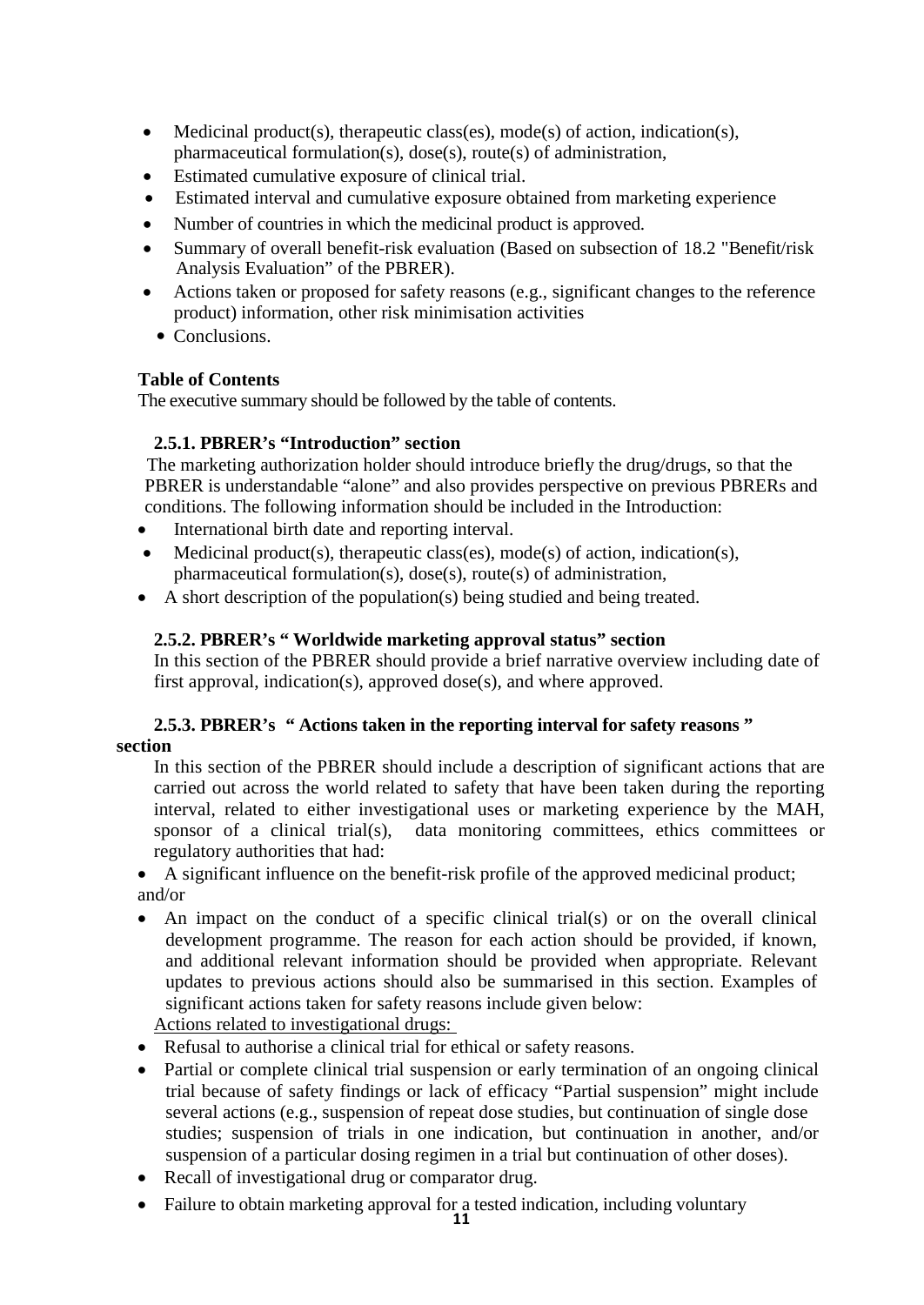withdrawal of a marketing application.

- Risk management activities including below:
	- o protocol modifications due to safety or efficacy concerns (e.g., dosage changes, changes in study inclusion/exclusion criteria, intensification of subject monitoring, limitation in trial duration).
	- o restrictions in study population or indications.
	- o changes to the informed consent document relating to safety concerns.<br>
	Formulation modifications.
	- o Formulation modifications.
	- Addition by competent authorities of a special safety-related reporting requirement
	- o Communication with investigators or healthcare professionals.
	- plans for new studies to address safety concerns

Actions related to marketing experience:

- Failure to obtain for a marketing approval renewal or apply for a marketing approval renewal
- Withdrawal or suspension of a marketing approval.
- Activities undertaken due to medication errors and quality problems.
- Suspension of supply by the marketing authorization holder
- risk management activities covering the given below:
	- o significant restrictions on distribution or introduction of other risk minimisation measures.
	- o significant safety-related changes in labelling documents that could affect the development programme, including restrictions on use or population treated.
	- o communications to health care professionals.
	- new post-marketing study requirements imposed by competent authorities.

## **2.5.4. PBRER's " Changes to reference safety information " section**

In this section of the PBRER should list any significant changes to the reference safety information within the reporting interval. Such changes might include information relating to contraindications, warnings, precautions, adverse drug reactions (ADRs), overdose, and interactions; important findings from ongoing and completed clinical trials and significant non-clinical findings (e.g., carcinogenicity studies). Specific information relevant to these changes should be provided in the appropriate sections of the PBRER.

## **2.5.5. PBRER's " Estimated exposure and use patterns "section**

The PBRERs will include an accurate estimation of the drug-exposed population, also including all data related to sales volumes and prescription volumes. This exposure estimate will be accompanied, where appropriate, by the qualitative and quantitative analysis of the actual use which, based on all data accessible to the marketing authorization holder, including results obtained from observational studies and from studies on the use of drugs, will show how the indicated use differs from the actual use.

In this section of the PBRER, along with a short description of the method/methods used for calculating exposure of subjects, estimates of the size and nature of the drug-exposed population will be mentioned.

While calculating the exposure of subjects/patients, consistent methods should be used in all PBRERs for the same drug. If a modification of the method is appropriate, both methods and calculations will be presented and the change explained and significant differences between the results obtained using both methods will be highlighted.

**2.5.5.1. PBRER's " Cumulative subject exposure in clinical trials " sub section** In this section of the PBRER, the following information about patients studied in clinical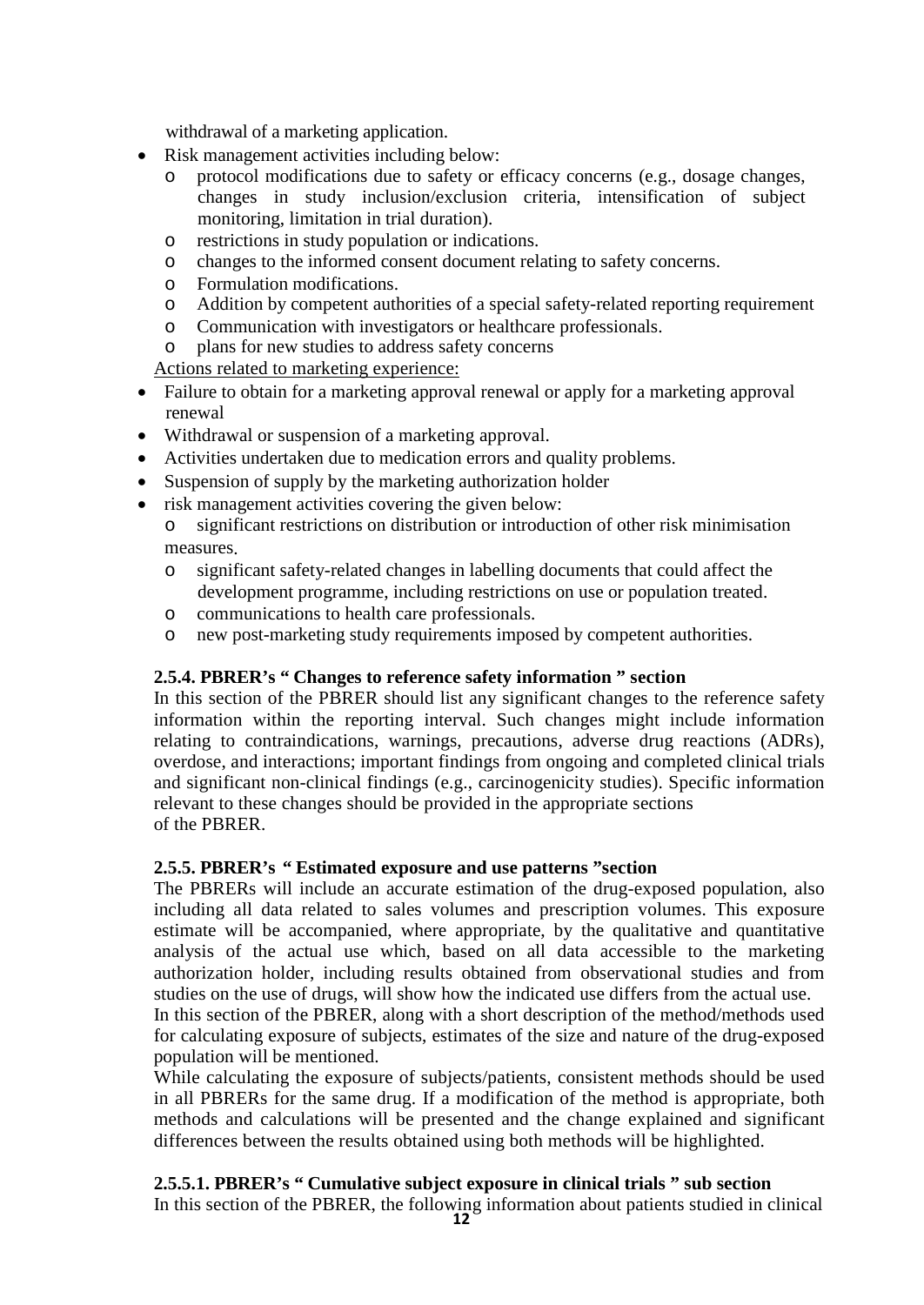trials supported by the marketing authorization holder should be included, if possible in tabular format:

• Total number of subjects from ongoing and completed clinical trials exposed to the investigational medicinal product, placebo, and/or active comparator products since the DIBD (for "older products", detailed data might not be available).

• More detailed cumulative subject exposure in clinical trials should be presented if available, (e.g., sub-grouped by age, sex, and racial/ethnic group for the entire development programme).

- Important differences among trials in dose, routes of administration, or patient populations can be noted in the tables, if applicable, or separate tables can be considered.
- If clinical trials have been or are being performed in special populations (e.g., pregnant women; patients with renal, hepatic, or cardiac impairment; or patients with relevant genetic polymorphisms), exposure data should be provided, as appropriate.
- When there are substantial differences in duration of exposure between subjects randomised to the investigational medicinal product or comparator(s), or disparities in duration of exposure between clinical trials, it can be useful to express exposure in subjecttime (subject-days, -months, or - years).
- Investigational drug exposure in healthy volunteers might be less relevant to the overall safety profile, depending on the type of adverse reaction, particularly when subjects are exposed to a single dose. Such data can be presented separately with an explanation as appropriate.
- If the serious adverse events from clinical trials are presented by indication in the summary tabulations, the patient exposure should also be presented by indication, where available.
- For individual trials of particular importance, demographic characteristics should be provided separately.

Examples of tabular formats for the calculated exposure in clinical trials are presented in Appendix 1, Table 2, 3 and 4.

## **2.5.5.2. PBRER's "Cumulative and interval patient exposure from marketing experience" sub section**

Separate estimations should be provided for interval exposure (since the data lock point of the previous PBRER) and, when possible, cumulative exposure (since the international birth date). Although obtaining and validating exposure is generally known to be difficult, where possible, the method(s) used to determine the estimation should also be specified along with the number of patients exposed. If it is not possible to predict the number of patients exposed, a justification should be provided. In this case, if available, alternative exposure estimates and the method(s) used to obtain them should be provided. As an example of alternative measures of exposure include patient-days of exposure and number of prescriptions. Only if such measures are not available, measures of drug sales, such as tonnage or dosage units, may be used. The concept of a "defined daily dose" may also be used to estimate patient exposure.

The data should be presented according to the following categories:

1. Post-authorisation (non-clinical trial) exposure:

should be routinely presented by sex, age, indication, dose, formulation, and region, where An overall estimation of patient exposure should be provided. In addition to this, the data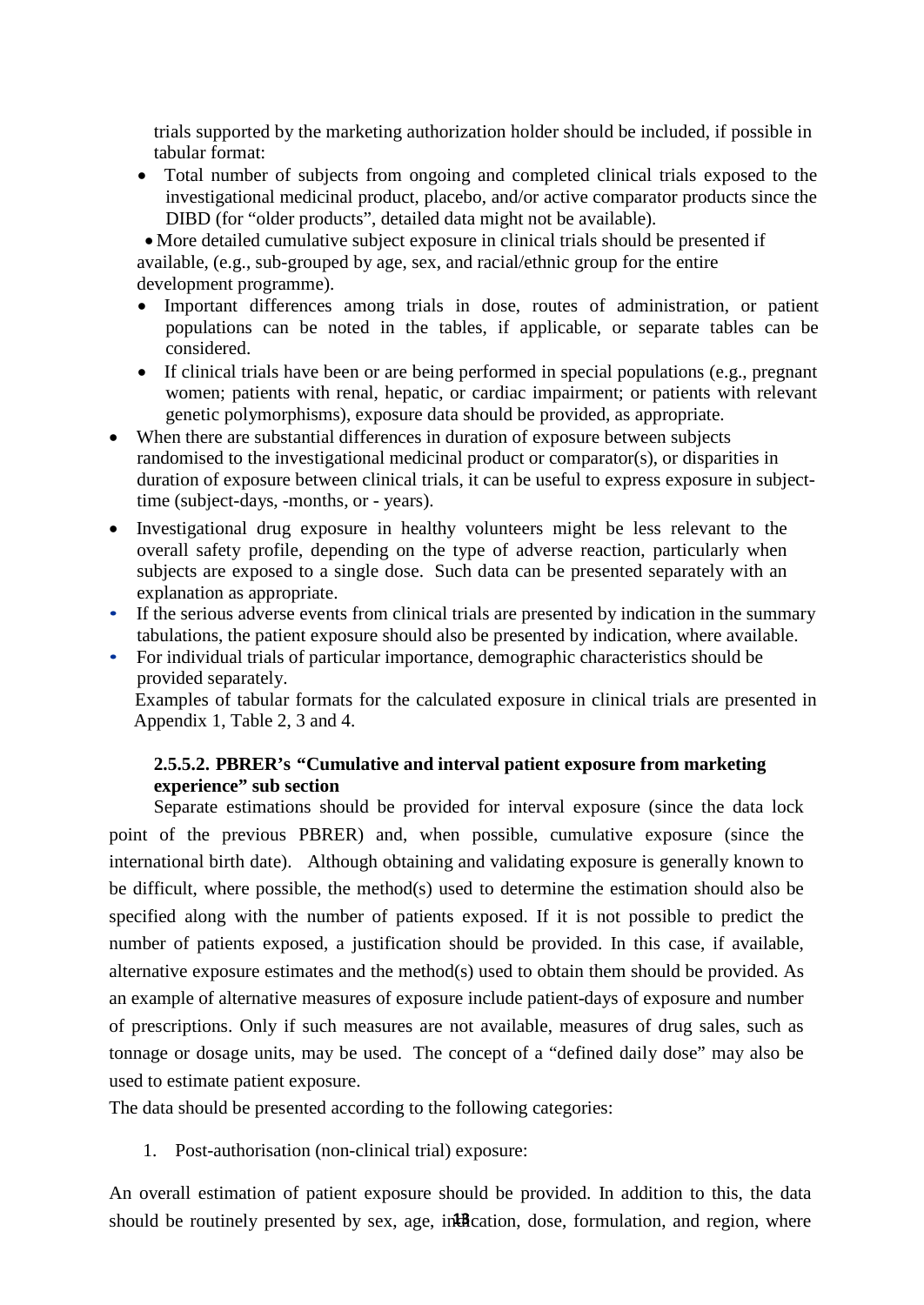applicable. Depending upon the product, other variables may be relevant, such as number of vaccination courses, route(s) of administration, and duration of treatment. When there are patterns of reports indicating a safety signal, exposure data within relevant subgroups should be presented, if possible.

2. Post-authorisation use in special populations:

Where post-authorisation use has occurred in special populations, actual information regarding cumulative patient numbers exposed and the method of calculation should be provided. Sources of such data include non-interventional studies designed to obtain this information, including registries. Populations to be considered for discussion include, but might not be limited to:

- Paediatric population.
- Elderly population.
- Pregnant or lactating women.
- Patients with hepatic and/or renal impairment.
- Patients with other relevant co-morbidity.
- Patients with disease severity different from that studied in clinical trials.
- Sub-populations carrying relevant genetic polymorphism(s).
- Patients of different racial and/or ethnic origins.

#### 3. Other post-authorisation use:

If the marketing authorization holder has information about a drug's pattern of use, which is considered to be important for the interpretation of safety data and may be regional, he should make a brief description in this regard. Examples of such patterns of use may include overdose, misuse, drug abuse and use beyond that recommended in the reference product information (e.g., an anti-epileptic drug used for neuropathic pain and/or prophylaxis of migraine headaches) If known, the marketing authorization holder may briefly comment on whether use beyond that recommended in the reference product information is supported by clinical guidelines, clinical trial evidence, or an absence of approved alternative treatments. Quantitative use information should be provided, if available.

In order to determine patterns of use beyond reference product information, the marketing authorization holder should use in the appropriate section of the applicable reference product information at the end of the PBRER's reporting interval (e.g., approved indication, contraindications).

Examples of table formats for the exposure calculated from marketing experience are presented in Annex 1, table 5 and 6.

## **2.5.6. PBRER's " Data in summary tabulations" section**

The objective of this section of the PBRER is to present through special tabulations the safety data regarding serious adverse events obtained from clinical trials, serious and nonserious spontaneous reactions obtained from marketing experience (including reports received from health professionals, consumers, scientific literature and the authorities (worldwide)) and serious reactions obtained from non-interventional studies and other demanded noninterventional resources. Graphics can be used for the illustration of certain properties of the data with the initiative of the marketing authorization holder to facilitate the understanding of the data.

When the MedDRA terminology is used for coding the adverse event/reaction terms, the Preferred Term level (PT) and system organ class (SOC) should be presented in the summary tabulations.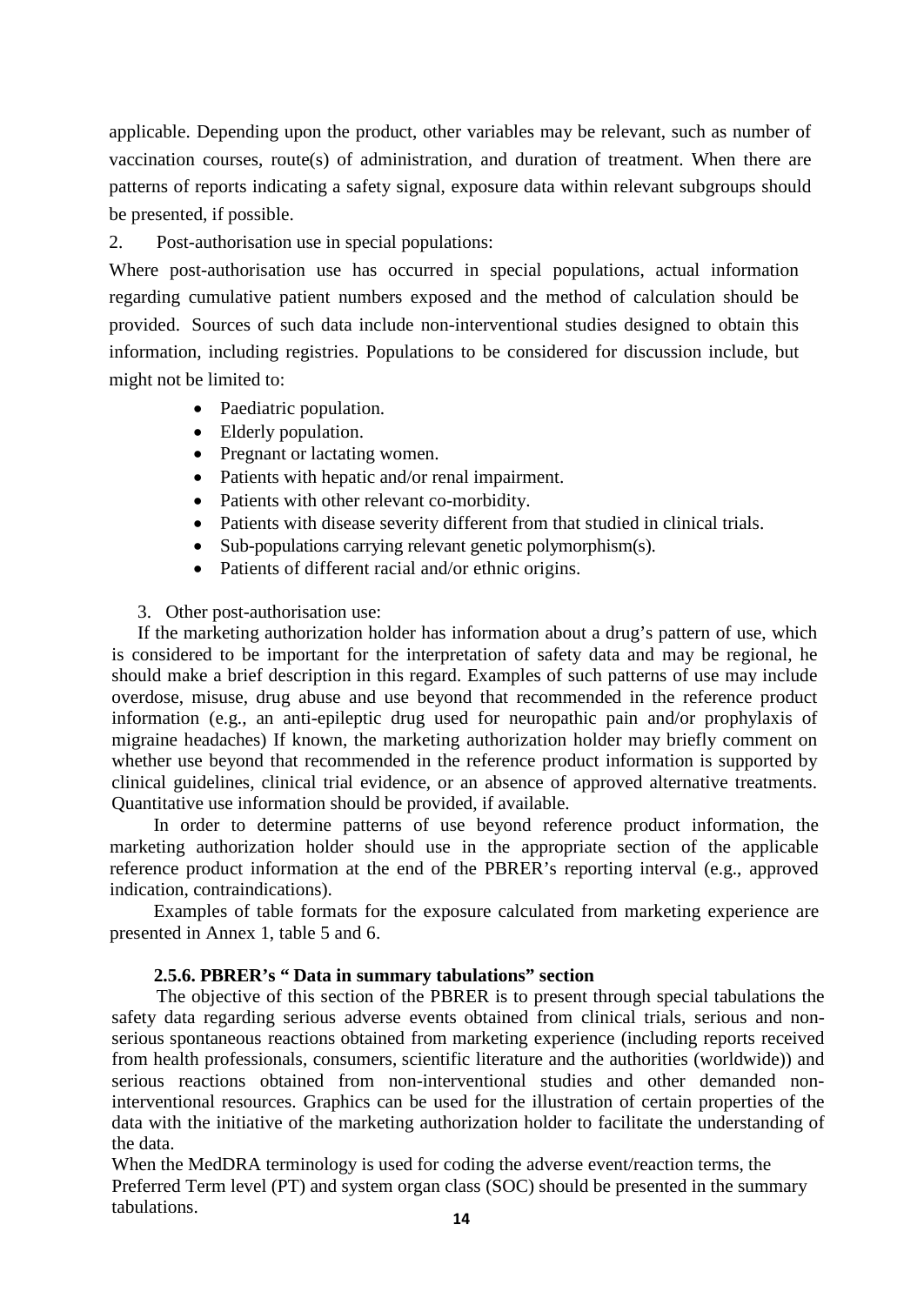The adverse events/reactions severity in the summary tabulations must comply with the definition of serious adverse events/reactions included in the relevant regulations.

When serious and non-serious events/reactions are included in the same individual case safety reports (ICSR), the severity of each reaction must be stated in summary tabulations. The severity should not be changed specifically for the preparation of PBRERs.

#### **2.5.6.1. PBRER's"Reference information" sub section**

This section of the PBRER should specify the version/versions of the coding dictionary used for analyses of adverse events/reactions.

#### **2.5.6.2. PBRER's "Cumulative summary tabulations of serious adverse events from clinical trial" sub section**

This Section of the PBRER should provide background for the appendix that provides a cumulative summary tabulation of SAEs reported in the MAH's clinical trials, from the DIBD to the DLP of the current PBRER. The MAH should explain any omission of data (e.g., clinical trial data might not be available for products marketed for many years). The tabulations should be organised by system organ class (SOC), for the investigational drug, as well as for the comparator arm(s) (active comparators, placebo) used in the clinical development programme. Alternatively, when useful and feasible, data can be presented by trial, indication, route of administration, or other variables. This sub section should not serve to provide analyses or conclusions based on the serious adverse events.

The following items should be considered:

- Causality assessment is generally useful for the evaluation of individual rare adverse drug reactions. Individual case causality assessment has less value in the analysis of aggregate data, where group comparisons of rates are possible. Therefore, the summary tabulations should include all serious adverse events for the investigational drug, active substance controls, and placebo. It may be useful to give rates by dose.
- In general, the tabulation(s) of serious adverse events obtained from clinical trials should include only those terms that were used in defining the case as "serious" or "non-serious".

• The tabulations should include blinded and unblinded clinical trial data. Unblinded serious adverse events might originate from completed trials and individual cases that have been unblinded for safety-related reasons (e.g., expedited reporting). Sponsors of clinical trials and marketing authorization holders should not unblind data for the specific purpose of preparing the PBRER.

• Certain adverse events in clinical trials can be excluded from the clinical trials summary tabulations, but such exclusions should be explained in the report. For example, adverse events that have been defined in the protocol as "exempt" from special collection and entry into the safety database because they are anticipated in the patient population, and those that represent study endpoints, can be excluded (e.g., deaths reported in a trial of a drug for congestive heart failure where all-cause mortality is the primary efficacy endpoint, disease progression in cancer trials). Examples for summary tabulations of serious adverse events obtained from clinical trials are presented in Annex 1, Table 7.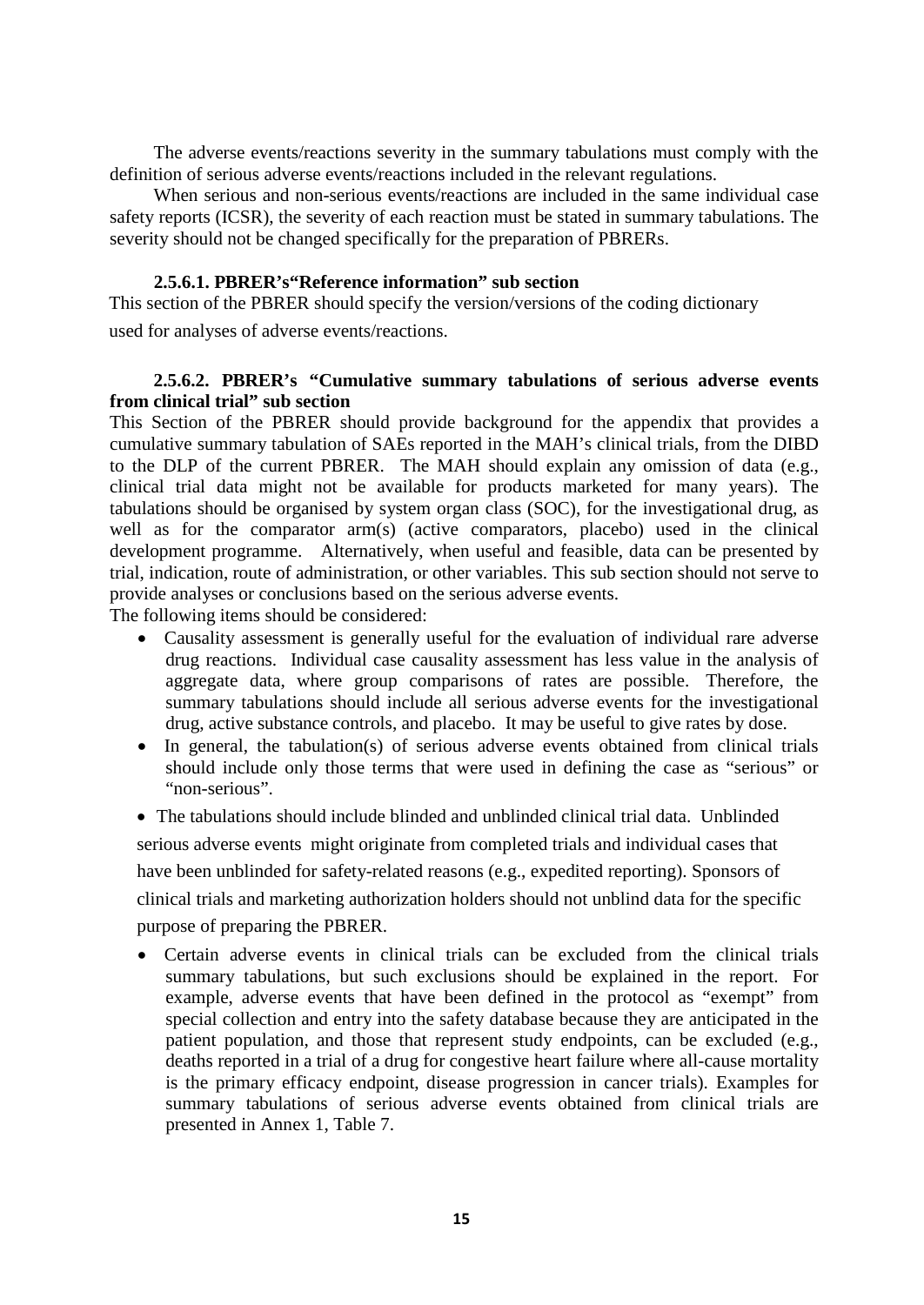#### **2.5.6.3. PBRER's "Cumulative and interval summary tabulations from postmarketing data sources" sub section**

In this subsection of the PBRER, background information regarding the annex that presents cumulative and intermediate summary tabulations of adverse reactions from the international date of birth up to data lock points of the current PBRER, should be presented. The adverse reactions included in this section are obtained from spontaneous ICSRs (received from health professionals, consumers, scientific literature and the authorities (worldwide)) and demanded non-interventional ICSRs including those derived from non-interventional studies.

In addition to serious and non-serious spontaneous reactions obtained from spontaneous sources, serious adverse reactions obtained from non-interventional studies and other demanded non-interventional resources, periodic and cumulative data should be presented side by side in a single tabulation. The tabulation should be organised according to MedDRA system organ class (SOC) (should be listed in internationally agreed order). For specific issues or problems, additional adverse reaction tabulations can be presented according to indication, route of administration or other variables.

For drugs that are being marketed, spontaneously reported adverse events typically suggest that at least one causality is suspected by the rapporteur and should be considered as a suspected adverse reaction.

The analysis performed on the basis of the summary tabulations or results should not be presented in this subsection of the PBRER.

Example for summary tabulations of serious adverse drug reactions obtained from postmarketing data sources are presented in Annex 1, Table 8.

#### **2.5.7. PBRER's "Summaries of significant safety findings from clinical trials during the reporting interval" section**

This section of the PBRER should include a summary of important efficacy and safety findings obtained from sources specified in the subsections that are listed below, clinical studies supported by the marketing authorization holder during the reporting interval and which appear clinically significantly. Where possible and relevant, data categorized according to gender and age (particularly pediatric- adult), indication, dose and region should be presented.

In the 15th section of the PBRER ("Overview of new, ongoing, or closed signals"), signals consisting of clinical research sources should be presented in tabulation. The evaluation of rejected signals, terminated in the reporting interval period, whether classified or not, or potential or identified risks should be presented in section 16.2 ("Evaluation of the signal") of the PBRER. New information considered not creating a new defined signal and new information associated with any previously known potential and defined risk, should be respectively evaluated and defined in the subsections 16.3 ("Evaluation of risks and new information") and 16.4 ("Characterisation of risks).

Findings obtained from clinical studies not supported by the marketing authorization holder should be defined in the relevant sections of the PBRER.

When related to the benefit/risk evaluation, information on lack of efficacy obtained from clinical trials for the treatment of non-life-threatening diseases in approved indications should be summarized in this section. Information on lack of efficacy obtained from clinical studies with drugs used to treat or prevent from serious or life-threatening diseases should be summarized in Section 13 ("Lack of efficacy conditions in controlled clinical trials").

In addition, the marketing authorization holder should provide an annex in which interventional post-authorization studies whose main objective is the detection, identification or determination of the size of a safety hazard, or which are supported in order to verify the completed safety profile of a study or which are ongoing in the reporting interval are listed. Following information for each study should be included in the list:

**16** • Information about the study (identification) (eg.; protocol number or other identifier).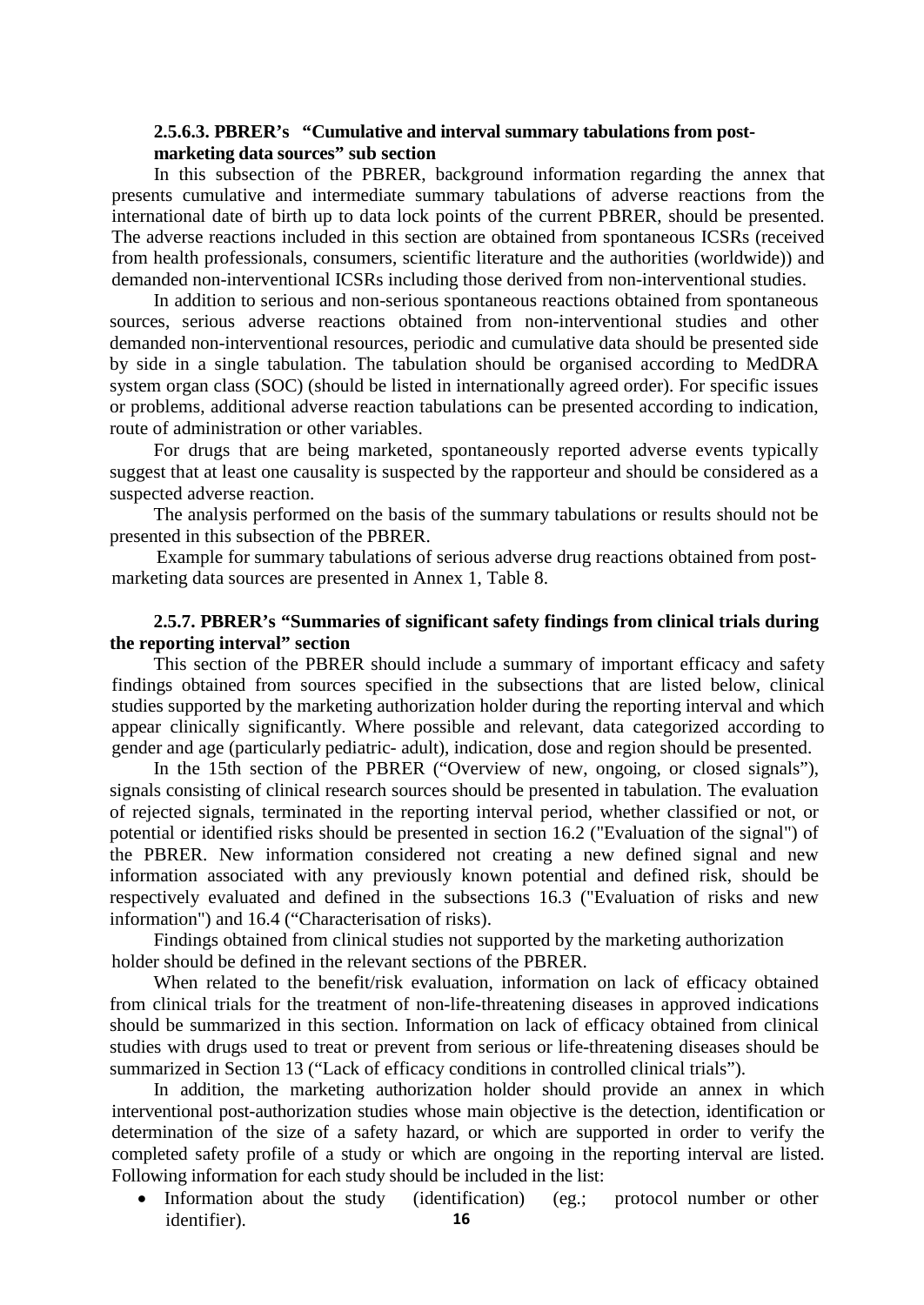- Title of the study (if applicable, abbreviated study title).
- Type of the study (e.g., randomized clinical trial, cohort study, case-control study).

• Population studied including country and other relevant population descriptors, (e.g., paediatric population or trial subjects with impaired renal function);

• Study start (as defined by the marketing authorization holder) and projected completion dates.

• Status: Ongoing (clinical trial has begun) or completed (clinical study report is finalised)

## **2.5.7.1. PBRER's "Completed clinical trials" sub section**

This sub section of PBRER should provide a brief summary of clinically important emerging efficacy and safety findings obtained from clinical trials completed during the reporting interval. This information can be presented in narrative format or as a synopsis. It could include information that supports or refutes previously identified safety concerns, as well as evidence of new safety signals.

## **2.5.7.2. PBRER's "Ongoing clinical trials" sub section**

If the marketing authorization hold is aware of clinically important information that has arisen from ongoing clinical trials (e.g., learned through interim safety analyses or as a result of unblinding of subjects with adverse events), this sub section should briefly summarise the concern(s). It could include information that supports or refutes previously identified safety concerns, as well as evidence of new safety signals.

#### **2.5.7.3. PBRER's "Long-term follow-up" sub section**

Where applicable, this sub section should provide information from long-term follow-up of subjects from clinical trials of investigational drugs, especially advanced therapy products

(eg gene treatments, cell treatment products and tissue engineering products).

## **2.5.7.4. PBRER's "Other therapeutic use of medicinal product" sub section**

This sub section of the PBRER should include clinically important safety information requested from other programmes conducted by the marketing authorization holder that follow a specific protocol, (e.g., expanded access programmes, compassionate use programmes, particular patient use and other organised data collection processes).

#### **2.5.7.5. PBRER's "New safety data related to fixed combination terapies" sub section**

The following options are available for the submission of data on combination therapy available:

- When the active ingredient, which is the subject matter of the PBRER, is also being developed or licensed as a component of a fixed combination drug or a multidrug regimen, important safety findings obtained from the use of the combination therapy should be summarized in this subsection.
- If the drug itself is a fixed combination drug, whether licensed or under development or not, important safety information derived from each component should be summarized in this subsection of the PBRER. Specific information of the combination may be included in separate section(s) of the PBRER for all components of the combination or for each component.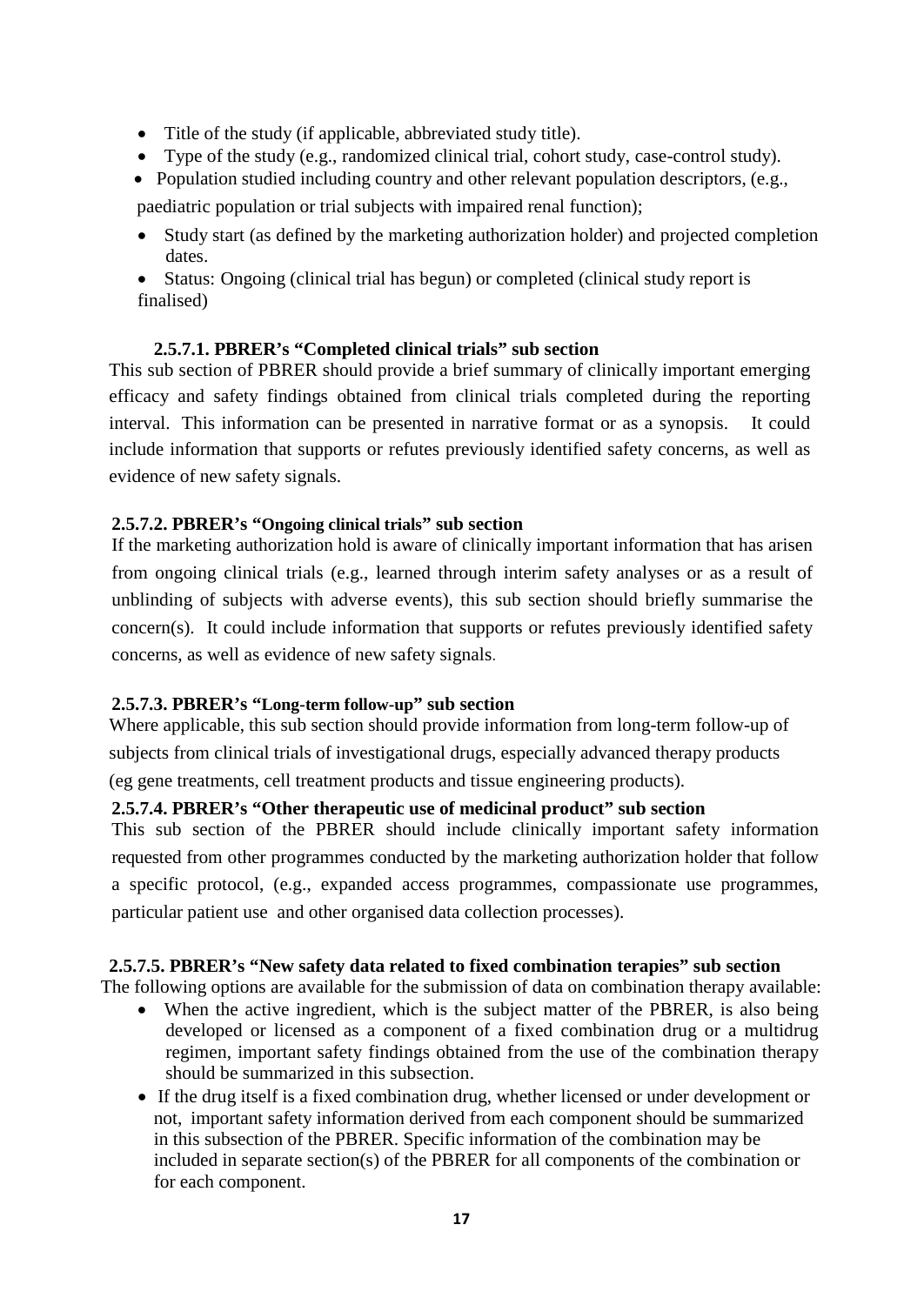#### **2.5.8. PBRER's "Findings from non-interventional studies" section**

In this section, information or important safety information derived from the reporting interval, obtained from non-interventional studis supported by the marketing authorization holder and likely to have an impact on the benefit/risk evaluation should be summarized (eg, observational studies, epidemiological studies, records and active surveillance programs). When more than one region is in question, the information obtained from drug usage studies should also be included (for the information the list should contain see 2.5.7).

The marketing authorization holder should provide an additional listing of noninterventional studies he supports in order to detect, identificate or determinate the size of a safety hazard, to verify the drug safety profile or to measure the effectiveness of in the reporting interval ongoing or completed risk management measures.

Final study reports completed in the reporting interval for the work described in the preceding paragraph should also be included in the PBRER's regional annex (see 2.5.20. and 3.4.4).

# **2.5.9. PBRER's "Information from other clinical trials and sources"**

#### **section**

Data can also be collected from outside the work environment. Event reports that don't result in suspicious adverse reactions or the information obtained from usage patterns can also be included in this subsection 2.5.9.1 and 2.5.9.2 (eg; asymptomatic overdose, drug abuse, use other than that recommended in the reference product information or information obtained from the usage report in special populations). This type of information can be obtained from spontaneous reports, medical information queries, consumer complaints, digital media screenings or other information sources in service of the marketing authorization holder.

Signals or risks originating from any information source and/or the report category should be presented and evaluated in the relevant section of the PBRER.

#### **2.5.9.1 PBRER's "Other clinical trials" sub section**

In this subsection, information about the drug's benefit/risk evaluation obtained from other clinical trial sources, including patient support programs accessible to the marketing authorization holder during the reporting interval, should be summarized (eg; combined analysis results of randomized clinical trials, meta-analysis results, safety information obtained from partnerships established during drug development or studies started by researchers).

## **2.5.9.2 PBRER's "Medication errors" sub section**

Even if not related to adverse outcome, information on potential drug misuse and improper drug use patterns should be summarized in this subsection. Potential drug misuse is a description of situations, in which the patient is or is not included, that may lead to the misuse of the drug. This information may be related to the drug's overall benefit/risk evaluation or the interpretation of safety data. Medication errors may occur at any stage of the medication and patients, consumers and health professionals may be involved in this event.

#### **2.5.10. PBRER's "Non-clinical data" section**

This section should summarise major safety findings from non-clinical in vivo and in vitro studies (e.g., carcinogenicity, reproduction, or immunotoxicity studies) ongoing or completed during the reporting interval. Results from studies designed to address specific safety concerns should be included in the PBRER, regardless of the outcome.

## **2.5.11. PBRER's "Literature" section**

This section of the PBRER should include a summary of unpublished drafts the marketing authorisation holder became aware of in the reporting interval or new and significant safety findings in literature published in peer-reviewed scientific journals.

Literature review for the PBRER should be more comprehensive than individual cases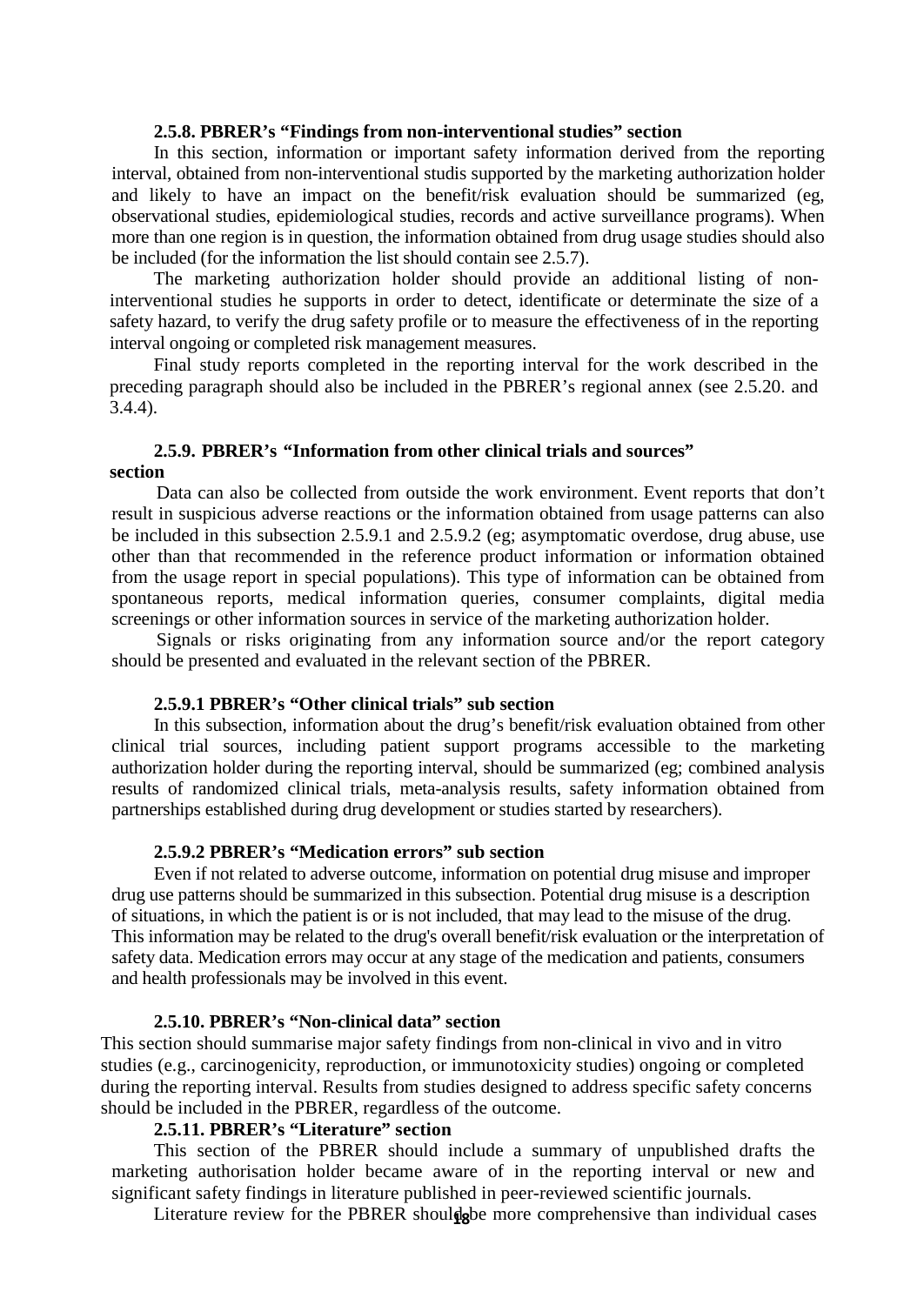of adverse reactions, as it includes other drugs containing the same active substance and studies reporting the safety outcomes in voluntary groups.

Special types of safety information which can not be found with a search created to identify individual cases, but should be included, should include the following:

- Pregnancy outcomes not obtained by adverse results (including abortion).
- Use in the pediatric population.
- Early access to drugs, off-label drug use.
- Lack of efficacy.
- Asymptomatic overdose, drug abuse or misuse.
- Medication errors without adverse events.
- Important non-clinical safety results.

If relevant and applicable, information about other active substances included in the same class should be taken into consideration.

Publication reference must be submitted in Vancouver Convention style.

#### **2.5.12. PBRER's "Other periodic reports" section**

This section of the PBRER is only applicable in certain circumstances regarding fixed combination drugs or drugs with more than one indication and/or formulation where a compromise is reached with the Institution and more than one PBRER is prepared. In general, the marketing authorization holder must prepare one PBRER for a single active ingredient unless otherwise specified by the Authority; however, if more than one PBRER is prepared for a single drug, it is necessary to summarize the major findings related to other PBRERs in this section, if they are not provided elsewhere in the report.

Where present, in accordance with written agreements, the marketing authorization holder should summarize the significant findings obtained by other parties (eg; sponsors, other marketing authorisation holders) from the periodic reports submitted during the reporting interval.

#### **2.5.13. PBRER's "Lack of efficacy conditions in controlled clinical trials" section**

Data from clinical trials indicating lack of efficacy, or lack of efficacy relative to established therapy(ies), for products intended to treat or prevent serious or life-threatening illnesses (e.g., excess cardiovascular adverse events in a trial of a new anti-platelet drug for acute coronary syndrome) could reflect a significant risk to the treated population and should be summarised in this section.

#### **2.5.14. PBRER's "Late-breaking information" section**

In this section of the PBRER, the marketing authorization holder will summarize potentially important findings of safety and efficacy obtained after the data lock point, during the preparation period of the PBRER. Examples include clinically relevant new publications, important follow-up data, clinically significant toxicological findings and an activity carried out by the marketing authorization holder, a data monitoring committee or or a competent authority (worldwide) due to safety. A case which will not constitute an important indicator (e.g.; the first example of an important event) or a safety signal which will not constitute an important indicator or in cases where additional information cannot be provided to the evaluation of safety issues already in the PBRER, new individual case reports should not be included routinely (e.g; a well-documented case of aplastic anemia in a drug known to be associated with adverse effects on the bone marrow in the absence of possible alternative causes).

In this section of the PBRER should be included, if possible, any significant change (e.g; new adverse reactions, warnings or contraindications) suggested for the reference product information resulting from this reporting period (see. 2.4).

The data presented in this section also should be considered during the evaluation of risks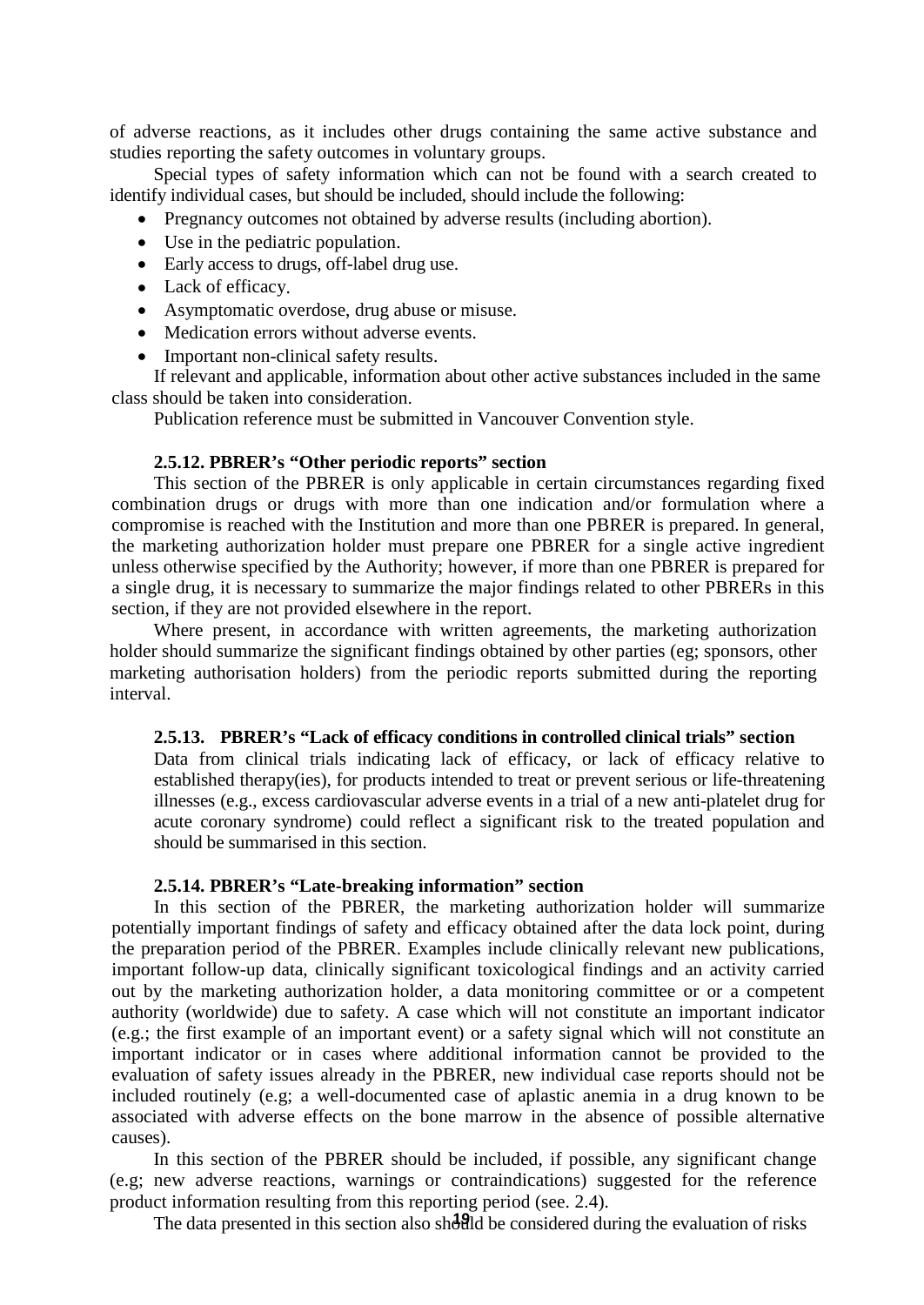and new information (see. 2.5.16.3).

#### **2.5.15. PBRER's "Overview of new, ongoing, or closed signals" section**

The location where information related to risks and signals included in the PBRER is presented is shown in Figure 1. The purpose of this section is to provide, as in signals whose evaluation is ongoing at the end of the reporting period, an overview of a high level for signals whose closure was made during the reporting period (e.g; the completed evaluation). When the first step screening is made or the netting phase is entered, the signal should be included in the PBRER and determination to carry out further evaluation should be shown by the marketing authorization holder. (The here mentioned signal is a validated signal). Because the validation step is required, it should be considered that a safety signal is not equivalent to the disproportionate reporting statistics of a specific drug/event combination. Signals may be qualitative (ivotal individual case safety reports, case series) or quantitative (e.g., a disproportionality score, findings of a clinical trial or epidemiological study).Signals may arise in the form of an information request or inquiry on a safety issue from a competent authority.

Decisions regarding the subsequent classification of these signals and the conclusions of the evaluation involve medical judgement and scientific interpretation of available data, which is presented in Section 16 ("Signal and risk evaluation") of the PBRER.

The new signal represents a signal detected in the reporting interval. When clinically significant new information about a previously closed signal is found in the PBRER's reporting interval, this also can be considered as a new signal, because it is necessary to carry out additional activities to confirm the new feature of the previously rejected signal or identified risk. New signals can be closed or classified as continuing at the end of the PBRER's reporting period, depending on the signal evaluation status.

New information on the previous signals will be included in the following examples for new signals:

- Re-opened closed or dismissed signal.
- Identified risks with the new information showing that there is a significant clinical difference in the frequency or severity of the risk (e.g; transient increase in liver enzymes are identified risks and new information pointing towards more severe consequences such as liver failure was found or neutropenia is a defined risk and in the absence of possible alternative causes a well-documented case report of agranulocytosis was received).
- Identified risk with a newly discovered higher frequency or severity (e.g; in the indicated subpopulation).
- If verified, potential risk that requires a new alert, measure, a new contraindication or restriction in indication(s) or the population the drug is used by or other risk minimizing activities.

The marketing authorization holder should list all at the end of the reporting period closed or ongoing signals in a tabular in this section or as an attachment. This table should contain the following information:

- a brief description of the signal.
- date when the MAH became aware of the signal.
- status of the signal at the end of the reporting interval (closed or ongoing).
- source of the signal, if available.
- source of the signal.
- a brief summary of key data.
- plans for further trial.
- actions taken or planned.

An example of the tabular of the signals<sub>26</sub> an be found in Appendix 2.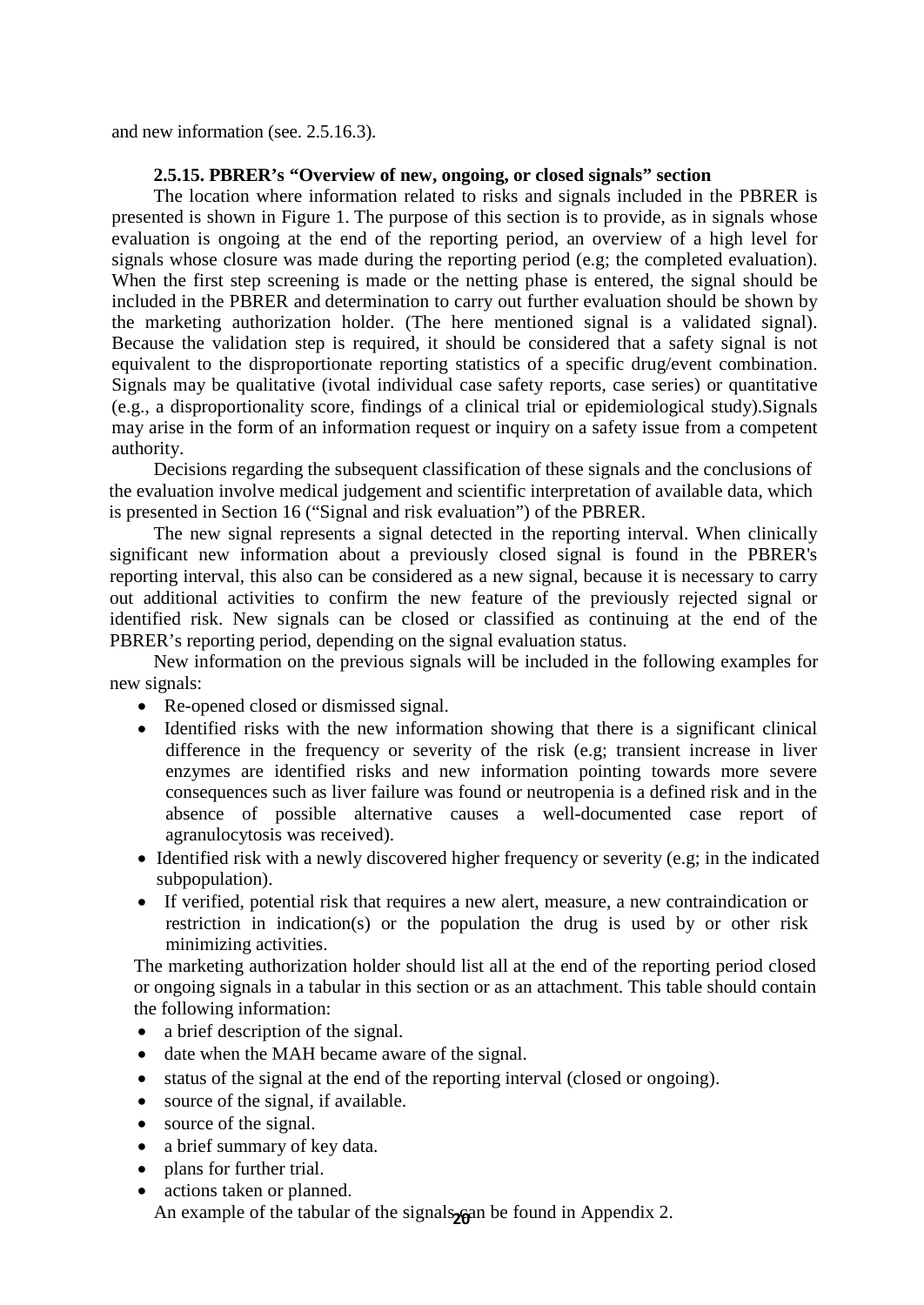Details of signal evaluation for closed signals should be presented in the PBRER's subsection 16.2 ("Signal evaluation") instead of this section.

New information considered not creating a new signal and previously known identified and potential risks should be presented in the PBRER's subsection 16.3 ("Evaluation of risks and new information").

If the competent authority (worldwide) wants the reporting and follow-up of a specific subject (not considered as a signal) in the PBRER, the marketing authorization holder should summarize the results of the analysis in this section in case the results are found negative. If a specific issue becomes a signal, the signal should be added to the signal tabular and be discussed in subsection 16.2 ("Signal evaluation").

#### **2.5.16. PBRER's "Signal and risk evaluation" section**

The purpose of this section of the PBRER is to provide:

- A brief summary of what is known about important identified and potential risks and important missing information at the beginning of the reporting interval covered by the report (2.5.16.1);
- An evaluation of all signals closed during the reporting interval (2.5.16.2);
- An evaluation of new information with respect to previously recognised identified and potential risks (2.5.16.3);
- An updated characterisation of important potential and identified risks, where applicable  $(2.5.16.4)$ ;
- A summary of the effectiveness of risk minimisation activities in any country or region which may have utility in other countries or regions  $(2.5.16.5)$ .

The flowchart creating a map of the signals and risks in the PBRER's specific sections/subsections can be found in 2.5.21.

This evaluation subsections should include a perspective for identifying the risk profiles considered to be significant and an interpretation and critical evaluation of the information, instead of repeating or summarizing the information presented in the PBRER's previous sections. In addition, as a general rule, the PBRER's evaluation sections are not required to include individual case histories, however, a clinical evaluation of pivotal or illustrative cases (e.g; first suspicious case of agranulocytosis seen with the active substance belonging to a class of drugs known to potentially cause agranulocytosis) should be presented when they are part of a scientific analysis of a signal or risk (See 2.3).

#### **2.5.16.1. PBRER's "Summary of safety concerns" sub section**

The purpose of this sub section is to provide a summary of safety concerns at the beginning of the reporting interval, against which new information and evaluations can be made. For drugs with current safety specifications, this section will probably be derived from or the same as the safety specification summary which was current at the beginning of the PBRER's reporting interval.

The following safety information should be presented:

- Important identified risks.
- Important potential risks.
- Important missing information.

The following factors should be considered when determining whether or not a risk is important:

- medical seriousness of the risk, including the impact on individual patients.
- its frequency, predictability, preventability, and reversibility.
- potential impact on public health (frequency; size of treated population).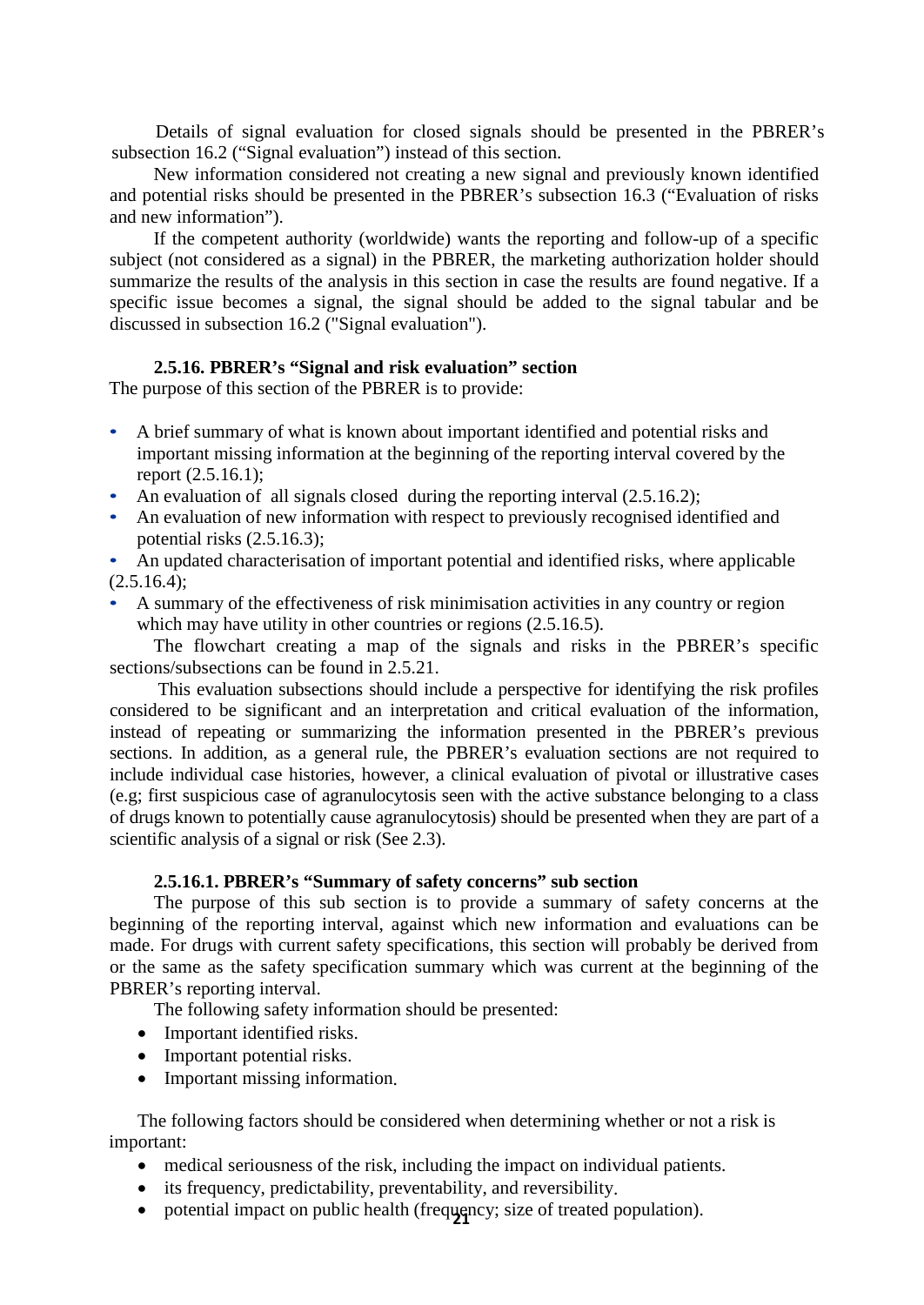• Potential to refrain from the use of drugs with protective benefits because the risk is perceived disproportionately by the population (e.g; vaccines).

For drugs that don't have a current safety specification, significant identified and potential risks associated with the use of the drug based on the pre- and post-authorization experience, as well as information about the missing important information should be presented in this section.

Important identified and potential risks may include:

- important adverse reactions.
- interactions with other medicinal products.
- interactions with foods and other substances.
- medication errors.
- effects of occupational exposure.
- pharmacological class effects.

The summary on important missing information should take into account whether there are critical gaps in knowledge for specific safety issues or populations that use the medicinal product.

#### **2.5.16.2. PBRER's "Signal evaluation" sub section**

In this subsection of the PBRER, the evaluation results of all safety signals closed in the reporting interval (whether classified as important or not) should be summarized. A safety signal may be closed after the evaluation because it was refuted or identified as a potential or identified risk. There are two main classifications that should be included in this subsection:

- 1. Signals rejected after the evaluation on the grounds of being erroneous signals in light of the scientific evaluation of available information and medical opinion.
- 2. Signals categorized as potential or identified risk after the evaluation, including inefficiency.

In order to clearly define the grounds for refuting or accepting the signal as a potential or identified risk, a short and concise description of each signal evaluation should be presented by the marketing authorization holder for both categories of the closed signals.

The level of detail presented in the definition of the signal evaluation should be reflecting the medical significance of the signal (eg, severe, irreversible, causing increased morbidity or mortality), the impact on public health (e.g; common use, frequency, usage significantly other than recommended in the product information) and the scope of existing evidence. In case more than one evaluation is included for both classifications on closing signals, they may be presented in the following order:

- closed and refuted signals;
- closed signals that are categorised as important potential risks;
- closed signals that are categorised as important identified risks;
- closed signals that are potential risks not categorised as important; and
- closed signals that are identified risks not categorised as important.

If valid, the evaluation of the closed signal may be presented according to indication or population.

Definitions of signal evaluation may be included in this subsection of the PBRER or as an attachment. The following information should be included as appropriate in each evaluation:

- source of the signal;
- Background relevant to the evaluation;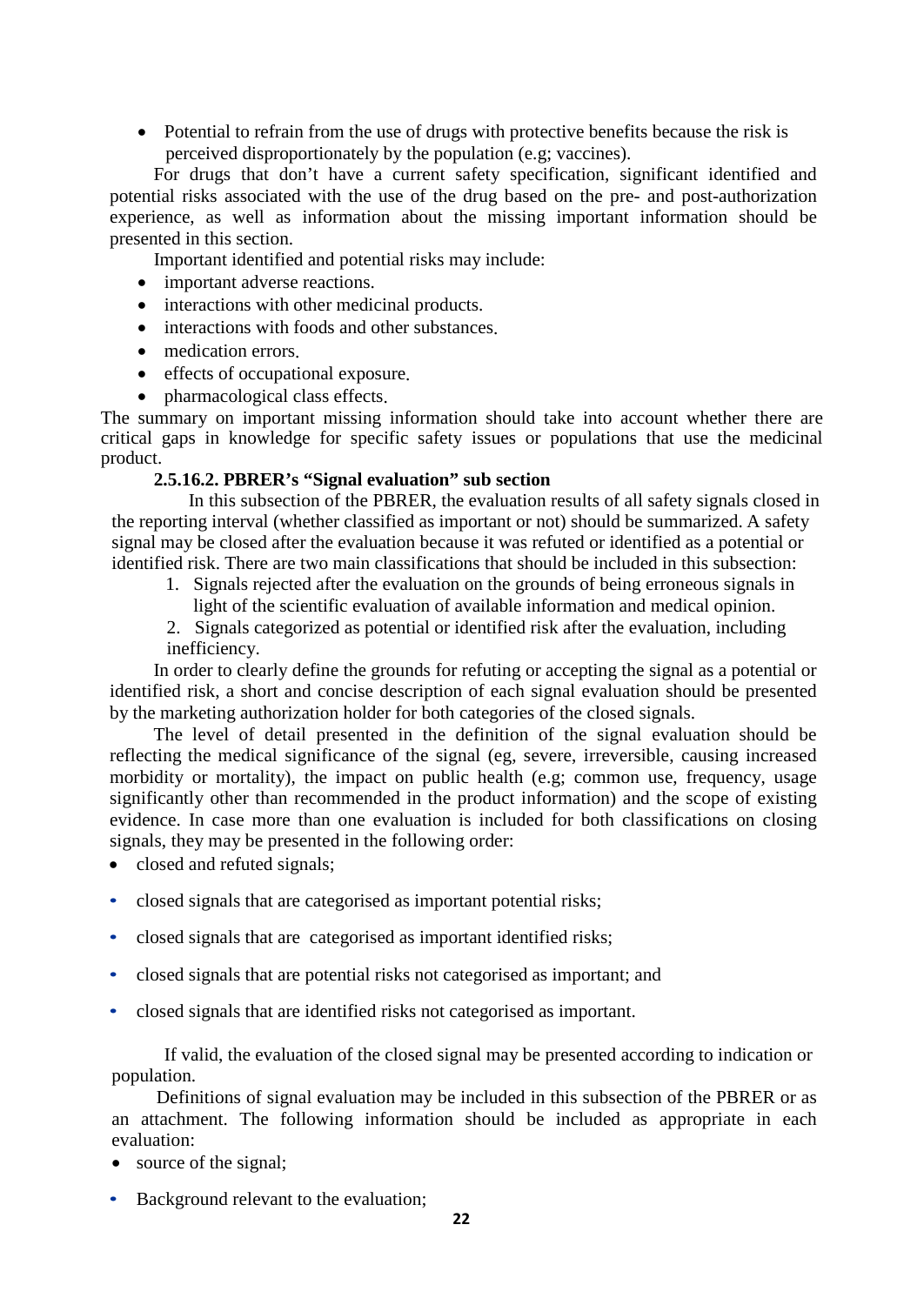- method(s) of evaluation, including data sources, search criteria (where applicable, the specific MedDRA terms [e.g., PTs, HLTs, SOCs, etc.] or Standardised MedDRA Queries [SMQs] that were reviewed), and analytical approaches;
- results a summary and critical analysis of the data considered in the signal evaluation; where integral to the assessment, this may include a description of a case series or an ICSR, e.g., an index case of well documented agranulocytosis or Stevens Johnson syndrome;
- discussion; and
- conclusion.

#### **2.5.16.3. PBRER's "Evaluation of risks and new information" sub section**

In this subsection, new information not yet included in the sub section 16.2 ("Signal evaluation") and associated with the previously noticed information should be critically evaluated.

New information generating a signal regarding a previously noticed risk or a previously refuted signal (if this signal is also closed in the PBRER's reporting interval), should be evaluated and presented in the signal tabular (see 2.5.15) in subsection 16.2 ("Signal evaluation").

Updated information for previously noticed risks that don't create a signal should be included in this subsection. Examples may include information confirming that a potential risk is an identified risk or information that allows a previously noticed risk to be further defined. New information can be organised as follows:

- 1. new information on important potential risks;
- 2. new information on important identified risks;
- 3. new information on other potential risks not categorised as important;
- 4. new information on other identified risks not categorised as important;
- 5. update on important missing information.

New information obtained during the PBRER's reporting interval should be in the focus of the evaluation(s). The evaluation should be short and concise, but its impact on the understanding of the risk and its identification, if present, should be interpreted at the same time. The evaluation will be the basis for updating the identification of important potential and identified risks in section 16.4 ("Characterisation of risks") of the report. It is recommended that the level of detail of the evaluation included in this subsection is commensurate with the reachable evidence of risk, the medical importance of the risk and its relation with public health.

The evaluation of updating new knowledge and incomplete information may be included in this subsection of the PBRER or presented as an attachment.

The following information should be included as appropriate in each evaluation:

- source of the new information;
- background relevant to the evaluation;
- method(s) of evaluation, including data sources, search criteria, and analytical approaches;
- results a summary and critical analysis of the data considered in the risk evaluation;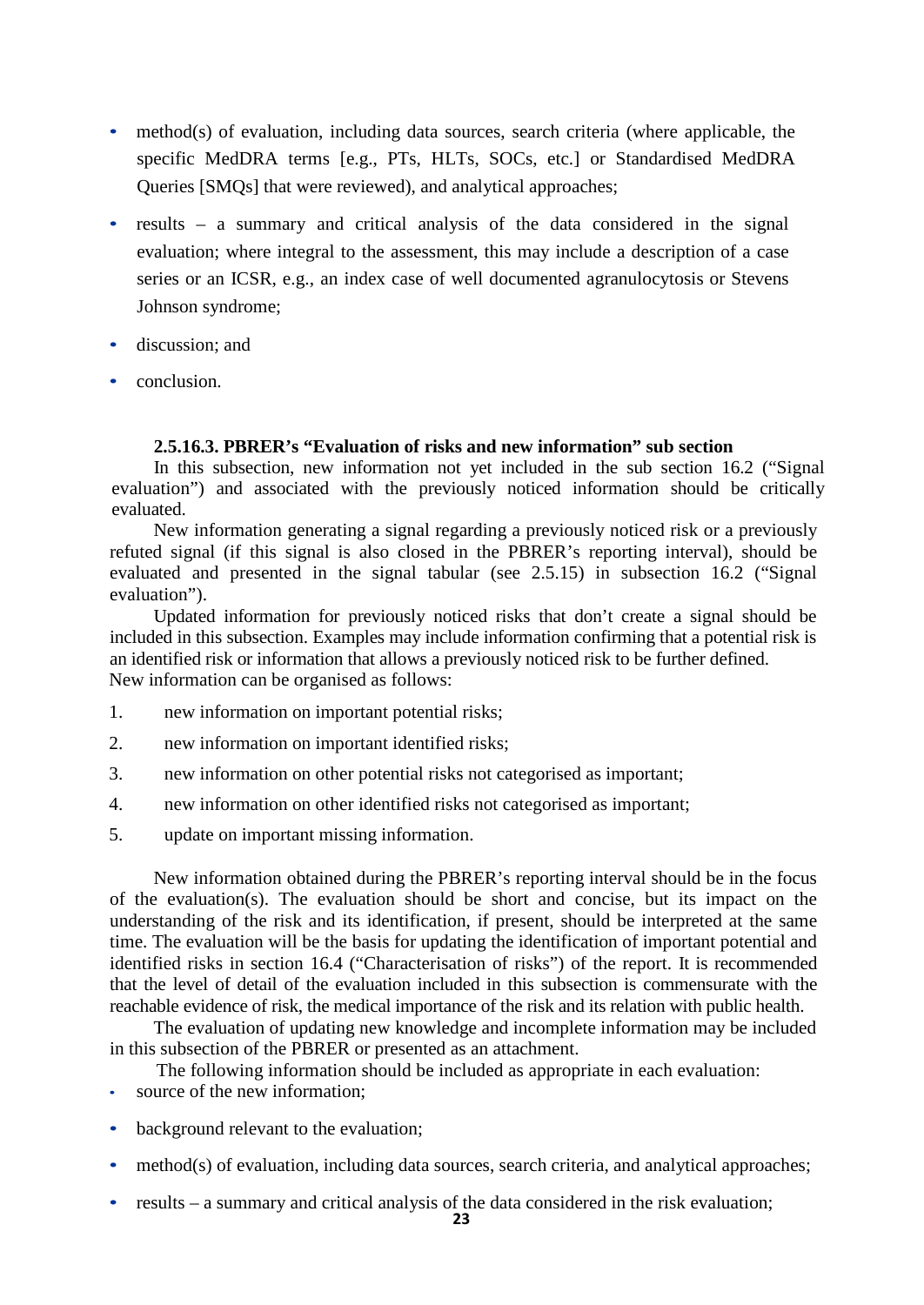- discussion:
- conclusion including whether or not the evaluation supports an update of the characterisation of any of the important potential and identified risks in Section 16.4

("Characterisation of the risks") of the PBRER.

Any new information about exposed populations or information obtained earlier to resolve missing information should be critically evaluated in this subsection. Unsolved concerns and uncertainties should be disclosed.

#### **2.5.16.4. PBRER's "Characterisation of risks" sub section**

Important identified and potential risks should be defined based on cumulative data (not limited to the reporting interval) and important information that is missing should be disclosed in this subsection.

Depending on the nature of the data source, where applicable, the identification of risk may include the following:

• frequency;

• numbers of cases (numerator); precision of estimate, taking into account the source of the data;

- extent of use (denominator) expressed as numbers of patients, patient-time, etc., and precision of estimate;
- estimate of relative risk; precision of estimate;
- estimate of absolute risk; precision of estimate;
- impact on the individual patient (effects on symptoms, quality or quantity of life);
- public health impact;
- patient characteristics relevant to risk (e.g., age, pregnancy/lactation, disease severity, hepatic/renal impairment, relevant co-morbidity, genetic polymorphism);
- dose, route of administration;
- duration of treatment, risk period;
- preventability (i.e., predictability, ability to monitor for a "sentinel" adverse reaction or laboratory marker);
- reversibility;
- potential mechanism;

• strength of evidence and its uncertainties, including analysis of conflicting evidence, if applicable.

When missing information presents a significant risk, it should be included as a safety concern. Limitations of the safety database (in the context of the number of patients studied, cumulative exposure or long-term use and so on) should be discussed.

risks, a variety of indications, formulations 24 routes of administration. Titles that may be It may be appropriate to present risks according to indication, formulation or route of administration in PBRERs for drugs with significant differences in identified and potential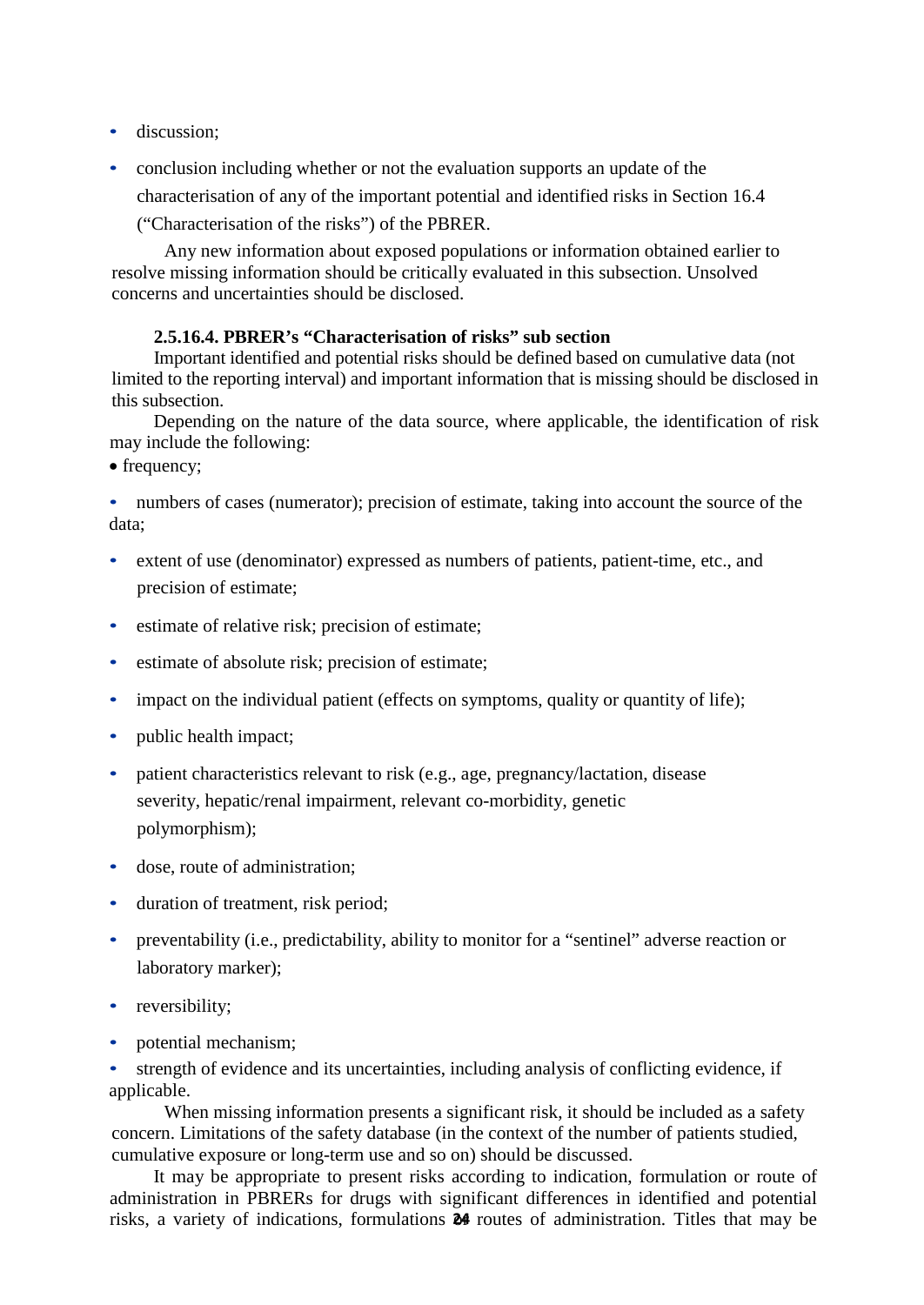considered include:

- Risks relating to the active substance.
- Risks related to a specific formulation or route of administration (including occupational exposure).
- Risks relating to a specific population.
- Risks associated with non-prescription use (for substances that are available as both prescription and non-prescription products).

#### **2.5.16.5. PBRER's "Effectiveness of risk minimisation (if applicable)" sub section**

Risk minimization activities are public health initiatives carried out in order to prevent the occurrence of adverse drug reactions or to reduce their severity. The purpose of risk minimization activities is to reduce the probability of occurrence of adverse drug reactions or to

reduce their severity. Risk minimization activities may consist of routine risk minimization activities (e.g; SmPC) or additional risk minimization activities (e.g; Information Letters/training material for Doctors).

The PBRER should include results regarding the evaluation of the effectiveness of risk minimization associated with the benefit/risk evaluation.

Information about effectiveness and/or limitations of specific risk minimization activities regarding significant identified risks obtained in reporting intervals should be summarized in this sub section of the PBRER. The effectiveness of risk minimization activities in any country or region may set an example for other countries and regions. If valid and relevant, information can be summarized by region.

#### *2.5.17. PBRER's "Benefit evaluation" section*

The sub sections 17.1 ("Important baseline efficacy information identified during Clinical trials and post-marketing period") and 17.2 ("Important baseline efficacy information newly identified during Clinical trials and post-marketing period") provide basic information for section 17.3 of the PBRER. The new identified benefit information supporting the identification of benefits defined in sub section 17.3 ("Benefit evaluation"), supports the benefit/risk evaluation in section 18 (Integrated benefit-risk analysis for approved indications).

#### **2.5.17.1. PBRER's "Important baseline efficacy information identified during Clinical trials and post-marketing period" sub section**

This section summarises information on the efficacy/effectiveness of the medicinal product as of the beginning of the reporting interval, and provides the basis for the benefit evaluation. This information should relate to the approved indication/ indication(s) of the medicinal product listed in the reference product information (see Section 2.4).

For drugs with more than one indication, population and/or route of administration, the benefit should be defined separately based on these elements, if relevant.

The details presented in this sub section should be at a level sufficient to support the identification of benefit in sub section 17.3 ("Characterisation of benefits") and the benefit/risk evaluation in section 18 ("Integrated benefit-risk analysis for approved indications") of the PBRER.

## **2.5.17.2. PBRER's "Important baseline efficacy information newly identified during Clinical trials and post-marketing period" sub section**

**25** Additional information regarding the effectiveness of some approved indications of the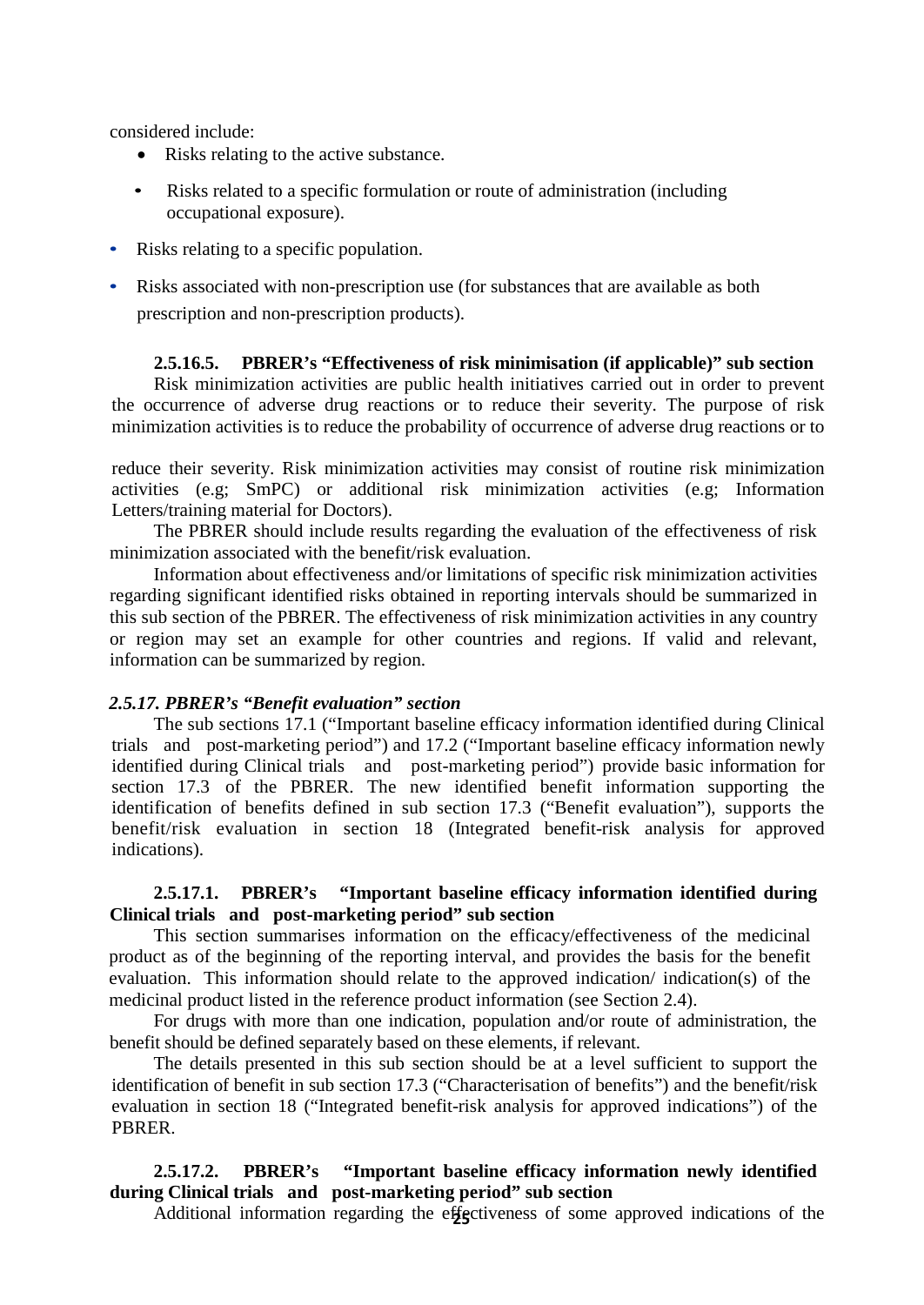drug may be obtained during the reporting interval. This type of information should be presented in this sub section of the PBRER. If possible, new information about the effectiveness under real conditions of use in approved indications should be presented in this sub section. If not associated with benefit/risk evaluation in approved indications, new information about the effectiveness regarding the use in unapproved indications should not be presented.

Information on newly approved indications during the reporting interval should also be included in this sub section. The detail provided in this sub section should be sufficient to support the benefit/risk evaluation in Section 17.3 ("Characterisation of benefits") of PBRER and in Section 18 ("Integrated benefit-risk analysis for approved indications") of PBRER.

Special attention should be given to drugs, vaccines and anti-infective agents whose efficacy might be changed over time by changes in therapeutic environment in this sub section.

#### **2.5.17.3. PBRER's "Characterisation of benefits" sub section**

The initial benefit information should be presented together with the new benefit information obtained during the reporting interval in this sub section.

The amount of detail presented in this sub section should be enough to support the benefit/risk evaluation in section 18 ("Integrated benefit-risk analysis for approved indications").

This sub section should ensure the identification of the information in sub section 17.1 ("Important baseline efficacy information identified during Clinical trials and postmarketing period") in the absence of new related benefit data.

In cases where new positive benefit information is found during this reporting interval, but the risk profile doesn't change significantly, the initial information and the new information should be submitted briefly and combined.

A short but critical evaluation of strengths and limitations of the findings related to efficacy during clinical trials and in the post-marketing period should be presented taking also into account, if valid, the following:

- a brief description of the strength of evidence of benefit, considering comparator, effect size, statistical rigor, methodological strengths and deficiencies, and consistency of findings across trials;
- new information that challenges the validity of a surrogate endpoint, if used.
- Clinical relevance of the effect size.
- Generalizability of treatment response across the indicated patient population (e.g.,
- information that demonstrates lack of treatment effect in a sub-population
- adequacy of characterization of dose-response.
- duration of effect.
- comparative efficacy in the clinical trials.
- A determination of the extent to which efficacy findings obtained from clinical trials are generalizable to patient populations treated in medical practice.

## **2.5.18. PBRER's "Integrated benefit-risk analysis for approved indications" sections**

In this section of the PBRER, the marketing authorization holder should provide an overview of the benefits and the risks of the drug as used in clinical practice. As benefits and risks are presented in sub sections 16.4 ("Characterisation of risks") and 17.3 ("Characterisation of benefits"), a critical analysis of the key information presented in the previous section should be presented collectively and the benefit and risk definitions presented in the above subsection should not be repeated in this section.

#### **2.5.18.1. PBRER'nin "Benefit-risk context (medical need and important alternatives)"sub section**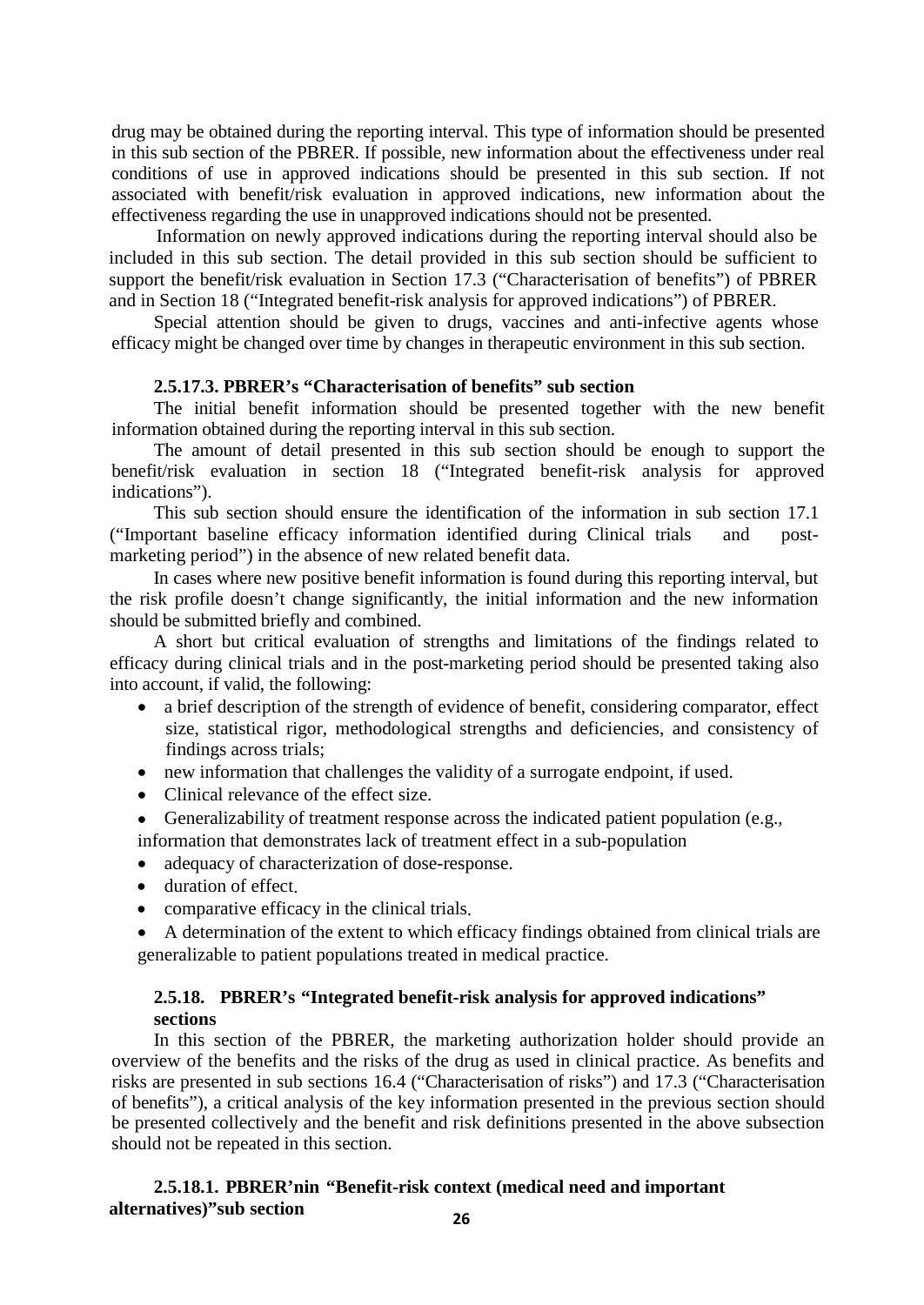This sub section of PBRER should provide a brief description of the medical need for the medicinal product in the approved indications, and summarise alternatives (medical, surgical, or other; including no treatment).

## **2.5.18.2. PBRER's "Benefit-risk analysis evaluation" sub section**

A benefit-risk profile is specific to an indication and population. For this reason, for products approved for more than one indication, benefit/risk profiles should be evaluated and presented for each indication individually. If there are important differences in the benefit/risk profiles among populations within an indication, benefit-risk evaluation should be presented by population, if possible.

The evaluation should be presented and discussed in a way that facilitates the comparison of benefits and risks, and should take into account the following points:

- Previous sections will include all important benefit and risk information. But not all benefits and risks contribute importantly to the overall benefit-risk evaluation. Therefore, the key benefits and risks considered in the evaluation should be specified. The key information presented in the previous benefit and risk sections/sub sections should be carried forward for integration in the benefit/risk evaluation.
	- Usage status of the drug should be considered: The condition that is to be treated, prevented or diagnosed, the severity and severity of the condition and the population to be treated (partially healthy, chronically ill, rare cases).
	- In terms of basic benefits; the structure of benefits, clinical significance, duration and generalizability, as well as effectiveness findings in those not responding to other therapies and alternative practices and effect size should also be considered. If different benefit items are available, all must be considered (eg; for the treatment of rheumatoid arthritis: Prevention of radiographic progression of joint damage and reducing symptoms).
	- The clinical significance of the risk (eg, toxicity structure, severity, frequency, predictability, preventability, reversibility, impact on patients) with unapproved indications or whether it occurs during clinical trials conducted in populations, offlabel use or improper drug use or not should be considered.
	- While formulating the benefit/risk evaluation, the strengths, weaknesses and uncertainties of the evidence should be considered. How uncertainties about the benefits and risks affect the evaluation should be defined. Limitations of the evaluation should be discussed.

The methods and reasons used to improve the benefit/risk evaluation should be explained clearly:

- Assumptions supporting the results of the benefit/risk evaluation, considerations taken into account and decisions or their severity should be clear.
- If a formal quantitative or semi-quantitative benefit/risk evaluation has been submitted, summaries of the methods should be included.
- Economic considerations (eg, cost-effective) should be taken into account during the benefit/risk evaluation.

A detailed benefit/risk analysis based on cumulative data should be presented when important new information arises or a PBRER is requested for a specific purpose. On the contrary, if less new information is obtained during the reporting interval, the main focus of the benefit/risk evaluation should consist of the evaluation of the updated intermediate safety data.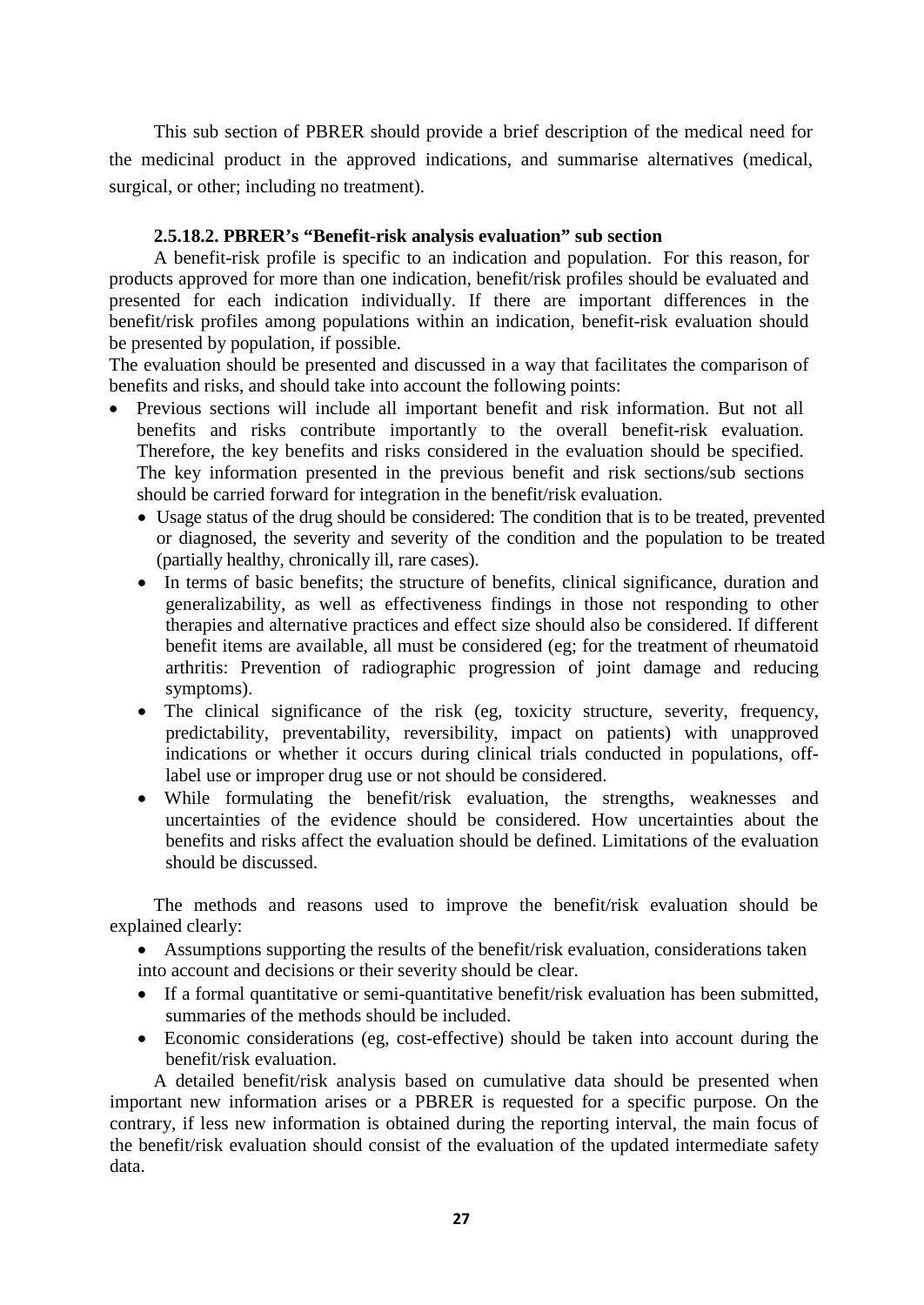## *2.5.19. PBRER's "Conclusions and actions"section*

A PBRER should be finalized by including the effects of the new information obtained in the range of reporting while making, where appropriate, a general benefit/risk evaluation for the corresponding sub-group in addition to all approved indications.

The Marketing Authorization Holder should, based on the cumulative safety data and benefit/risk analysis evaluation, evaluate whether changes in the reference product information need to be made or not, and if applicable, propose the appropriate changes. In addition, if valid, the results should include preliminary suggestions/proposals for an optimization of the benefit/risk ratio or for further assessment. This may include recommendations for further studies towards minimizing the risk.

Recommendations for medications containing a pharmacovigilance or risk management plan should be included in the pharmacovigilance plan and/or risk minimization plan.

Upon evaluation of the cumulative safety data and benefit/risk analysis, the Marketing Authorization Holder should come to a conclusion as to whether changes and/or action are needed or not, including conditions affecting the approved SmPC and PI of the drug. The Regional annex should include information about ongoing changes, if applicable, along with the proposals for the product information (SmPC and PI).

#### **2.5.20.** *Appendices to the PBRER*

Appendices of the PBRER should be numbered as follows:

- 1. Reference Information see section 2.4.
- 2 Cumulative summary tables of serious adverse events from clinical trials and cumulative and intermediate summary tables for serious and non-serious adverse reactions obtained from post-marketing data source.

3. Tabular Summary of Safety Signals (Including the signal tables in the PBRER's main report should be preferred; if they are not included in the main report they may be included here.)

- 4. A list of all interventional and non-interventional studies that are supported by the Marketing Authorization Holder and whose main purpose is the detection, identification or determination of the extent of the drug's safety risk or the verification of its safety profile and non-interventional studies carried out to measure the effectiveness of risk management measures
- 5. List of the Sources of Information Used to Prepare the PBRER (when desired by the marketing authorization holder).
- 6. Regional appendix: Section 3.4.

#### **2.5.21. The place of signals and risks in the PBRER's sections/sub-sections**

The following diagram shows the general locations where information about signals and risks will be presented in the PBRER.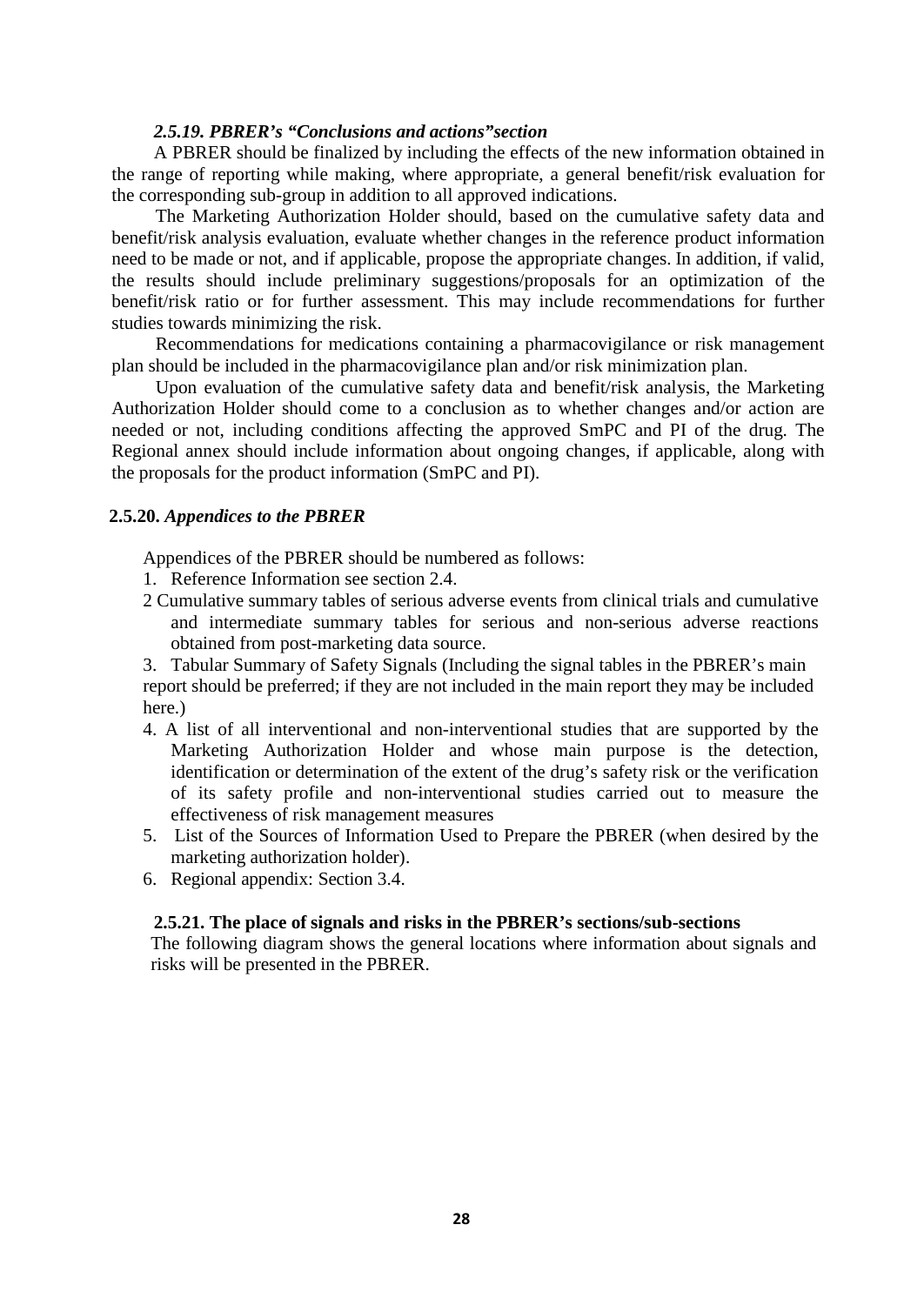**Figure 1. PBRER sections/subsections – signals and risks** 

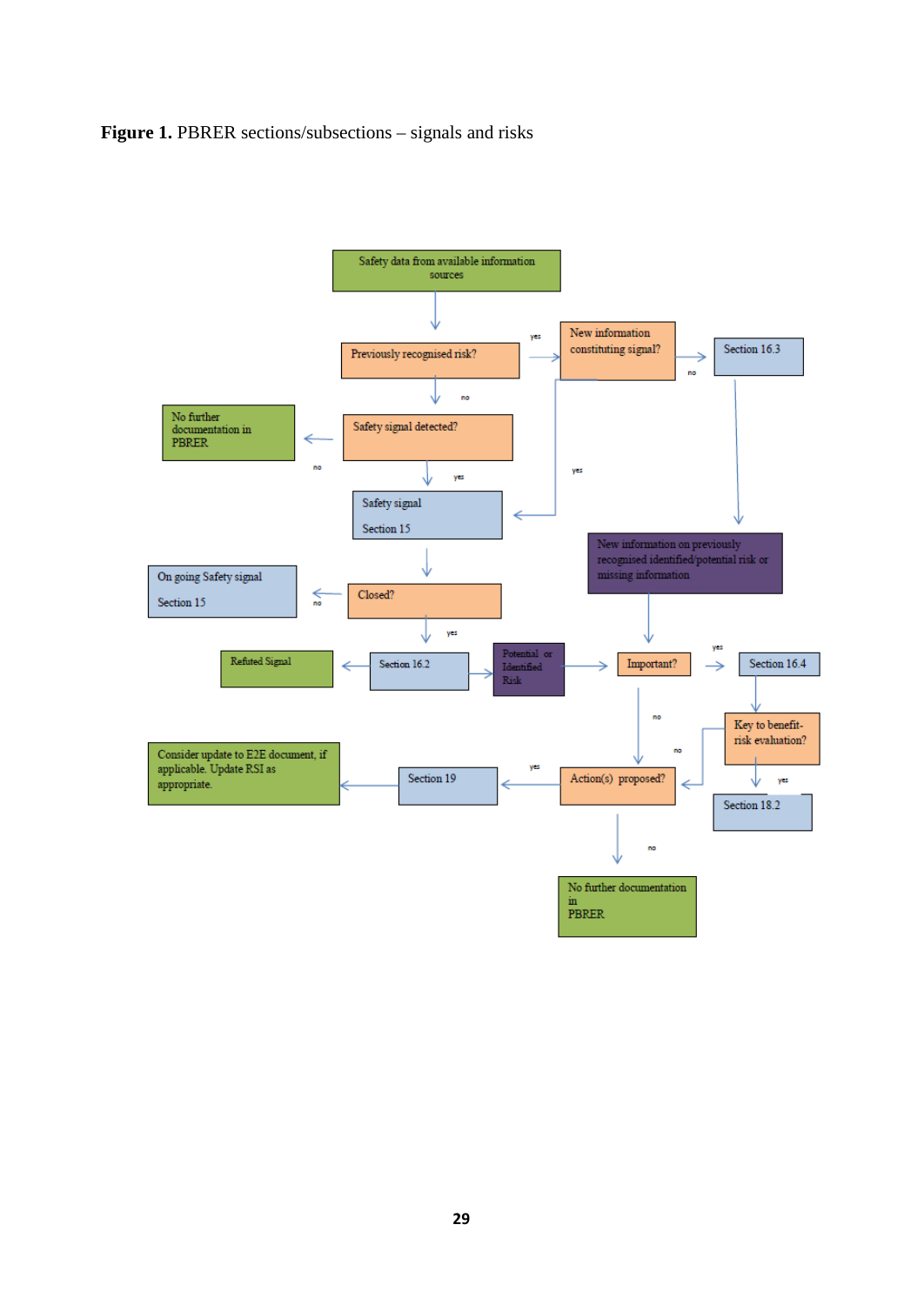#### **2.6. Marketing Authorization Holders' quality systems for the PBRERs**

Marketing Authorization Holders should have processes and structures for the preparation, quality control, inspection and submission of PBRERs, including monitoring during and after the evaluation. These structures and processes should be defined in accordance with the written policies and procedures of the registration holder's quality system.

There are various fields in the pharmacovigilance process that might directly affect the PBRER's quality. Some examples are case management of spontaneous reports and workoriented reports, literature review, signal management, additional pharmacovigilance and postmarketing research activities, operations for the integration of benefit and risk information received from all data sources available and updating product information. The quality system should define the connections between responsibilities, communication channels and processes in order to combine all information required for forming PBRERs. In order to check the accuracy and completeness of the data presented in the PBRERs, documented processes including quality control must exist. A documented template or plan for the reception of data from various sources can be generated to ensure that the data is complete. The importance of an integrated approach towards the benefit/risk evaluation should support the processes for preparing a PBRER and inter-sectional input.

The PBRER should also include an evaluation of specific safety problems that are to be discussed in a PBRER according to the competent authorities (worldwide). The marketing authorization holder should posses the necessary mechanisms to ensure during the PBRER evaluation that the requests made by the competent authorities (worldwide) are adequately met.

To ensure the accuracy of the presented incident/reaction number, the data contained in the summary table (See Fig. 2.5.6.) and the marketing authorization holder's safety data base will be subject to source data verification. The safety database query process, the parameters used for access to data and quality control work carried out should be documented appropriately.

As mentioned below, to avoid a lack of compliance with the PBRER requirements a suitable quality control system is required:

- Application cannot be made: The PBRER application cannot be made, applications are made outside the correct application plan or outside the correct time periods (without previous agreement of the institution).
- The unjustified removal of the information 2.5. requires.
- Poor quality of reports: Reports for the comprehensive evaluation of new safety information, signals, risk evaluation, benefit evaluation and integrated benefit/risk analysis are poorly documented, contain insufficient information or are submitted with insufficient evaluation, failure to emphasize the misuse of drugs, failure to use standard medical terminology (MedDRA) and improper removal of cases without risk factors reported in cumulative reviews.
- Submission of a PBRER that does not respond to the earlier demands of the institution.
- The drug's benefit/risk balance has not clearly been evaluated.
- Failure to make sufficient proposals for local-approved product information.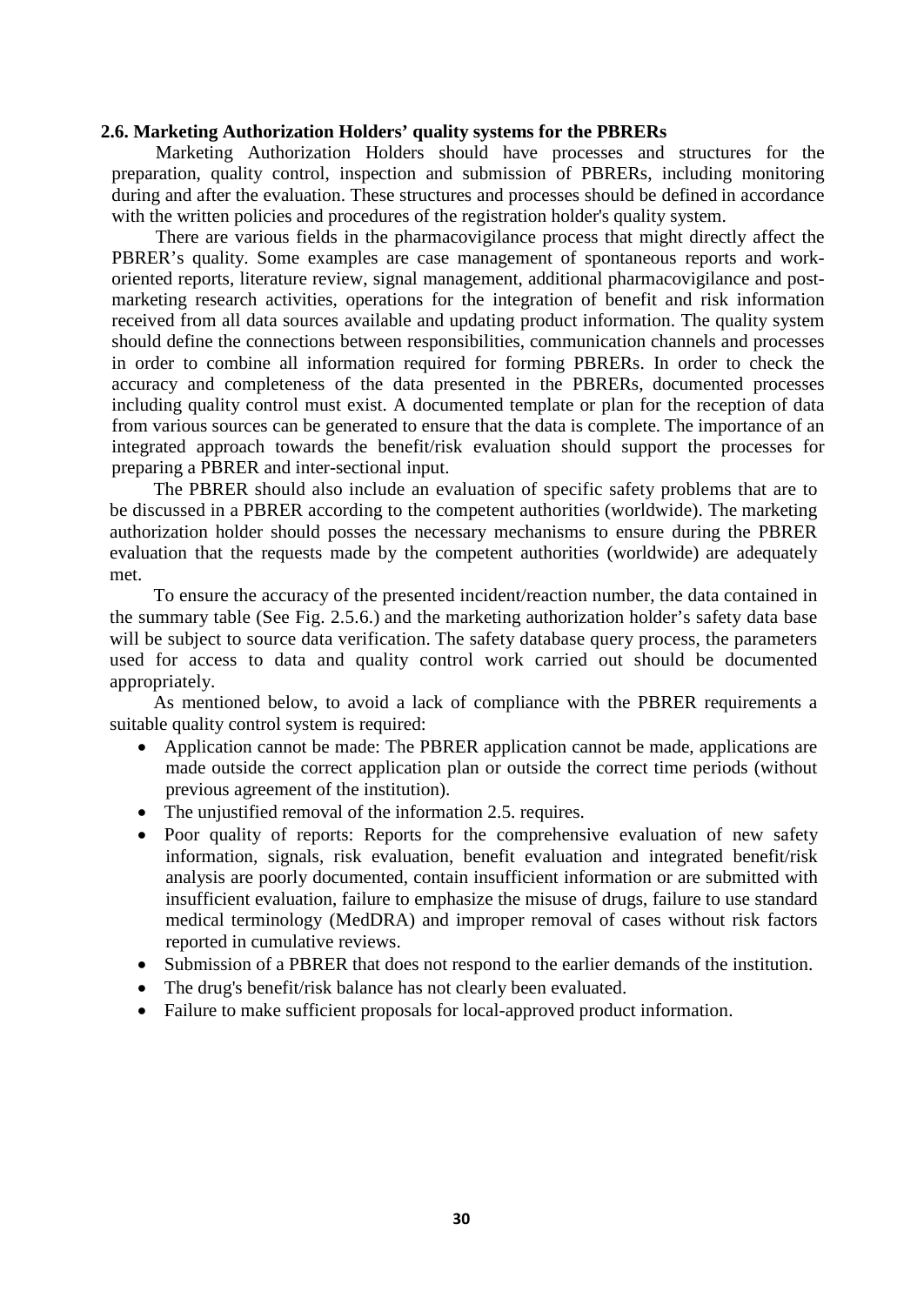Significant deviations that occur in processes related to the preparation or presentation of PBRERs should be documented and appropriate corrective and preventive actions should be carried out. This document must be accessible at all times.

When the task of the preparation of a PBRER is given to a license issuer or to a contracted pharmacovigilance service provider, the Marketing Authorization Holder should ensure that the interested party has a quality system in accordance with current regulations. There should be clear procedures and detailed contracts between the Marketing Authorization Holder and the interested parties. Especially an option regarding supervision of the PBRER preparation process should be included in the contracts.

#### **2.7. Training of the staff regarding the PBRER preparation process**

 In all Organizations, the person responsible for the pharmacovigilance system (pharmacovigilance authority) is responsible of ensuring that all the related staff, including pharmacovigilance, medical and quality staff involved in the preparation, inspection, quality control, submission and evaluation of the PBRER, possess the valid guidelines, necessary qualifications, experience and training. Special training for different processes, tasks and responsibilities regarding the PBRER should be provided to pharmacovigilance officials and, if necessary, other staff involved in this process.

Also, trainings should be organized as necessary to keep knowledge and skills up to date. Regulations, manuals, scientific evaluations and written processes regarding the PBRER process should be included in the training. Before conducting activities related to PBRER, having received the relevant training should be proven with training records.

#### **SECTION III**

#### **Operation of benefit/risk evaluation process**

#### **3.1. General principles for preparation and submitting PBRER**

After receiving a licence in Turkiye, Marketing Authorisation Holder (MAH) continues to evaluate the safety of medicinal products periodically by preparing PBRERs every six months for two years, once a year for the next two years, and also once every three years after renewal of the licence. However, if the active substance of the licenced product is included in the current list provided in the "List of EURDs and [frequency of](http://www.ema.europa.eu/ema/pages/includes/document/open_document.jsp?webContentId=WC500133159) submission of [PSURs"](http://www.ema.europa.eu/ema/pages/includes/document/open_document.jsp?webContentId=WC500133159) on the official website of EMA, this list can be complied. PBRER is prepared according to the dates declared in the list. Following the current list is the responsibility of the licence holder.

As a result of the evaluation, in the event of new safety information affecting benefit/risk profile or Summary Product Characteristics/Packaging Leaflet, performing a variation submission is the primary responsibility without any request by the Authority and it is not necessary to submit the related reports to Authority routinely. However, 18 months after the drug release on market or numbers of patient reach 10.000, PBRERs should be submitted to the Authority. The aforementioned application is applicable for the all products released on/after the date of 15.04.2014.

#### **3.2. Preparation and submission schedule of PBRERs**

If the MAH prepares PBRERs every six months for two years, once a year for the next two years after receiving a licence in Turkiye, and also once every three years after renewal of the licence or if the active substance is not included in the current list provided in the ["List](http://www.ema.europa.eu/ema/pages/includes/document/open_document.jsp?webContentId=WC500133159) of EURDs and [frequency of](http://www.ema.europa.eu/ema/pages/includes/document/open_document.jsp?webContentId=WC500133159) submission of PSURs" on the official website of EMA, the following steps are performed to prepare PBRER.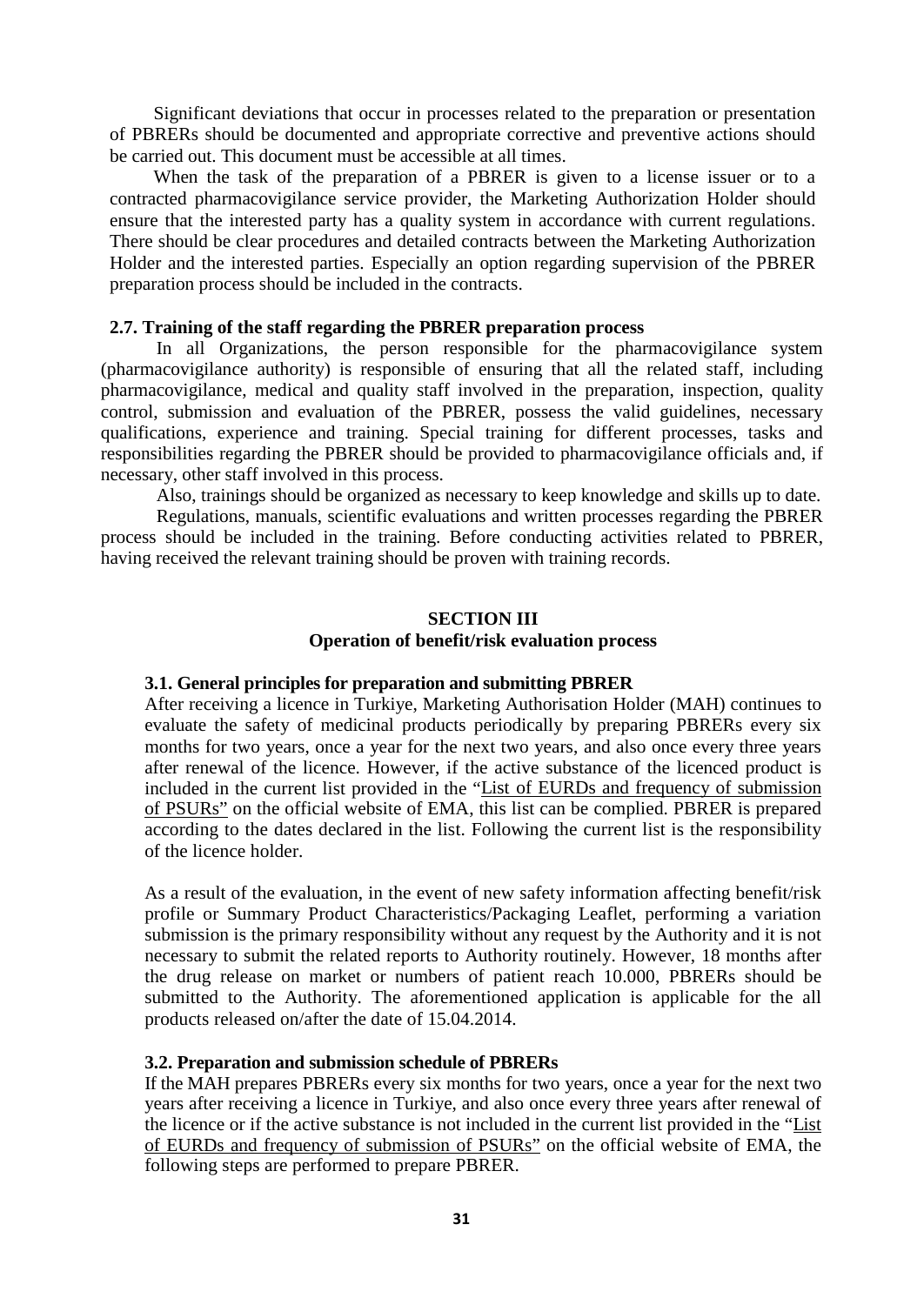During the benefit/risk evaluation to be performed after receiving a licence of the product and subsequent preparation of PBRER, zero-day is the licence date of the product. In the six-month reports, data is locked after six months from the licence date. This date is data lock point. Report is prepared within 70 clendar days from the data lock point (eg. for the medicinal product licenced 01 January 2013, fist six-month report should involve the date between 01.01.2013 to 30.06.2013; the date of 30.06.2013 should be accepted as a data lock point and report should be prepared within the 70 calendar days following this date. A second annual report for the same medicinal product should involve between 01.01.2016 to 31.12.2016. For this report, 31.12.2016 should be accepted as a data lock point and report should be prepared within the 70 calendar days following this date). The report period in three-year report to be prepared after renewal should comprise three-year data and should be prepared within 90 calendar days.

If more than three years have passed from the date of the last PSUR submitted before the date of 15.04.2014 (since the submission of the 3-year report will have passed), report should be prepared as five-year report and PSUR format and archieved. If less than three years have passed from the date of the last PSUR submitted before the date of 15.04.2014, 3-year PBRER should be prepared and archieved. For example, if the last report has been submitted on the date of 01.04.2009; since more than 3 years pass from this date, PSUR/National Report including 5-year period should have been prepared (Since it belongs to the period before the Regulation, submission of National Report is allowed. National Report is described in "Pharmacovigilance Guideline to MAH revoked on the date of 15.04.2014). After that, PBRER should be prepared and archieved at threeyear intervals.

For example, if the last report has been submitted on the date of 01.04.2012; PBRER should have been prepared on the date of 01.04.2015. After that, preparation of PBRER is continued at three-year intervals (When added three years to this date, it corresponds to the date of 01.04.2015. Since Regulation has been issued prior to this date, 3-year report should be prepared).

If the active substance of the licenced product is included in the current list provided in the "List of EURDs and [frequency of](http://www.ema.europa.eu/ema/pages/includes/document/open_document.jsp?webContentId=WC500133159) submission of PSURs" on the official website of EMA and will be complied this list; PBRER should have been prepared within 70 calendar days from the data lock point for PBRERs comprising intervals up to 12-month (including exactly 12-month intervals) and 90 calendar days from the data lock point for PBRERs comprising intervals exceeding 12-month. The release date of the drug is

There should be no spaces in terms of the date among the PBRERs prepared.

18 months after the drug release on market in our country or when numbers of patient reach 10.000, PBRERs to be submitted to the Authority can be submitted cumulative evaluation of the first three six-month PBRERs if the drug is released on the licenced date. Release date of the drug is the date of declaration of manufacture of import to Drug Monitoring System (DMS). When numbers of patient reach 10.000 in our country, MAH who wants to make presentation can use "International Reporting of Periodic Drug-Safety Update Summaries, Final Report of CIOMS Working Group II, Geneva, 1992" report to calculate exposure.

## **3.3. Relationship between PBRER and risk management plan**

During the preparation of PBRER; the MAH should evaluate if any identified or potential risk discussed within PBRER is important and if update of RMP is necessary or not. In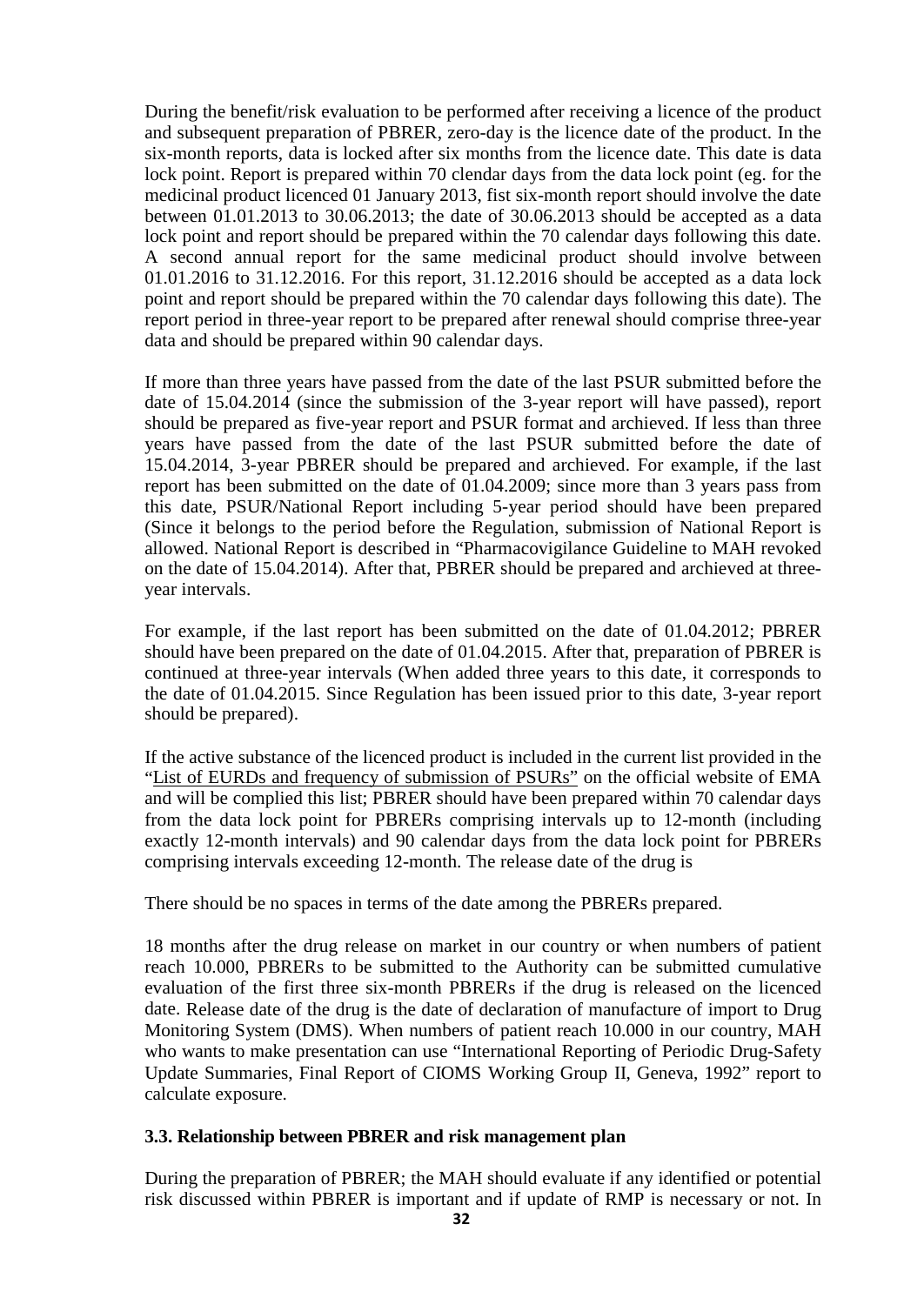that case, updated and revised RMP including new significant safety concern should be submitted along with PBRER. During the evaluation of a PBRER, if significant safety concerns are identified and updated RMP or any RMP is not submitted; recommendations should be as submission of RMP that is new or updated at a specific time interval.

## **3.3.1. PBRER and RMP – common modules**

The anticipated modular format for PBRER and RMP aims to provide to make copy and to facilitate flexibility by encouraging the use of common PBRER/RMP sections to be used as a modified format in both report.

The common sections mentioned abouve are identified in Table-1.

#### **Table.1.** Common sections of PBRER and RMP

| <b>PBRERs</b> Section                                                                                                                                                         | <b>RMPs</b> section                                                                                                                                                                                                                                                                          |
|-------------------------------------------------------------------------------------------------------------------------------------------------------------------------------|----------------------------------------------------------------------------------------------------------------------------------------------------------------------------------------------------------------------------------------------------------------------------------------------|
| Section $3 -$ "Actions taken in the reporting<br>interval for safety reasons"<br>Sub Section $5.2 -$ "Cumulative and interval"<br>patient exposure from marketing experience" | Part II, module SV – "Post authorisation"<br>experience", section "Action taken by regulatory<br>authorities and/or marketing<br>authorisation holders for safety reasons"<br>Section II, modül SV - "Post authorisation<br>experience", section "Non-study post-<br>authorisation exposure" |
| Sub section $16.1 -$ "Summary of safety<br>concerns"                                                                                                                          | Section II, module SVIII – "Summary of the<br>safety concerns" (As included in the RMP<br>version current at the beginning of the PBRER<br>reporting interval)                                                                                                                               |
| Sub section $16.4 -$ "Characterisation of risks"                                                                                                                              | Section II, Module SVII – "Identified and<br>potential risks"                                                                                                                                                                                                                                |
| Sub section $16.5 -$ "Effectiveness of risk"<br>minimisation (if applicable)"                                                                                                 | Section V – "Risk minimisation measures",<br>section<br>"Evaluation of the effectiveness of risk"<br>minimisation activities"                                                                                                                                                                |

#### **3.4. Specific requirements of EU**

Scientific evaluation of benefit/risk ratio of the medicinal product included in PBRER should be based on the all available data including data obtained from non-approved indications detailed in Section 2.5 and clinical studies conducted on populations. Specific requirements of EU for the medicinal products licenced in EU should be added to EU ragion appendices of PBRER.

#### **3.4.1. PBRER EU ragional appendices, "Proposed Product Information" subsection**

During PBRER evaluation procedure in EU, it should be decided if changes in product information are necessary or not. Opinion to be provided by Authority or action to be taken, if required, includes the recommendation for the update of product information. In order to facilitate this, MAHs should submit supportive documentation and references required within PBRER.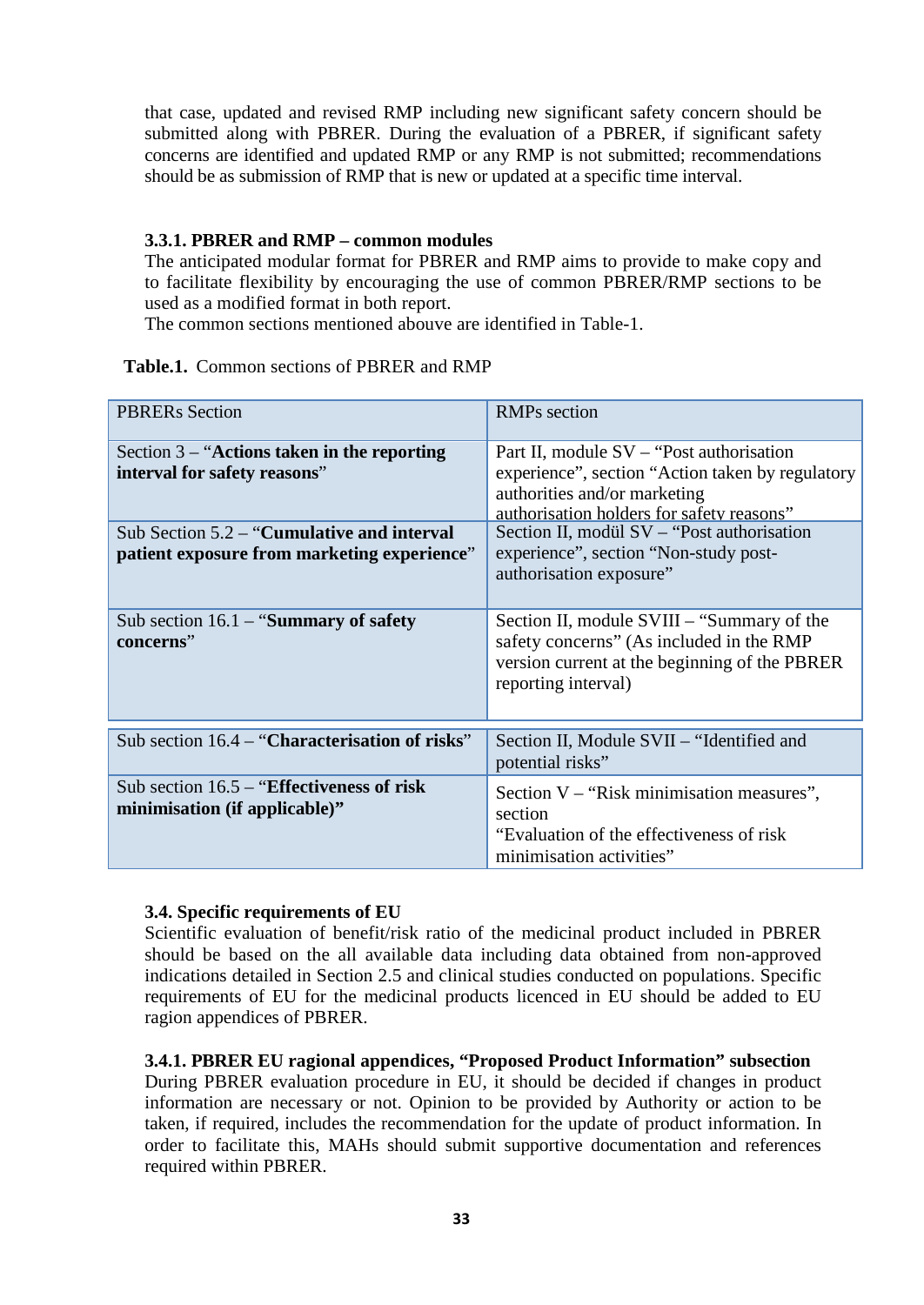MAH should examine closely the effect of data and evaluations within PBRER on regulatory. Based on the evaluation of the cumulative safety data and the benefit/risk analysis; MAH should come to the conclusion in terms of if changes in approved SPC and/or action are necessary for drug(s) whose PBRER is(are) submitted.

In this subsection, MAH should privde proposals for product information (SPC/PIL) based on the evaluation mentioned above. These are based on the all indications approved in EU. In variation submission to be performed based on the evaluation and results of the PBRER; changes to be done in proposed SPC/PIL should be marked in related pages and the explanations of the changes should be described at the right side of the page.

All SPC/PILs prepared as a result of PBRER should reflect information in accordance with the cumulative data analysed and incorporated to the PBRER.

Changes in the product information should not be postponed or delayed until the PBRER submission. Changes not related to the information submitted in the PBRER, should not be proposed within the PBRER process. To apply the variation submission related with the changes need to be done in the SPC/PIL is the responsibility of MAH.

## **3.4.2. PBRER EU regional appendices, "Proposed additional pharmacovigilance and risk minimization activities" subsection**

This subsection should contain additional pharmacovigilance and risk minimization actions based on the result of the PBRER including declaration of intention to submit a RMP or updated RMP.

## **3.4.3. PBRER EU regional appendices, "Summary of ongoing safety concern" subsection**

In order to support the information presented in 16.1 sub section "Summary of safety concern" of PBRER (see section 2.5.16.1), a table named "Summary – Ongoing safety concern" should be added to this subsection of PBRER. This table will be obtained from the available version of RMP at the initial of the PBR report date range (see Risk Management Module).

## **3.4.4. PBRER EU regional appendices, "Reporting of findings obtained from postauthorisation safety studies" subsection**

Findings from both interventional and non-interventional post-authorisation safety studies should be reported in PBRER. While MAH should inform competent authorities in EU member-state countries and EMA if applicable for the any new information that would instantly affect benefit/risk ratio, PBRER should provide compherensive information with regard to the findings of the overall interventional and non-interventional postauthorisation safety studies included in section 7 and 8 of PBRER, respectively. Final study reports for the studies conducted with the primary aim of identifying of safety profile of the medicinal product or quantifying the effectiveness of the risk management precautions identified during the reporting period, determining, identifying or quantifying a safety hazard, should also be included as an appendices of PBRER. For such studies discontinued to conduct at report interval, disconitunation reasons of the study should also be explained.

If significant safety concern is identified during the study, MAH and especially pharmacovigilance responsible immediatey inform related competent authorities in member-state countries, even if it is determined by predefined methods or the study is a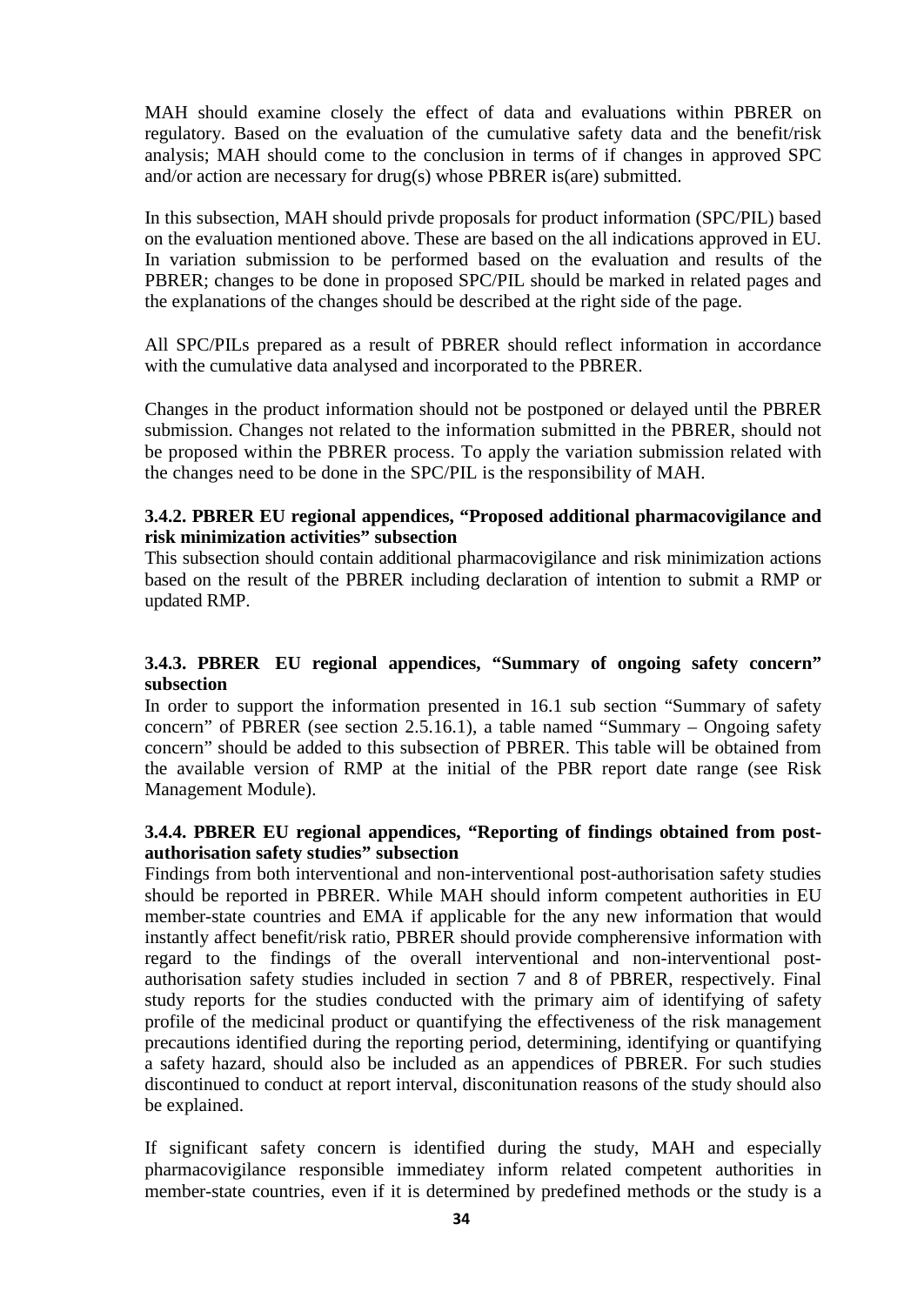post-authorisation safety study. PBRERs should not be used as a primary communication method to submit final study reports or to inform any new information that would affect the evaluation of benefit/risk ratio to related competent authorities.

## **3.4.5. PBRER EU regional appendices, "Effectiveness of risk minimisation"subsection**

Risk minimization activities are public health interventions aimed to prevent the occurrence of adverse drug reaction(s) related with an exposure to a medicinal product or minimize the severity if occurred. The success of the risk minimization activities in fulfilling these objectives should be evaluated during the lifecycle of the medicinal product to ensure the reduction of the burden of the adverse reactions and thus optimization of the general benefit/risk profile. In accordance with Section 2.5.16.5, assessment of the broad global experience will be reflected in the full report.

In addition to this subsection, especially in accordance with EU contents, an assessment of the effectiveness of the routine and/or additional risk minimization activities should also be provided. Findings of any studies conducted to evaluate the effectiveness of risk minimization activities or other official assesments in EU should also be included, if available. As a part of this critical evaluation, MAH should observe the factors contributing to success or weak sides of risk minimization activities. If it proves that a specific risk minimization strategy is not effective, alternative activities should be found out. In some cases, it could be judged that the risk minimization could not totally control the risks to assure the positive benefit/risk ratio and the medicinal product should have to be withdrawn from the market or should have to be restricted with patients in whom the benefits greater than the risks. A more detailed guideline will be issued as a separate module with regard to the monitoring of the effectiveness of risk minimization activities. In a principle, MAH should discriminate between the application success and intented result.

#### **3.5. Requirements according to our country**

Matters included in the EU-specific requirements section should also be prepared for our counry and archieved along with PBRER.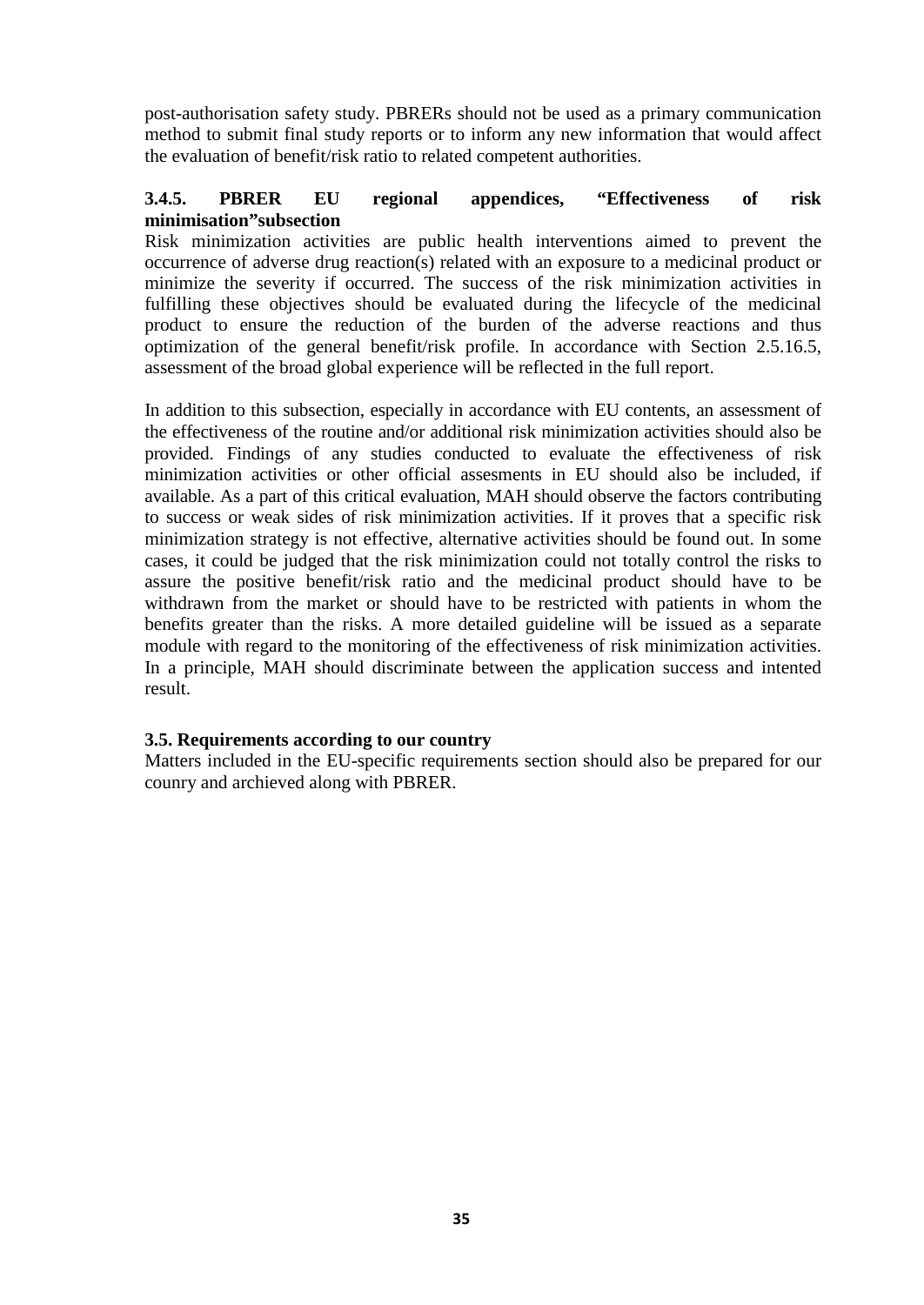## **APPENDICES**

#### **Annex 1. Examples of summary tabulations for estimated exposure and adverse events/reactions**

#### **Table 2. Estimated Cumulative Subject Exposure from Clinical Trials**

Estimates of cumulative subject exposure, based upon actual exposure data from completed clinical

trials and the enrolment/randomisation schemes for ongoing trials.

| <b>Treatment</b>  | <b>Number of subjects</b> |
|-------------------|---------------------------|
| Medicinal product |                           |
| Comparator        |                           |
| Placebo           |                           |

#### **Table 3. – Cumulative Subject Exposure to Investigational Drug from Completed Clinical Trials by Age and Sex**

|           | <b>Number of subjects</b> |        |              |  |  |  |  |
|-----------|---------------------------|--------|--------------|--|--|--|--|
| Age range | <b>Male</b>               | Female | <b>Total</b> |  |  |  |  |
|           |                           |        |              |  |  |  |  |
|           |                           |        |              |  |  |  |  |

Data from completed trials as of [date]

#### **Table 4. Cumulative Subject Exposure to Investigational Drug from Completed Clinical Trials by Racial Group**

| <b>Racial group</b> | <b>Number of subjects</b> |
|---------------------|---------------------------|
| <b>Asian</b>        |                           |
| <b>Black</b>        |                           |
| Caucasian           |                           |
| <b>Other</b>        |                           |
| <b>Unknown</b>      |                           |
| <b>Total</b>        |                           |

Data from completed studies as of [date]

#### **Table 5. Cumulative Exposure from Marketing Experience**

| <b>Indica</b> |      | <b>Sex</b> |                                  |                   | Age (year)      |                       |     | <b>Dose</b> |             |                 | Formul         |    | Region  |                 |                      |                 |
|---------------|------|------------|----------------------------------|-------------------|-----------------|-----------------------|-----|-------------|-------------|-----------------|----------------|----|---------|-----------------|----------------------|-----------------|
|               | Male | Female     | $\overline{C}$<br>ΙV<br>$\sigma$ | $\vee$<br>5<br>G) | 59 <sup>2</sup> | $\mathbb{R}$<br>Unkno | 640 | $-40$       | Unkno<br>ΙW | sno<br>Intraven | <b>Dral</b>    | AB | Iapan   | $_{\rm Turkey}$ | nada<br>S<br>ъ<br>Ča | Other           |
| <b>Total</b>  |      |            |                                  |                   |                 |                       |     |             |             |                 |                |    |         |                 |                      |                 |
| <b>Depres</b> |      |            |                                  |                   |                 |                       |     |             |             |                 |                |    |         |                 |                      |                 |
| Migrai        |      |            |                                  |                   |                 |                       |     |             |             |                 |                |    |         |                 |                      |                 |
| Table         | 5    | includes   |                                  | cumulative        |                 | data                  |     | obtained    |             | from            | month/day/year |    | through |                 |                      | month/day/year. |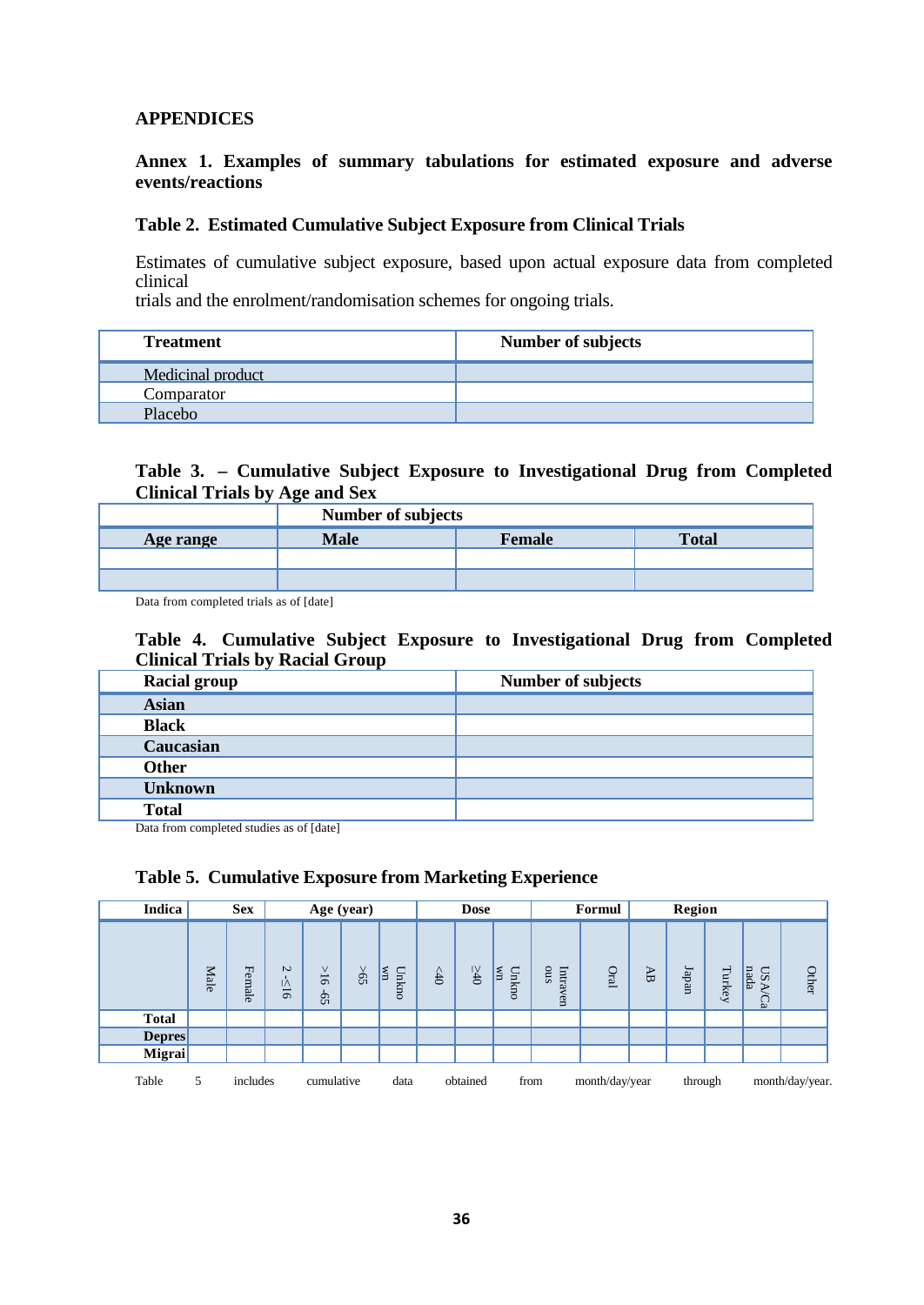## **Table 6. Interval Exposure from Marketing Experience**

| Indica        |           | <b>Sex</b><br>Formul<br><b>Dose</b><br>Age (years) |                                       |                                |           |                      | <b>Region</b> |              |                 |                                |             |                |      |        |                              |       |
|---------------|-----------|----------------------------------------------------|---------------------------------------|--------------------------------|-----------|----------------------|---------------|--------------|-----------------|--------------------------------|-------------|----------------|------|--------|------------------------------|-------|
|               | ⇁<br>Aale | Female                                             | $\sim$<br>$\Lambda$<br>$\overline{5}$ | $\vee$<br>$\overline{5}$<br>GS | $\gtrsim$ | Unk<br>I<br><b>b</b> | $\approx$     | $0$ t $\leq$ | Unk<br>Ιš<br>ΞO | Intr<br>sno<br>$\omega$<br>ven | <b>Dral</b> | $\overline{H}$ | Japa | Turkey | nada<br>S <sub>0</sub><br>Ca | Other |
| <b>Depres</b> |           |                                                    |                                       |                                |           |                      |               |              |                 |                                |             |                |      |        |                              |       |
| Migrai        |           |                                                    |                                       |                                |           |                      |               |              |                 |                                |             |                |      |        |                              |       |

Table 6 includes interval data obtained from month/day/year through month/day/year.

#### **Table 7. Cumulative Tabulations of Serious Adverse Events occurred during Clinical Trials**

| System Organ<br>Class $(SOC)$<br>Preferred Term (PT) | <b>Investigat</b><br>ional<br>Product | <b>Blinded</b> | Active<br>comparator | <b>Placebo</b> |
|------------------------------------------------------|---------------------------------------|----------------|----------------------|----------------|
| lymphatic<br><b>Blood</b><br>and<br>system           | $\mathbf n$                           | n              | $\mathbf n$          | $\mathbf n$    |
| Anemia                                               | n                                     | n              | $\mathbf n$          | n              |
| <b>Bone marrow necrosis</b>                          | $\mathbf n$                           | n              | $\mathbf n$          | $\mathbf n$    |
| <b>Cardiac Disturbances</b>                          | n                                     | n              | n                    |                |
| <b>Tachicardia</b>                                   | $\mathbf n$                           | n              | $\mathbf n$          | n              |
| <b>Ischemic cardiomyopathy</b>                       | n                                     |                | n                    |                |

**Table 8.** Numbers of adver drug reacions coded with "obtained from the post-authorisation source\*" and "preferred terms\*"

| <b>SOC</b>                      |                | Spontaneous, including competent authority and literature (worldwide) |               | Non-interventional<br>post- |                           |       |                          |
|---------------------------------|----------------|-----------------------------------------------------------------------|---------------|-----------------------------|---------------------------|-------|--------------------------|
| MedD                            |                |                                                                       |               |                             | marketing<br>study<br>and |       |                          |
| <b>RAPT</b>                     |                |                                                                       |               |                             |                           |       | from<br>other<br>reports |
|                                 |                |                                                                       |               |                             |                           |       | solicited                |
|                                 | <b>Serious</b> |                                                                       | Non serious   |                             | <b>Total</b>              |       | <b>Serious</b>           |
|                                 |                |                                                                       |               |                             | spontaneou                |       |                          |
|                                 | <b>Interv</b>  | Cumul                                                                 | <b>Interv</b> | Cumul                       | Cumulativ                 | $\ln$ | Cumulativ                |
| $\overline{\text{C}^{\bullet}}$ |                |                                                                       |               |                             |                           |       |                          |
| < PT                            |                |                                                                       |               |                             |                           |       |                          |
| < P T                           |                |                                                                       |               |                             |                           |       |                          |
| < PT                            |                |                                                                       |               |                             |                           |       |                          |
| $<$ SOC                         |                |                                                                       |               |                             |                           |       |                          |
| < P T                           |                |                                                                       |               |                             |                           |       |                          |
| < P T                           |                |                                                                       |               |                             |                           |       |                          |
| < PT                            |                |                                                                       |               |                             |                           |       |                          |
| $<$ PT $>$                      |                |                                                                       |               |                             |                           |       |                          |
| $\rm{<}P T\rm{>}$               |                |                                                                       |               |                             |                           |       |                          |

\*Post-authorisation non-interventional studies, reports collected from other requested sources and spontaneous BOGRs (eg; reports obtained from health professionals, consumers, competent authorities (global) and scientific literatures)

\*\* Not contains interventional clinical studies.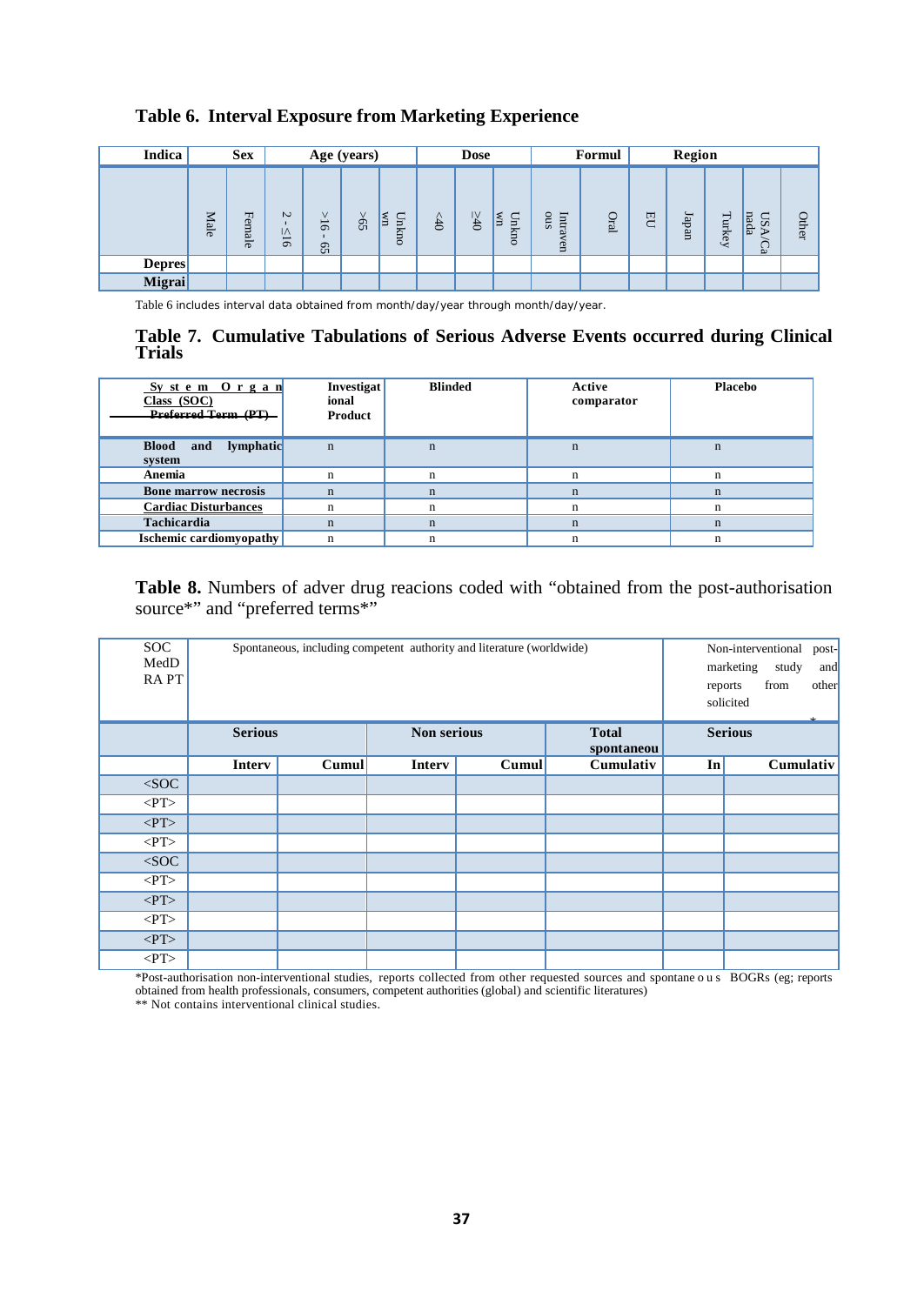#### **Annex 2: Example of a tabular summary of safety signals that were ongoing or closed during the reporting interval**

The following table is fictionalized for an imaginary drug.

#### **Table 9. Tabular summary of safety signals that were ongoing or closed during the reporting interval**

| Si<br>gn<br>al<br>ter<br>m | Dal<br>te<br>de<br>tec<br>te<br>a.     | <b>Statu</b><br>$($ on<br>S.<br>going<br>or<br>close<br>$\overline{\mathbf{r}}$ | Date<br>close<br>$d$ (for<br>closed<br>signal<br>۵Ì. | <b>Sourc</b><br>of<br>e<br>signal                   | for<br><b>Reason</b><br>evaluation<br>and summary<br>of key data                                                                                                                                                              | <b>Method</b><br>of<br>signal<br>evaluation                                                                                       | Action(s)<br>taken or<br>planned                                                                                                                                                                                                                                                |
|----------------------------|----------------------------------------|---------------------------------------------------------------------------------|------------------------------------------------------|-----------------------------------------------------|-------------------------------------------------------------------------------------------------------------------------------------------------------------------------------------------------------------------------------|-----------------------------------------------------------------------------------------------------------------------------------|---------------------------------------------------------------------------------------------------------------------------------------------------------------------------------------------------------------------------------------------------------------------------------|
| Str<br>ok<br>e             | M<br>M<br>M<br>/Y<br>Y<br>Y            | On<br>going                                                                     | MMM<br>/YYY                                          | Meta-<br>analysi<br>S<br>(publis)<br>hed<br>trials) | statistically<br>significant<br>increase<br>in<br>frequency                                                                                                                                                                   | review<br>meta-<br>analysis<br>and<br>available data                                                                              | pending                                                                                                                                                                                                                                                                         |
| <b>SJ</b><br>S             | M<br>M<br>M<br>$/\mathbf{Y}$<br>Y<br>Y | closed                                                                          | <b>MMM</b><br>/YYY                                   | Sponta<br>neous<br>case<br>reports                  | Rash already an<br>identified risk<br>SJS not<br>reported in pre<br>authorisation<br>clinical trials.<br>4 reports within<br>months<br>of<br>6<br>approval;<br>plausible time<br>onset,<br>to<br>no<br>alternative<br>reason. | targeted<br>hospital.<br>Full review<br>cases<br>marketing<br>authorization<br>holder<br>dermatologist and<br>literature searches | follow Reference summary<br>up of reports with information updated<br>site visit to one with a Warning and<br>Precaution section.<br>of Planning<br>of<br>an<br>byeffectiveness<br>research<br>for<br>6<br>after<br>months<br>the<br>distribution of letters<br>RMP's<br>update |

Reporting Interval: DD-MMM-YYYY to DD-MMM-YYYY

#### **Explanatory notes**

#### **Signal term**

• A brief descriptive name of a medical concept for the signal. The description may evolve and be refined as the signal is evaluated. The concept and scope may, or may not, be limited to specific MedDRA terms, depending on the source of signal.

#### **Date detected**:

• Month and year the marketing authorization holder became aware of the signal Status:

• Ongoing: Signal under evaluation at the data lock point of the PBRER. Provide anticipated completion date, if known.

• Closed: Signal for which evaluation was completed before the data lock point of the PBRER.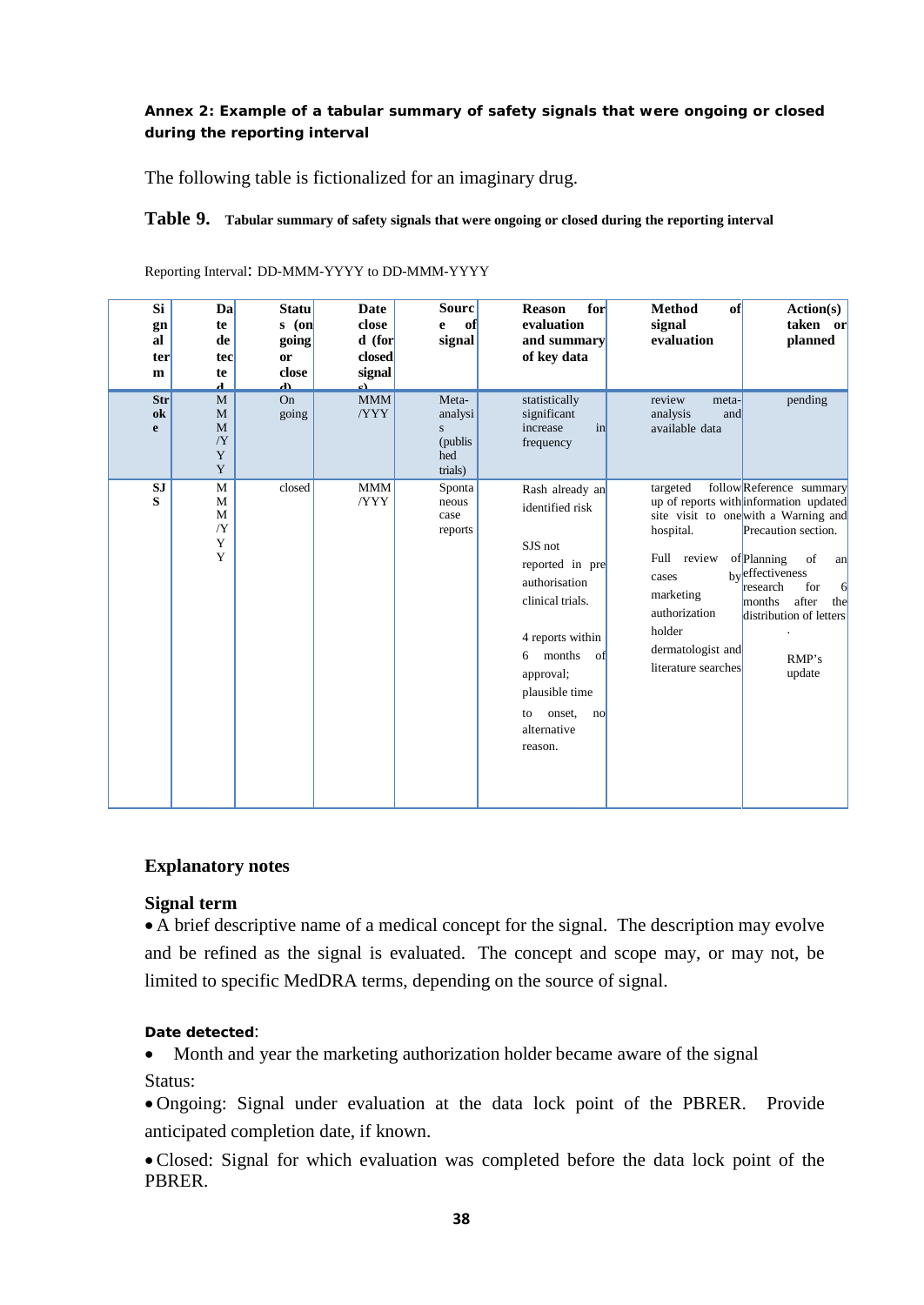Note: A new signal of which the marketing authorization holder became aware during the reporting interval may be classified as closed or ongoing, depending on the status of signal evaluation at the data lock point of the PBRER.

Date closed (month/year):

• Month and year when the signal evaluation was completed.

Source of signal:

• Data or information source from which a signal arose (eg; spontaneous reports, clinical trial data, scientific literatures, non-clinical study results, or information requests or inquiries from a regulatory authority).

Reason for evaluation and summary of key data:

• A brief summary of key data and rationale for further evaluation

Action(s) taken or planned:

• State whether or not a specific action has been taken or is planned for all closed signals that have been classified as potential or identified risks. If any further actions are planned for newly or previously identified signals under evaluation at the data lock point, these should be listed. Otherwise leave blank for ongoing signals.